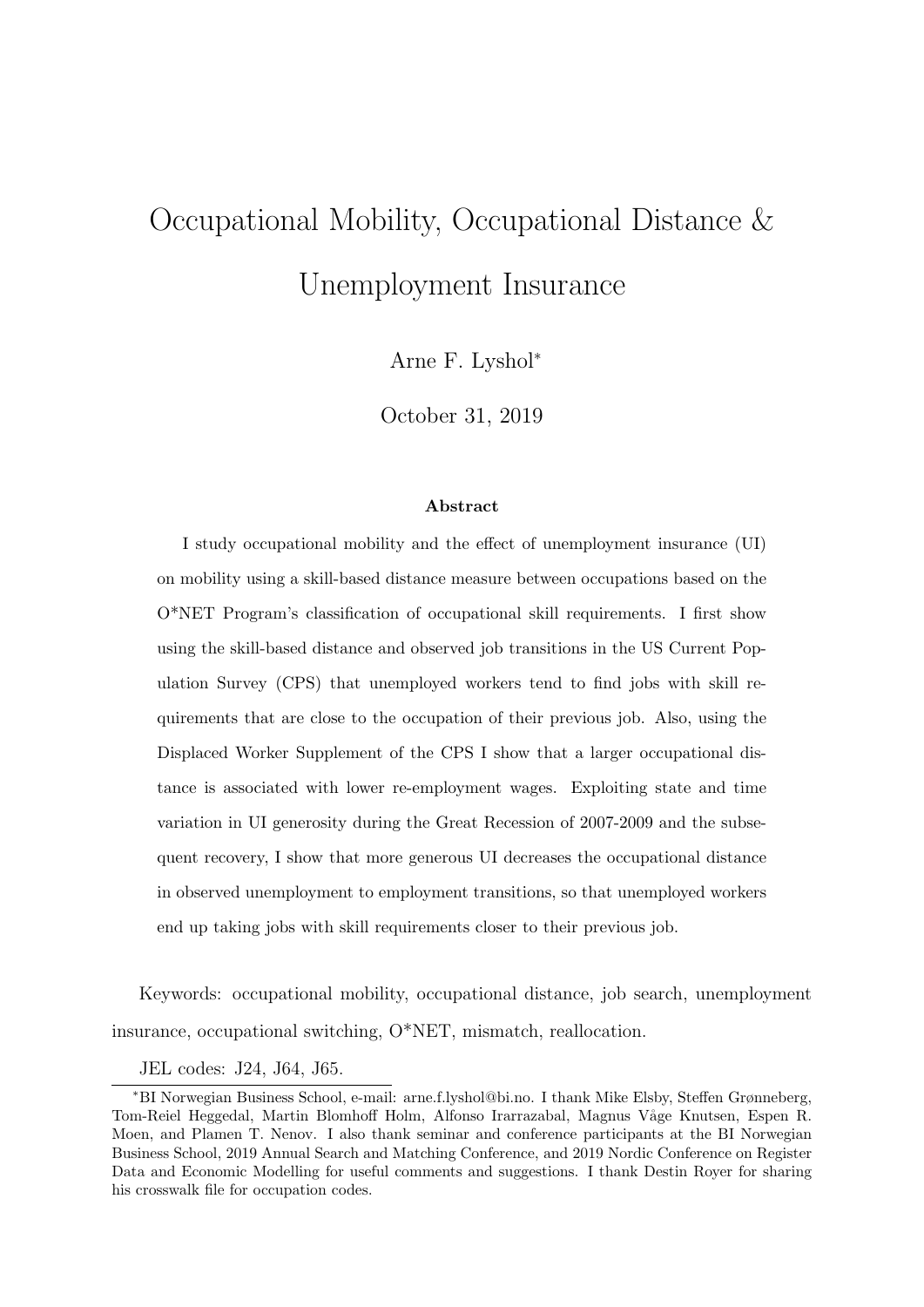# 1 Introduction

An unemployed worker faces an important trade-off when searching for work: she may accept whatever job that comes her way and quickly find work. However, if occupations differ in the skills required to perform them successfully, then there might be some mismatch between the skill requirements of that job and the skills the worker has to offer. To accept the offer, the worker may have to incur retraining costs or a lower wage due to lower productivity on the job. To reduce these switching costs, she can be more patient and wait for a more suitable offer. However, being unemployed for longer is costly in itself, and many unemployed workers face liquidity constraints that interfere with this trade-off. As shown by [Chetty](#page-35-0) [\(2008\)](#page-35-0), there are large and important liquidity effects of unemployment insurance (UI) on the duration of unemployment spells. Indeed, as he points out, most unemployed report having little liquidity to remain unemployed for prolonged periods of time. During recessions, when jobs are harder to come by, this effect may be even more important.

One common policy instrument during economic downturns is the extension of the duration of UI. During the general economic decline in the late 2000s and early 2010s, policy makers in the United States enacted unprecedented extensions of the duration of UI. Individuals in some states could qualify for as many as 99 weeks of UI, whilst the Federal baseline of UI under normal economic conditions is merely 26 weeks. Leveraging this expansion, this paper studies the effect of the duration of UI on occupational mobility.

To better understand the patterns of occupational mobility in the data and the effects of UI on mobility, I use the descriptors in the  $O^*NET$  database to create a task-based measure of distance between occupations. Occupations are classified in a range of skills, tasks, and knowledge, indicating the required level of each element in every occupation. Similar to [Guvenen, Kuruscu, Tanaka, and Wiczer](#page-36-0) [\(2018\)](#page-36-0), I let these elements form a vector that describes an occupation. A measure of (dis)similarity between any two occupations may then be calculated by applying a metric to the two vectors.

I combine these task vectors with observed job transitions in the Current Population Survey (CPS) to calculate the distances between workers' old and new occupations. I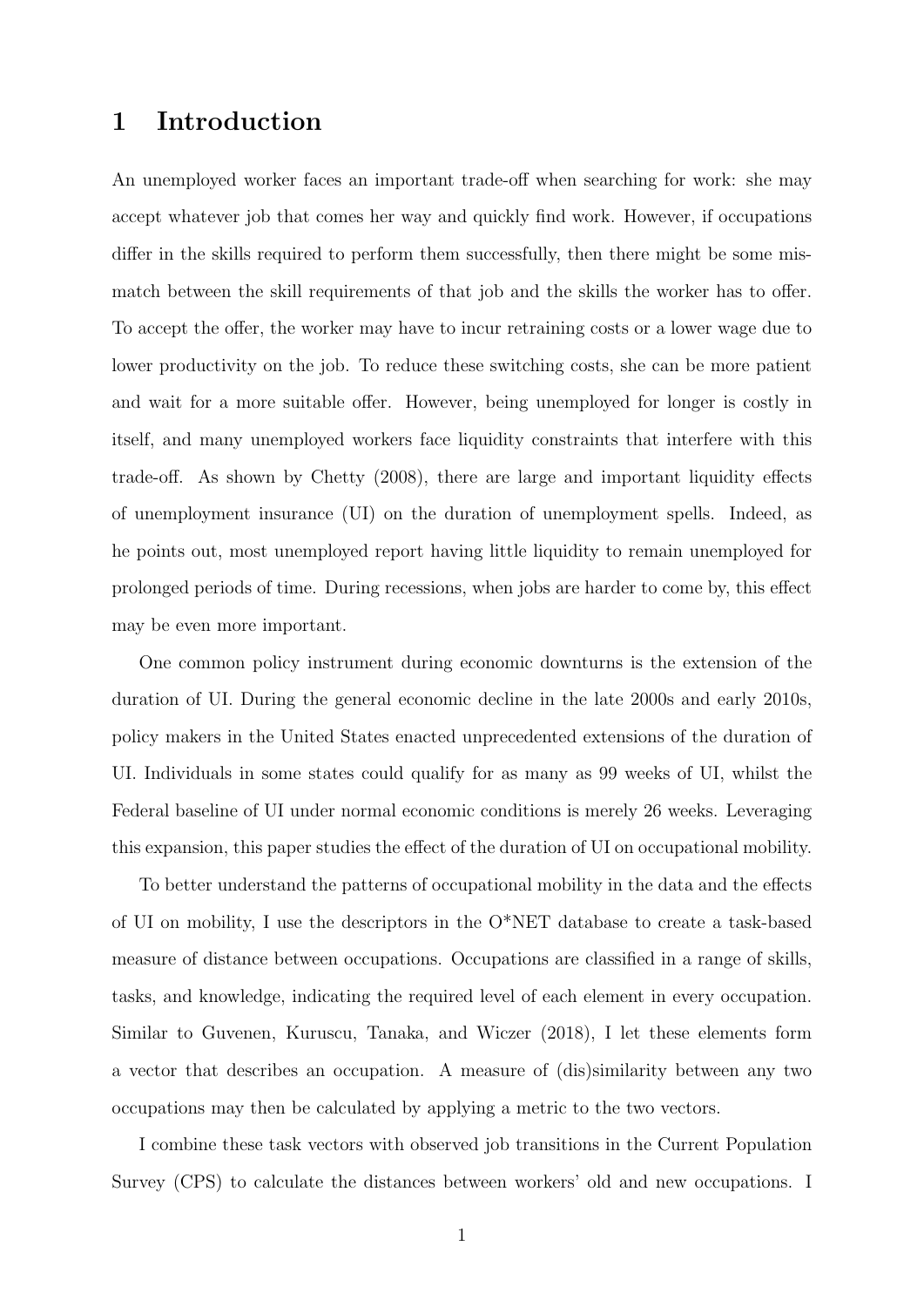show a number of facts based on these distances. First, unemployed workers tend to find jobs with skill requirements similar to their previous job or, in other words, jobs that are close to their previous job. Second, using the Displaced Worker Supplement (DWS) to the CPS, I show that longer moves are associated with lower re-employment wages. Third, older workers tend to take jobs with lower task-based distance than younger workers.

Next, I merge the observed job moves with detailed data on UI benefits compiled by [Farber, Rothstein, and Valletta](#page-35-1) [\(2015\)](#page-35-1). These give the number of weeks of UI available to a worker in any state and month, conditional on his duration of unemployment from January 2004 to December 2013. To identify the effect of UI on occupational mobility I rely on variation generated by states' choices of participation, expirations, re-authorizations, and rollback of UI extension programs, as in e.g. [Howell and Azizoglu](#page-37-0) [\(2011\)](#page-37-0), [Rothstein](#page-38-0) [\(2011\)](#page-38-0), [Farber, Rothstein, and Valletta](#page-35-1) [\(2015\)](#page-35-1), and [Farber and Valletta](#page-36-1) [\(2015\)](#page-36-1).

There are two sources of variation that I rely on. First, two individuals in the same state and month may expect different UI generosity, depending on when they became unemployed as extension programs expire and are rolled back. Second, differences in state participation decisions in the federal extension programs enable me to compare workers in similar labor markets with similar unemployment duration but with different UI length. Using these data, I show that more generous UI decreases the occupational distance in observed unemployment to employment transitions, so that unemployed workers end up taking jobs with skill requirements closer to their previous job. The estimated effect of UI length on occupational distance is sizable. In the trough of the Great Recession (May 2009) the newly unemployed had on average 30 more weeks of UI available across all states. For an unemployed worker previously occupied as a Real Estate Agent, this amounts to being hired in Claims Examiners, Property and Casualty Insurance rather than a Lodging Manager. Or, a Securities and Commodities Trader may become a Credit Authorizer rather than a Librarian.

The results are robust to using alternative specifications of the task-base distance, and only looking at workers above 35 years of age. Moreover, including or excluding individuals out of labor force when identifying employment transitions in the CPS does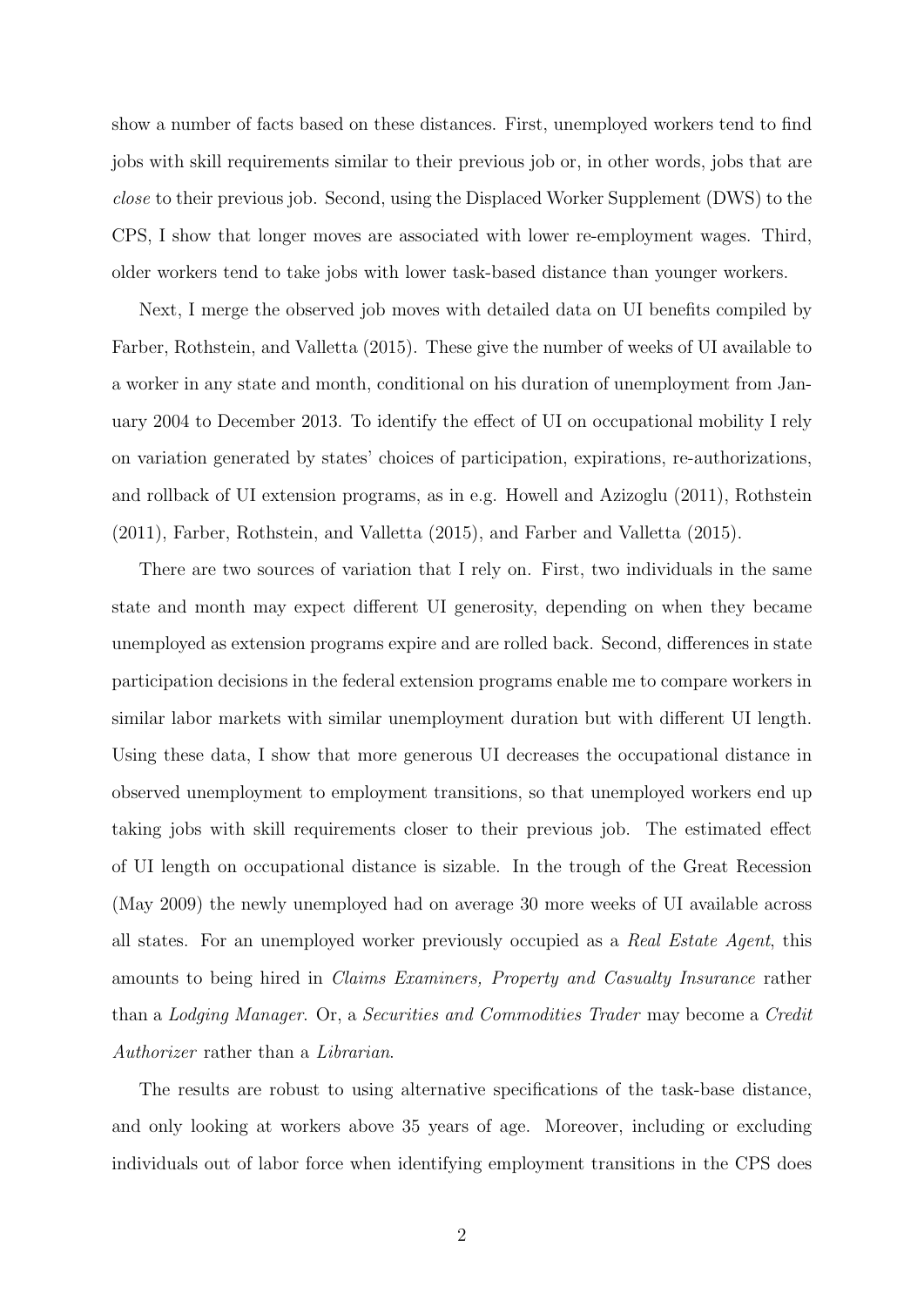not affect the results. The result are also unaffected by only considering transitions where the worker remains employed for at least two consecutive months. All regressions include demographic controls and flexible state-by-month fixed effects.

Finally, I calibrate a standard search model, as in [McCall](#page-37-1) [\(1970\)](#page-37-1), augmented with costly occupational switching to assess the plausibility of the estimated effects and to account for other empirical regularities that I uncover in the data. The switching cost is modeled through job offers having a lower wage relative to an ideal job, where the wage discount is increasing in the task-based distance between the job offer and the *ideal* job of the worker. The model shows that with longer UI, workers search for closer jobs longer, before becoming inclined to accept less close offers, in line with the main empirical result of this paper. A calibrated version of the model can also account quantitatively for the empirical results.

The rest of the paper is organized as follows. I start by giving an overview of the literature, before proceeding to describe how I construct the distance measure and show the main descriptive facts about mobility. Section [3](#page-16-0) presents my sample from the Current Population Survey and lays out the empirical strategy. I present the UI results in Section [4.](#page-22-0) Next, to better understand the estimated effects, Section [5](#page-26-0) calibrates a simple search model with costly occupational switching and time limited unemployment benefits. Finally, Section [6](#page-32-0) discusses the results and concludes.<sup>[1](#page-3-0)</sup>

#### 1.1 Related literature

This paper relates to the literature studying human-capital specificity and occupational mobility. [Autor, Levy, and Murnane](#page-34-0) [\(2003\)](#page-34-0) use occupation descriptors from the Dictionary of Occupational Titles (DOT) to study how technological change affects skill demands. Since then, a growing number of papers have used task or skill descriptors of occupations for various purposes. For example, [Ingram and Neumann](#page-37-2) [\(2006\)](#page-37-2) and [Yam](#page-39-0)[aguchi](#page-39-0) [\(2012\)](#page-39-0) studied the returns to skill. Some papers use skill descriptors to calculate measures of (dis)similarity or distance between occupations. [Cortes and Gallipoli](#page-35-2) [\(2018\)](#page-35-2)

<span id="page-3-0"></span><sup>&</sup>lt;sup>1</sup>In the appendix I provide omitted proofs, more detailed data sample descriptions, additional results, and robustness checks.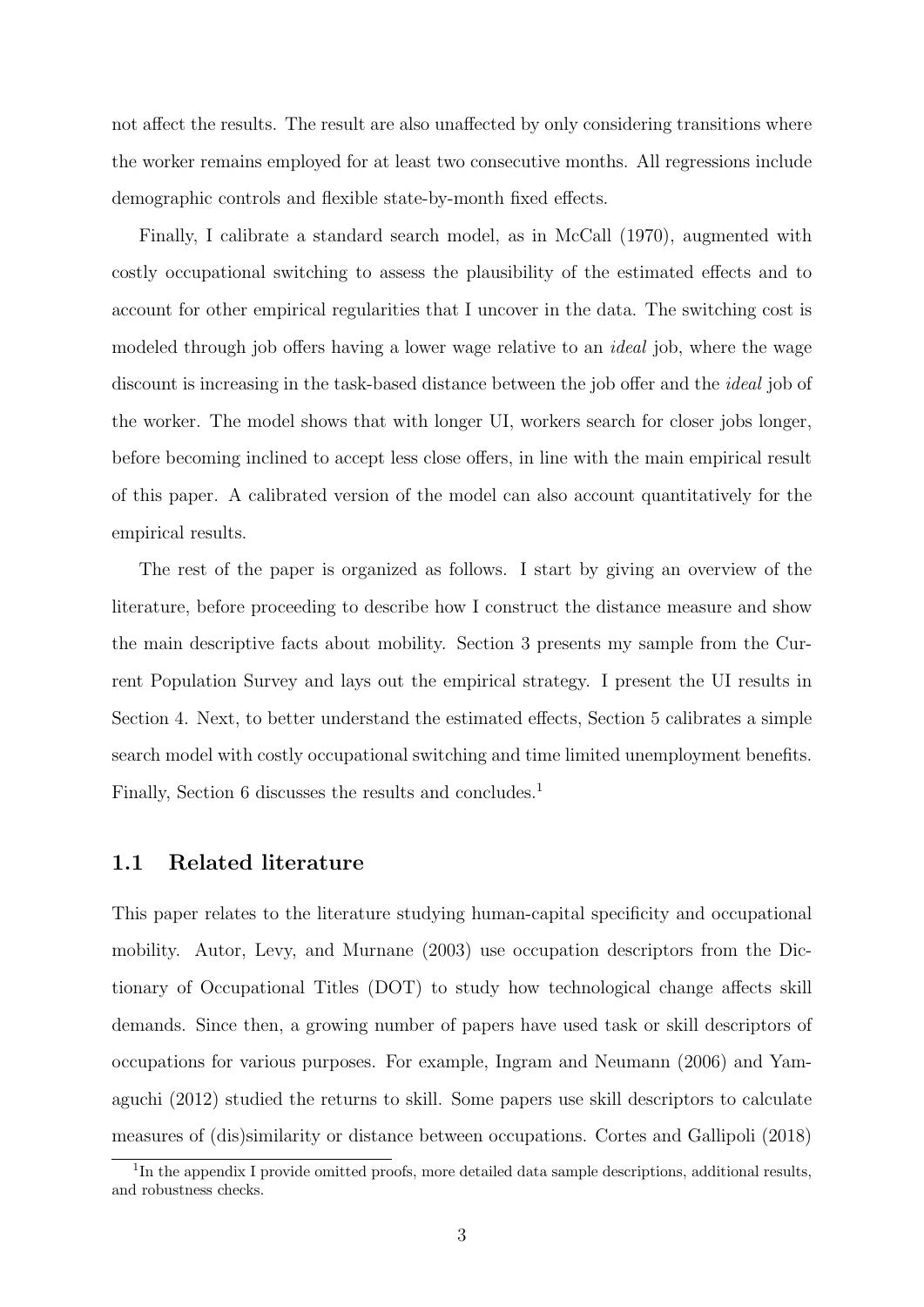use the DOT to create a measure of distance between occupations to study the costs of occupational mobility. Other examples include [Poletaev and Robinson](#page-38-1) [\(2008\)](#page-38-1), [Gath](#page-36-2)mann and Schönberg  $(2010)$ , and [Robinson](#page-38-2)  $(2011)$ . Some recent papers use the DOT's successor, the O\*NET database. [Guvenen, Kuruscu, Tanaka, and Wiczer](#page-36-0) [\(2018\)](#page-36-0) study mismatch and use worker chacteristics matched to the wider set of occupation descriptors available from the O\*NET to calculate a measure of mismatch between the worker and an occupation.

The task-based distance constructed in this paper does not deviate significantly from these papers. One difference is, however, to use the explained variances from a principal component analysis to weight the different descriptors in calculating the distance between occupations. I contribute to the literature by using the distance measure to provide facts about occupational mobility and by applying it to study the effects of UI on occupational mobility.

There is an extensive literature that studies the effects of UI on labor market outcomes. One strand is mainly concerned with the interaction of moral hazard and UI generosity, namely that workers receiving longer UI may decrease their search intensity. A large literature has, therefore, studied the effect of UI on e.g. unemployment duration and exit rates from unemployment. Notable papers include [Shavell and Weiss](#page-39-1) [\(1979\)](#page-39-1) and [Hopenhayn and Nicolini](#page-37-3) [\(1997\)](#page-37-3). See [Nicholson and Needels](#page-38-3) [\(2006\)](#page-38-3) for a summary.

On the other hand, another issue central to this literature is the realization that if there is heterogeneity of skill (requirements) among both workers and jobs, a frictional job search process can lead to mismatch between the skills of the worker and the needs of the job. Theoretical contributions exploring this effect includes [Marimon and Zilibotti](#page-37-4) [\(1999\)](#page-37-4) and [Acemoglu and Shimer](#page-34-1) [\(2000\)](#page-34-1). Two strands of the UI literature study this effect empirically.

The first explores the effect of UI duration on re-employment wages, relying on wage changes as a proxy for match quality. Several papers have taken this approach, but the results are mixed. Several find positive and statistically significant effects of UI on re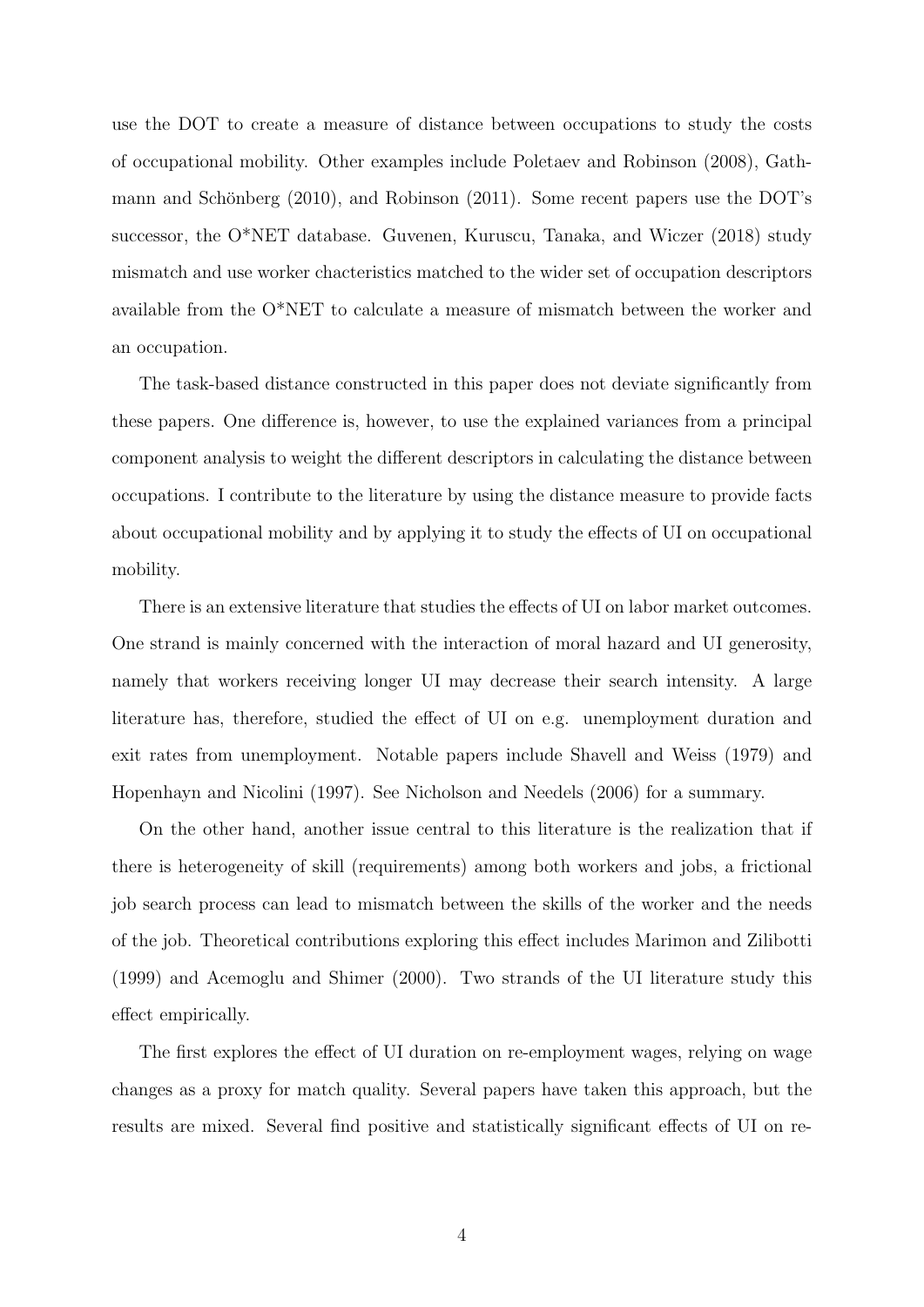employment wages.<sup>[2](#page-5-0)</sup> On the other hand, a range of papers find no effects on wages.<sup>[3](#page-5-1)</sup> Finally, [Price](#page-38-4) [\(2018\)](#page-38-4) finds modest effects on re-employment wages, while [Schmieder, von](#page-38-5) [Wachter, and Bender](#page-38-5) [\(2016\)](#page-38-5) find a statistically significant negative effect.

The second strand of the literature explores how UI duration affects re-employment job tenure, proxying for mismatch by relying on the idea that "good matches endure" from [Jovanovic](#page-37-5) [\(1979\)](#page-37-5). Böheim and Taylor [\(2002\)](#page-34-2), [Centeno](#page-35-3) [\(2004\)](#page-35-3), [Tatsiramos](#page-39-2) [\(2009\)](#page-39-2), and [Caliendo, Tatsiramos, and Uhlendorff](#page-34-3) [\(2013\)](#page-34-3) find results in the direction of longer UI duration giving longer re-employment tenure. [Belzil](#page-34-4) [\(1995\)](#page-34-4), who leverages a reduction in UI eligibility rules in Canada finds insignificant but positive effects of maximum UI duration on job tenure. Moreover, [Card, Chetty, and Weber](#page-35-4) [\(2007\)](#page-35-4), [Van Ours and Vodopivec](#page-39-3) [\(2008\)](#page-39-3), [Portugal and Addison](#page-38-6) [\(2008\)](#page-38-6) find either no effect, negative, or insignificant results.

Finally, in a recent important contribution, [Chetty](#page-35-0) [\(2008\)](#page-35-0) bridges the moral hazard and mismatch literature by showing that an increase in unemployment duration due to longer UI not only stems from reduced search intensity, but in large part also from a "liquidity effect". He finds that liquidity-constrained households react more sharply to increases in UI.

My paper directly contributes to this large literature by exploring the effects of UI on mismatch, as measured by a task-based distance between a worker's old and new occupation. To the extent that a larger distance between old and new occupation measures misalignment between the skill profile of a worker and a job, and is associated with a larger wage decline, my evidence suggests that longer UI reduces mismatch.

There is also a growing literature that studies the general equilibrium effects of UI. Contributions include [Millard and Mortensen](#page-37-6) [\(1997\)](#page-37-6), [Shi and Wen](#page-39-4) [\(1999\)](#page-39-4), and [Krause](#page-37-7) [and Uhlig](#page-37-7) [\(2012\)](#page-37-7). These papers perform analysis based on estimation of structural models `a la [Mortensen and Pissarides](#page-38-7) [\(1994\)](#page-38-7) to identify general equilibrium effects of UI policy. A recent contribution is that of [Hagedorn, Karahan, Manovskii, and Mitman](#page-36-3) [\(2015\)](#page-36-3), who use a novel empirical method to identify general equilibrium effects. They

<span id="page-5-0"></span> ${}^{2}E.g.$  [Burgess and Kingston](#page-34-5) [\(1976\)](#page-35-5), [Ehrenberg and Oaxaca](#page-35-5) (1976), [Holen](#page-37-8) [\(1977\)](#page-37-8), [Barron and Mellow](#page-34-6) [\(1979\)](#page-34-6), and more recently [Caliendo, Tatsiramos, and Uhlendorff](#page-34-3) [\(2013\)](#page-34-3) and [Nekoei and Weber](#page-38-8) [\(2017\)](#page-38-8).

<span id="page-5-1"></span><sup>3</sup>[Classen](#page-35-6) [\(1977\)](#page-35-6), [Blau and Robins](#page-34-7) [\(1986\)](#page-34-7), [Kiefer and Neumann](#page-37-9) [\(1989\)](#page-37-9), [Addison and Blackburn](#page-34-8) [\(2000\)](#page-34-8), [Card, Chetty, and Weber](#page-35-4) [\(2007\)](#page-35-4), [Lalive](#page-37-10) [\(2007\)](#page-37-10), and [Van Ours and Vodopivec](#page-39-3) [\(2008\)](#page-39-3).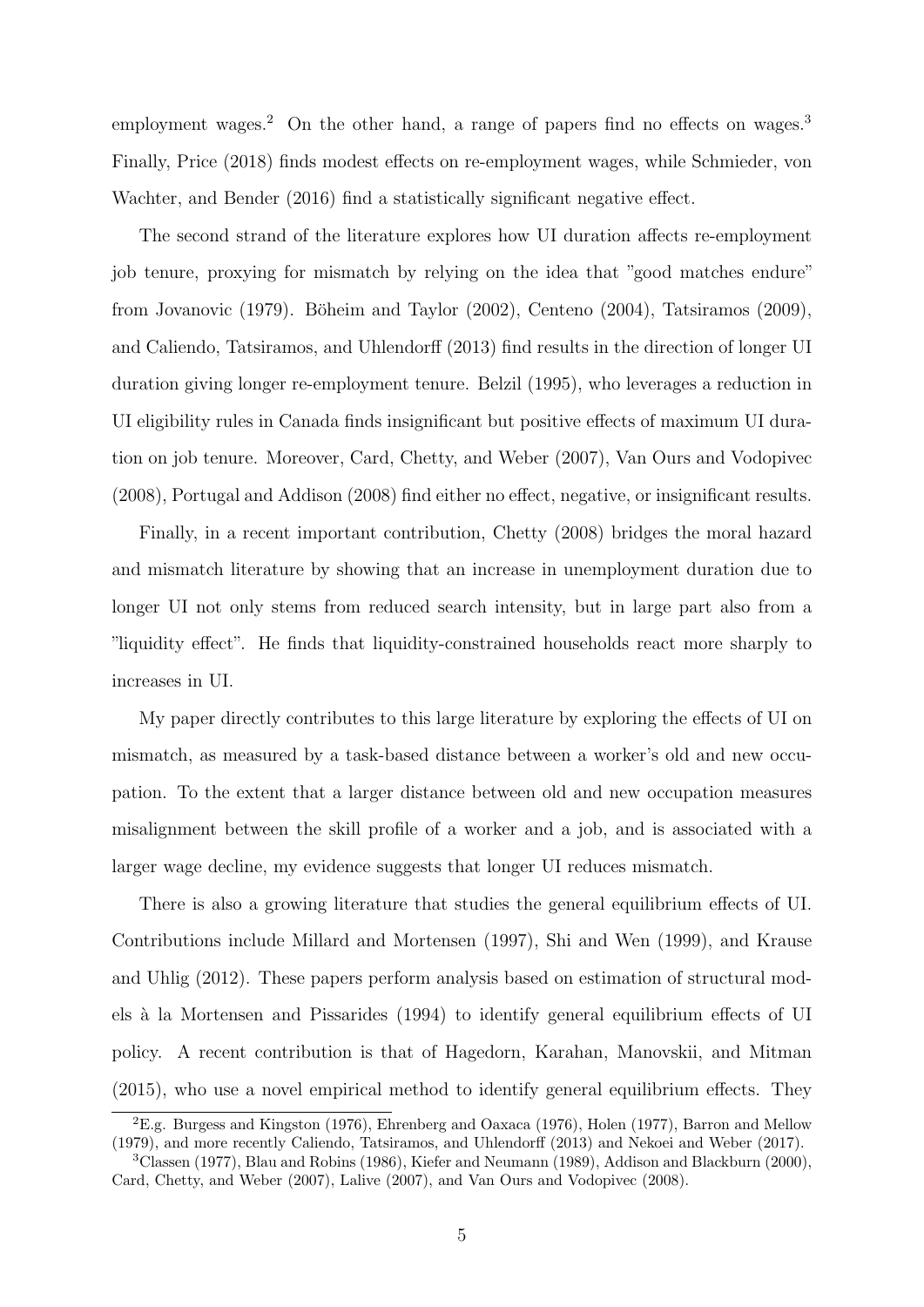leverage policy discontinuities at US state borders and avoid reliance on a fully specified structural model. They find that benefit extensions raise equilibrium wages, contract vacancy creation and employment, and ultimately raise unemployment. In a different approach, [Chodorow-Reich, Coglianese, and Karabarbounis](#page-35-7) [\(2018\)](#page-35-7) use random variation in UI duration generated by measurement error in reported unemployment rates to find only limited effects on macroeconomic variables.

While my paper does not deal with general equilibrium effects, the results of my empirical investigation point to two countervailing effects on job creation decisions. First, workers' reservation wages increase, which should decrease firms' job creation incentives. Second, workers may find jobs for which they are more productive, which should increase firms' job creation incentives.

## 2 Task-based occupational distance

When discussing occupational mobility one often thinks about a worker's cost of switching between different occupations. Realizing that occupations differ in what tasks and skills are necessary to perform them, it is natural to think that some occupation switches will be less costly for a worker. To capture that heterogeneity in switching costs and that occupational mobility is not binary, an existing literature relies on task-descriptors to create a proxy for these switching costs. I follow that literature and use the taskdescriptors in the US Department of Labor's O\*NET database to measure the degree of (dis)similarity between occupations.

The O\*NET database provides a classification of 994 occupations in their occupation taxonomy O\*NET-SOC 2010. Each occupation is classified in several dimensions, ranging from particular skills needed to values typically inherent to each occupation. O\*NET labels each characteristic as an element, and places each element in a domain. The classification is performed by combining data from targeted job incumbents, occupational experts, and occupational analysts.

The database has been continuously developed since its release in 1998, when it re-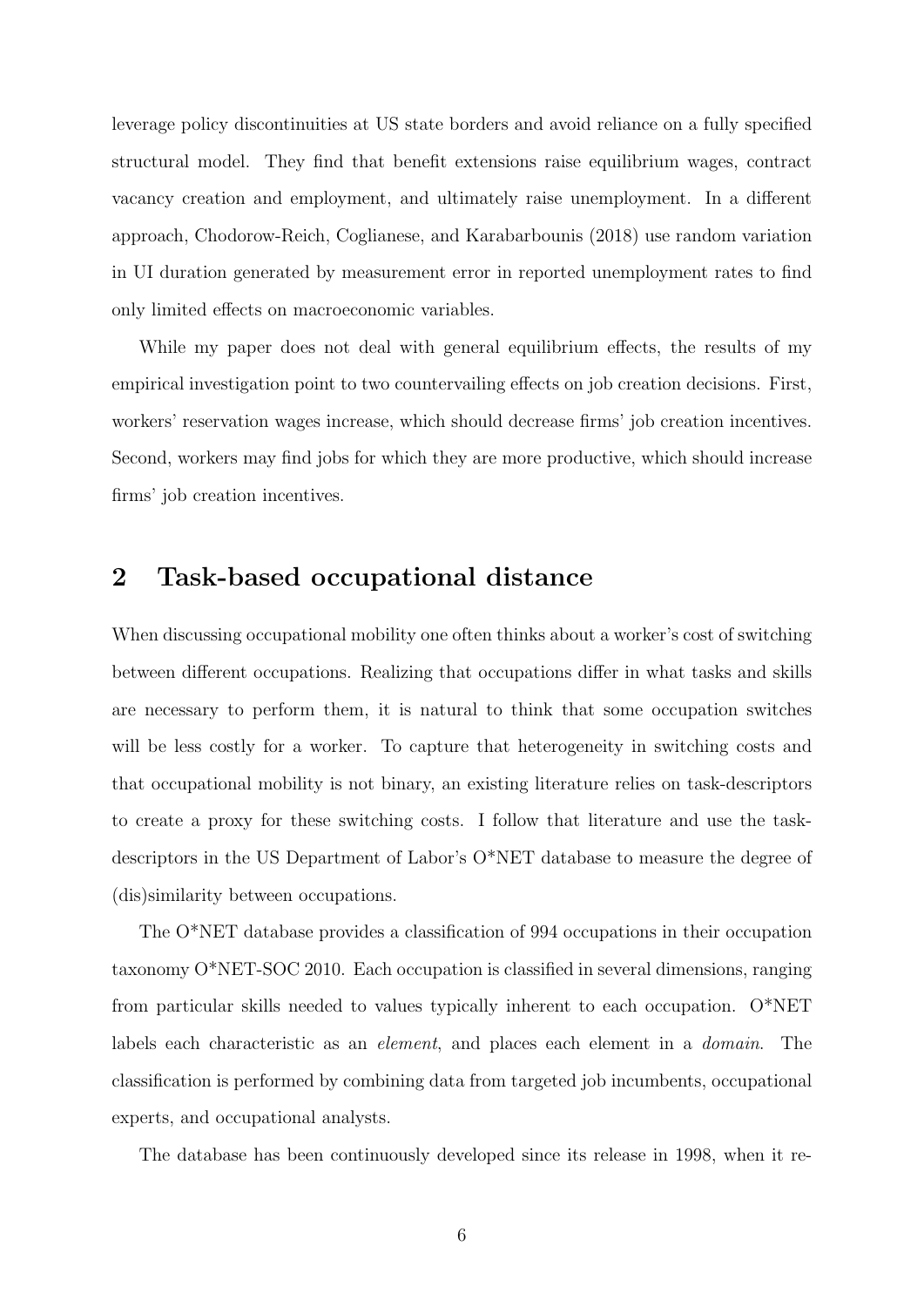<span id="page-7-0"></span>

| Domain          | Elements | Example elements                                       |
|-----------------|----------|--------------------------------------------------------|
| Knowledge       | 33       | Chemistry; Clerical; Fine Arts                         |
| <b>Skills</b>   | 35       | Writing; Time Management; Quality Control Analysis     |
| Abilities       | 52       | Perceptual Speed; Multi-limb Coordination              |
| Interests       | 6        | Realistic; Artistic; Enterprising                      |
| Work Activities | 41       | Processing Information; Interacting With Computers     |
| Work Context    | 57       | Consequence of Error; Frequency of Conflict Situations |
| Work Styles     | 16       | Leadership; Cooperation; Persistence                   |
| Work Values     | 6        | Achievement; Recognition                               |
| Sum             | 246      |                                                        |

Table 1: Summary of O\*NET classification

placed the Dictionary of Occupational Titles. I rely on the latest available version of the database, version 22.1 dated October 2017. From this version I use the complete domains given in Table [1.](#page-7-0) The table also gives the number and some examples of the elements in each domain.

All elements are measured on a given interval, but not all with the same bounds. Those elements that are not already scaled to  $[0, 1]$  are rescaled. The literature has taken two approaches to treating the scores. The first approach uses raw dimensions.[4](#page-7-1) The second uses some transformation of the characteristics.<sup>[5](#page-7-2)</sup> I follow that second approach and apply Principal Components Analysis (PCA) to the matrix of occupation characteristics. Using these transformed dimensions, I calculate the distance between any two occupations i and j as

<span id="page-7-3"></span>
$$
d_{ij}^F = \sum_{f \in F} \lambda_f |f^i - f^j|,\tag{1}
$$

where  $F$  is the PCA transformed matrix of occupation characteristics,  $f^i$  is the value of factor f for occupation i, and  $\lambda_f$  is the fraction of variance in F explained by factor f.

The PCA transformation finds new factors that are linear combinations of the original variables. The factors are orthogonal to each other and, as such, each factor describes a unique dimension of an occupation. Using the fraction of explained variances of each

<span id="page-7-2"></span><span id="page-7-1"></span><sup>&</sup>lt;sup>4</sup>See e.g. Gathmann and Schönberg  $(2010)$  and [Cortes and Gallipoli](#page-35-2)  $(2018)$ .

<sup>5</sup>See e.g. [Ingram and Neumann](#page-37-2) [\(2006\)](#page-37-2), [Poletaev and Robinson](#page-38-1) [\(2008\)](#page-38-1), and [Yamaguchi](#page-39-0) [\(2012\)](#page-39-0). With the purpose of computing a metric see e.g. [Robinson](#page-38-2) [\(2011\)](#page-38-2) and [Guvenen, Kuruscu, Tanaka, and Wiczer](#page-36-0) [\(2018\)](#page-36-0).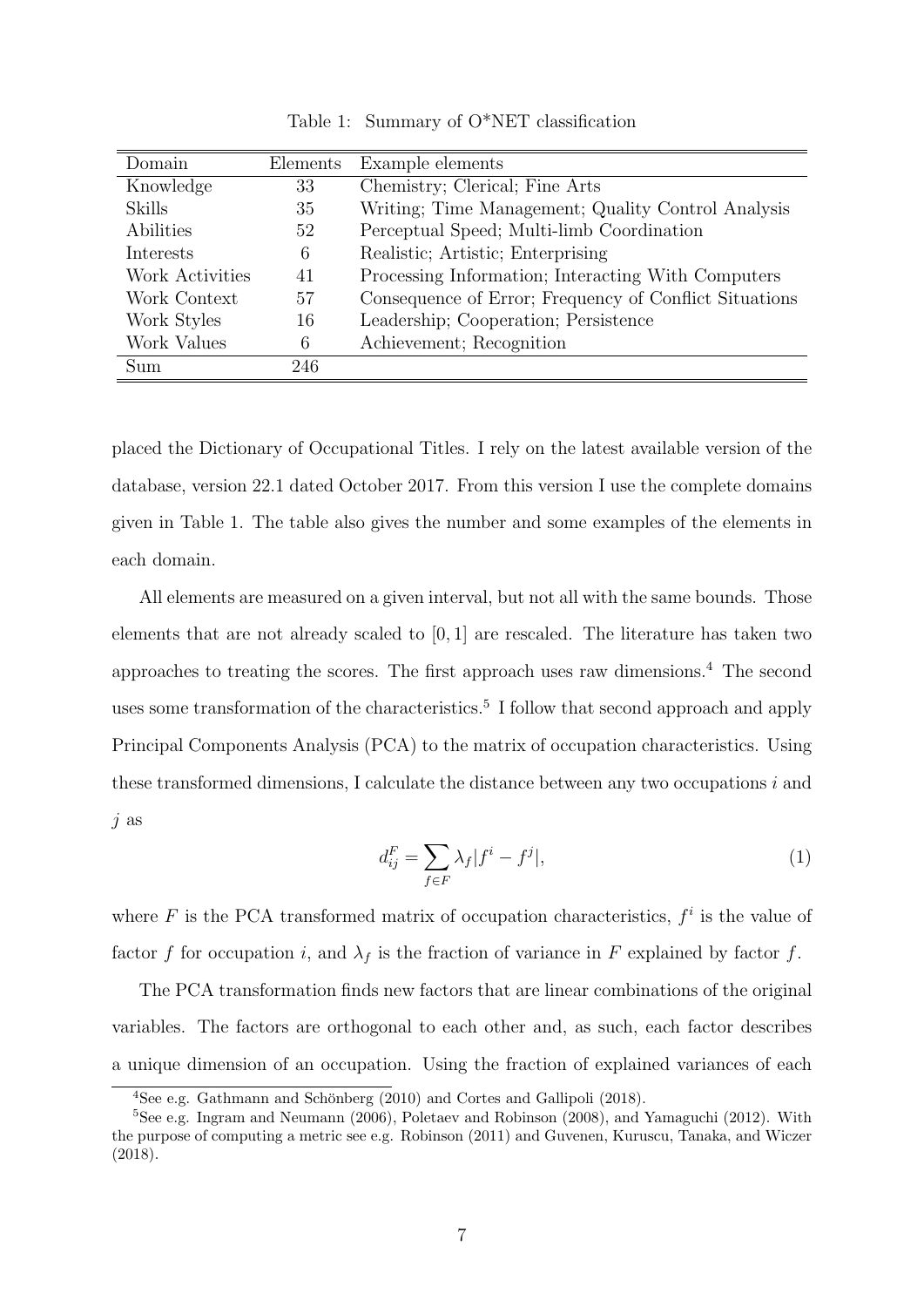<span id="page-8-1"></span>Figure 1: Explained variances (largest 30 factors)



factor as weights ensures that factors that are good in terms of distinguish occupations from each other are given a high weight, whilst factors that do not (e.g. a characteristic constant across occupations) get little weight.[6](#page-8-0) Figure [1](#page-8-1) shows the estimated weights. The first five factors explain 68 percent of the variance and the first 30, as plotted, explain 88 percent. The first two and the fourth factors all put greatest weight on Oral comprehension abilities, the third on Social interest, and the fifth on Artistic interest.

The smallest computed task-based distance, between two different occupations, is 0.0438 between Biomass Power Plant Managers and Biofuels Production Managers. The largest is 2.4686 between Neurologists and Fallers (lumberjacks).

Tables [2](#page-9-0) and [3](#page-9-0) show the nearest neighbors of two occupations, *Economists* and *Rotary* Drill Operators, Oil and Gas. Since some of the listed occupations intuitively should be similar in task and skill demands, this indicates that the task distance captures a degree of (dis)similarity between occupations.

Figure [2](#page-10-0) plots the distances between all occupations using multidimensional scaling to reduce the occupation space to two dimensions. Each point is an occupation and is color coded according to which aggregate occupation group it belongs to in the 1990 CPS occupation classification. There is clustering by CPS aggregate occupational groups. For example, occupations within Managerial Professional Specialty cluster together. The clustering confirms that occupations that are classified as being close to each other in the

<span id="page-8-0"></span><sup>6</sup>Similar, but not identical, applications of PCA may be found in e.g. [Poletaev and Robinson](#page-38-1) [\(2008\)](#page-38-1), [Robinson](#page-38-2) [\(2011\)](#page-38-2), and [Guvenen, Kuruscu, Tanaka, and Wiczer](#page-36-0) [\(2018\)](#page-36-0). This paper's approach differs from earlier work in using all the factors and letting their explained variances determine their weight.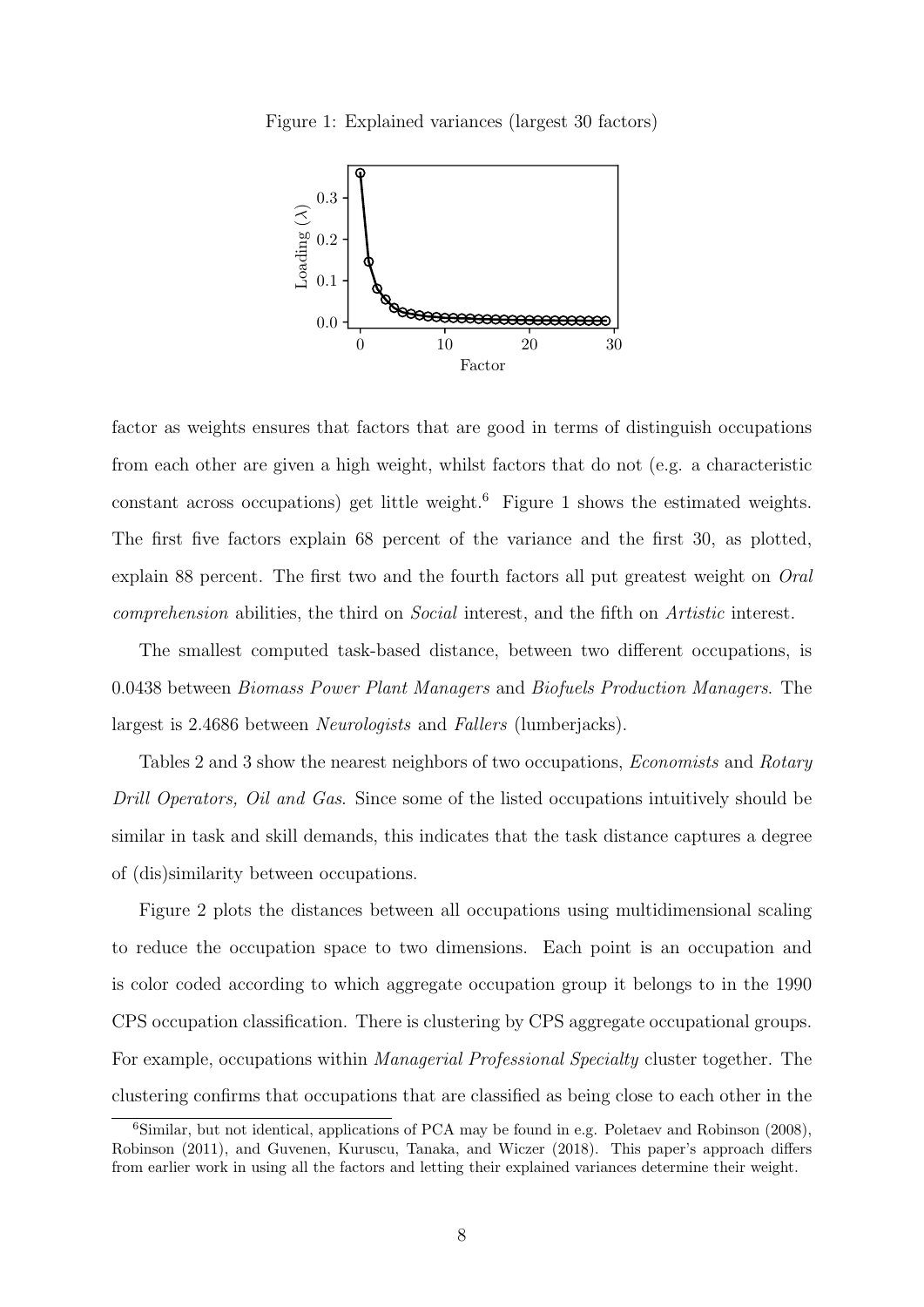<span id="page-9-0"></span>

| Occupation                                         | <b>Distance</b> |
|----------------------------------------------------|-----------------|
| Actuaries                                          | .0892           |
| <b>Business Intelligence Analysts</b>              | .1085           |
| Environmental Economists                           | .1352           |
| <b>Operations Research Analysts</b>                | .1455           |
| Climate Change Analysts                            | .1507           |
| Biostatisticians                                   | .1596           |
| Market Research Analysts and Marketing Specialists | .1642           |

Table 2: Nearest occupations of Economists

Table 3: Nearest occupations of Rotary Drill Operators, Oil and Gas

| Occupation                                       | <b>Distance</b> |
|--------------------------------------------------|-----------------|
| Service Unit Operators, Oil, Gas, and Mining     | .1397           |
| Tank Car, Truck, and Ship Loaders                | .1534           |
| Millwrights                                      | .1876           |
| Farm Equipment Mechanics and Service Technicians | .1992           |
| Sailors and Marine Officers                      | .2007           |
| Mobile Heavy Equipment Mechanics, Except Engines | .2058           |
| Roofers                                          | -2101           |

CPS, i.e. in the same aggregate group, are in fact also close according to my task-based distance.

### 2.1 Measurement issues

The metric is based on a weighted rectilinear norm, as in [Guvenen, Kuruscu, Tanaka,](#page-36-0) [and Wiczer](#page-36-0) [\(2018\)](#page-36-0).<sup>[7](#page-9-1)</sup> The rectilinear norm is symmetric (i.e.  $d_{ij} = d_{ji}$ ). For firms' hiring decisions this implies that a worker can be overqualified, since being a unit of measure better at e.g. mathematics than the occupation requires results in an equal distance to being a unit worse at it. With respect to switching costs, this implies that a worker switching to a job requiring, for example, more maths has the same switching cost as moving to an occupation requiring symmetrically less maths. For some dimensions, such

<span id="page-9-1"></span> $7$ Some papers, e.g. Gathmann and Schönberg [\(2010\)](#page-36-2) and [Cortes and Gallipoli](#page-35-2) [\(2018\)](#page-35-2), rely on the norm angular separation. They justify it by referring to the innovation and trade literature, but it appears to have two significant issues. First, the angular distance between two occupations with vectors [2, 1] and [20, 10] is zero since angular separation measures the angle between the vectors. Second, the distance between  $[2, 3]$  and  $[3, 2]$  is the same as between  $[16, 24]$  and  $[24, 16]$ . Moreover, this is the same distance as between [2, 3] and [24, 16] (and vice versa). In the context of occupational switching, this means that switching to an occupation requiring proportionally more of everything (e.g. moving from a junior to senior position) incurs no switching costs, which is a priori not very satisfactory. This makes it difficult to compare distances between different occupation pairs.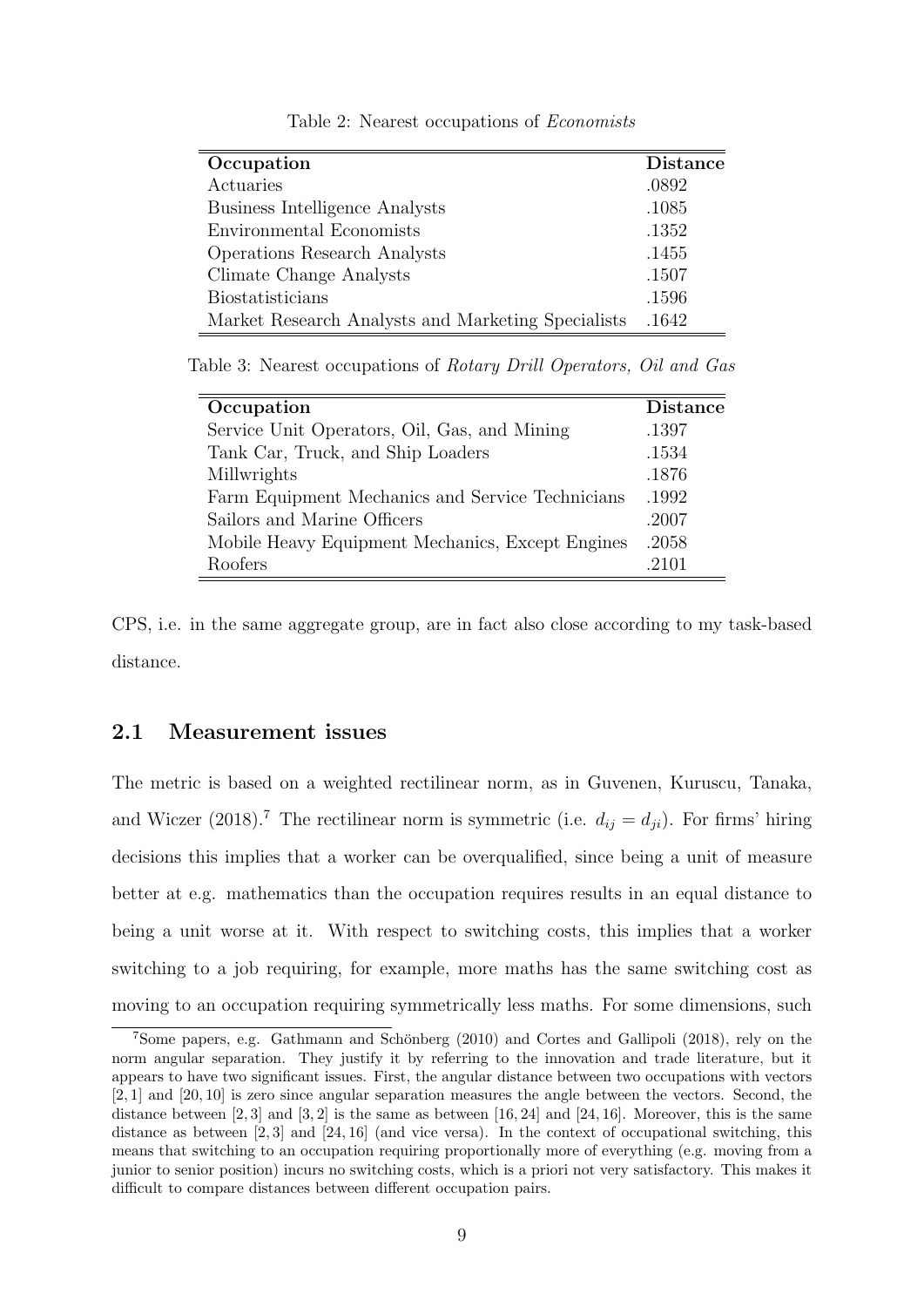<span id="page-10-0"></span>

Figure 2: Multidimensional scaling of occupations in the occupation space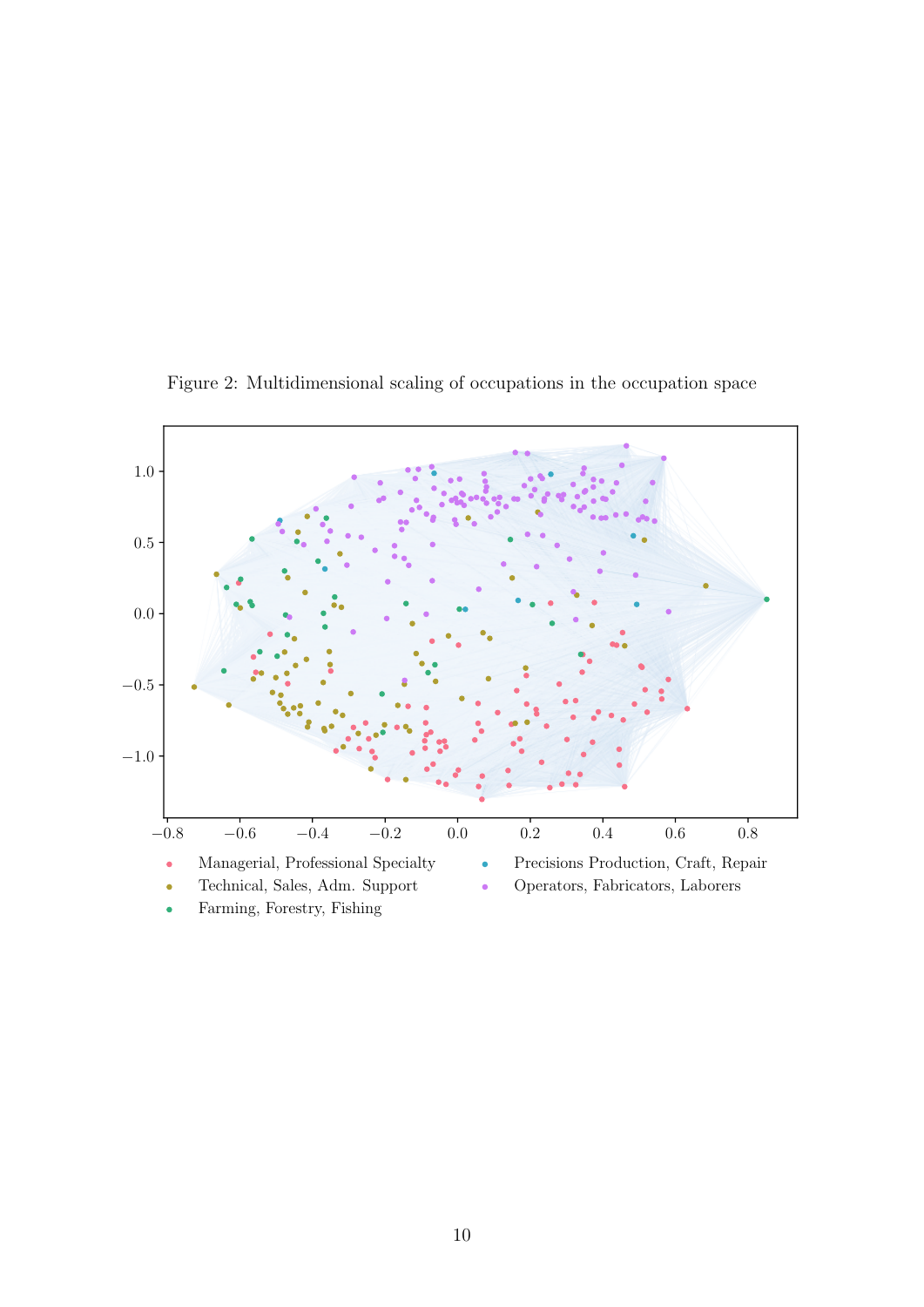as education, that may make sense. However, for others it may not. In addition, this simplifies calculations of the distances and, because the distance measure is then a proper metric, I can use techniques such as multidimensional scaling.<sup>[8](#page-11-0)</sup>

Note that job-to-job (J-t-J) transitions that follow career ladders may be attributed a positive distance, as for example moves into managerial positions require less in-depth technical knowledge and more leadership skill. Such a career ladder move would mean that moves with positive distances would not reflect higher switching costs. However, climbing a career ladder move is relevant for J-t-J transitions, but much less so for unemploymentto-employment (U-t-J) transitions, since moves to unemployment tend to be associated with a resetting of the career ladder.

The metric is not invariant to the *p*-norm chosen when using the proposed weights. Therefore, in the appendix, I compute and report robustness results using a skill distance based on the rectilinear norm without applying PCA and also using the Euclidean norm.

### <span id="page-11-1"></span>2.2 Task-based distance and occupational transitions

I use a sample of employment transitions from the Current Population Survey (CPS), described in more detail in Section [3,](#page-16-0) to show a set of facts about occupational switching using the task-based distance. These facts also show that the task-based distance captures relevant information about observed occupational transitions and hence serves as a good proxy for occupational switching costs. Appendix [B](#page-42-0) presents additional facts.

#### 2.2.1 Distribution of distances

First, I estimate densities for task-based distances on the sample of observed job transitions. Figure [3](#page-12-0) compares the density of U-t-J transitions with a counterfactual density based on workers getting and accepting job offers to random occupations. The solid line plots the density of observed U-t-J transitions in the CPS. The dashed line is a counterfactual density if there were random transitions in the economy with equal probability

<span id="page-11-0"></span><sup>&</sup>lt;sup>8</sup>I use the rectilinear norm as a benchmark measure since some evidence from observed job transitions using the DOT skills characteristics indicate that there is always a larger deviation in at least one characteristic. A higher exponent in the p-norm would punish such deviations with a disproportionately larger distance. For robustness I also show results with the Euclidean norm in Appendix [C.](#page-46-0)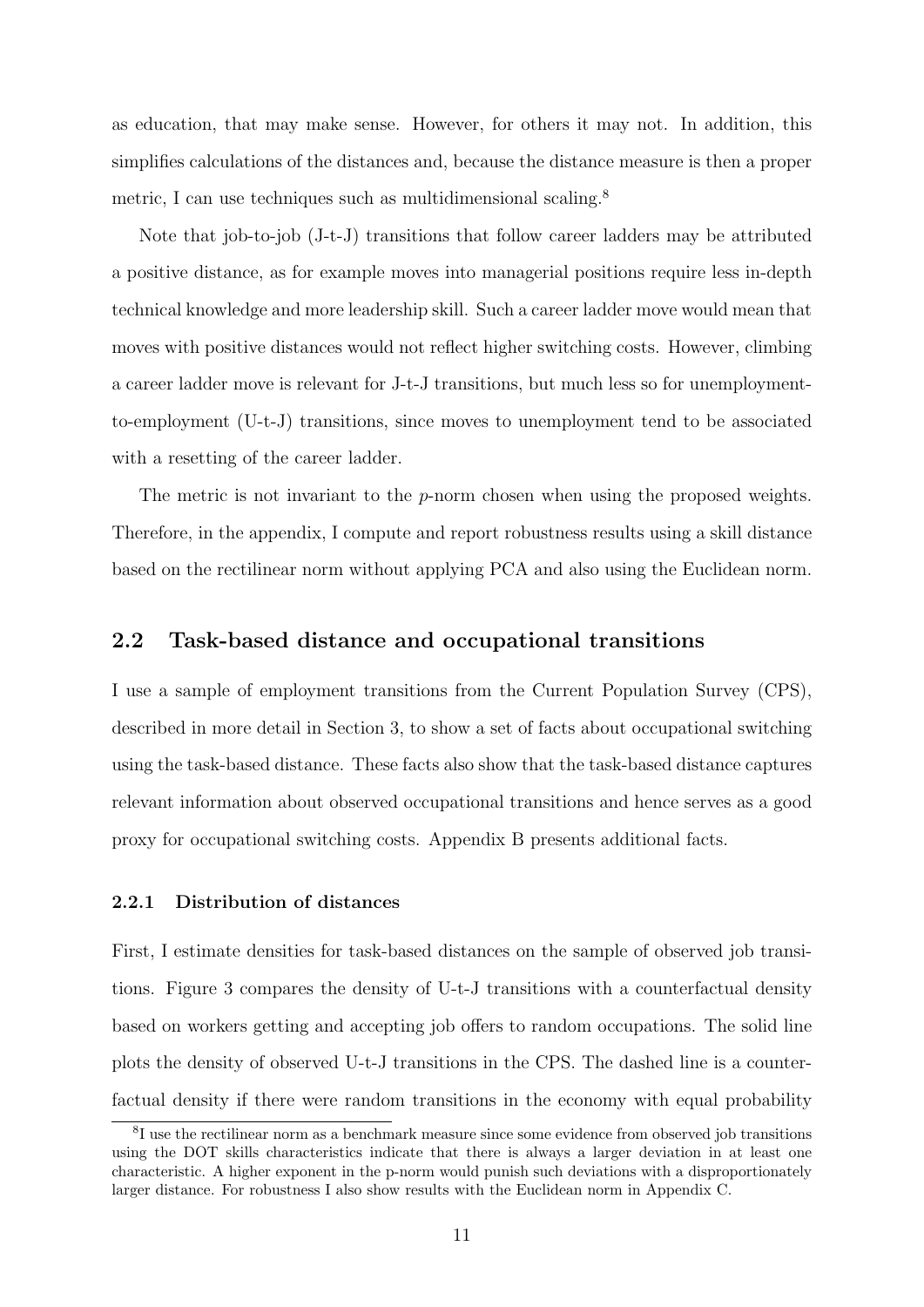<span id="page-12-0"></span>



Note: Densities are conditional on switching, estimated with Gaussian kernels, and band-width selected using Scott's rule [\(Scott, 1992\)](#page-39-5) independently for each density.

of moving from any one occupation to another. Hence, this is also the distribution of distances between all occupations. The dotted line is constructed in the same way as the previous, except that the transition probabilities are given by each occupation's share of total employment. The observed density differs substantially form the other two plots. Therefore, observed transitions do not appear to be random with respect to the distance measure. Indeed, the distribution is more left skewed, indicating that workers switch to jobs that are close relative to their previous occupation. Moreover, 42.20 percent of observed moves are within occupation compared to 0.32 percent if moves are random, providing further support to individuals searching for jobs of the same or close occupa-tions.<sup>[9](#page-12-1)</sup>

Figure [4a](#page-13-0) shows two kernel density estimates. Again, the solid line is a density estimate of observed U-t-J in the CPS sample. The dashed line plots the density of observed J-t-J in the CPS, of which  $42.44$  percent are within occupation.<sup>[10](#page-12-2)</sup> J-t-J transitions appear very similar to U-t-J transitions. With two small differences. First, there are more within occupation moves for J-t-J compared to U-t-J. Second, given a move, there is more mass for shorter moves for U-t-J, which may reflect career job ladder moves in J-t-J transitions. Overall, however, the two distributions are very similar, as shown in figure [4b.](#page-13-0)

<span id="page-12-1"></span> $91.47$  percent of transitions are within occupation given random moves by employment shares.

<span id="page-12-2"></span> $10$ -t-J transitions are identified by workers reporting having switched employer since the last interview.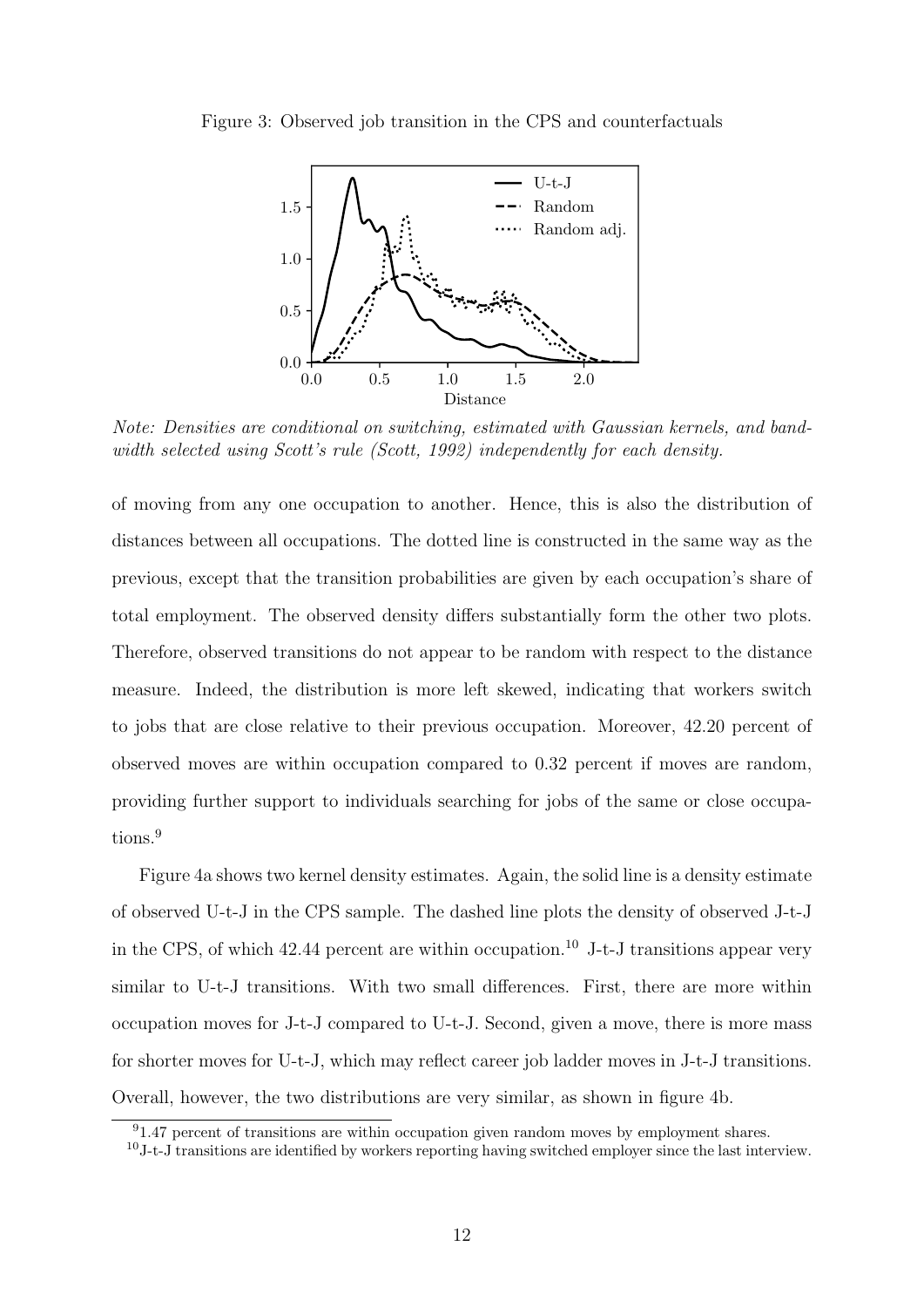<span id="page-13-0"></span>

Note: The densities are estimated with Gaussian kernels and bandwidth selected using Scott's rule [\(Scott, 1992\)](#page-39-5) independently for each density.

<span id="page-13-1"></span>Figure 5: Observed job transitions in the CPS: Densities by age group (U-t-J)



Note: The densities are estimated with Gaussian kernels and bandwidth selected using Scott's rule [\(Scott, 1992\)](#page-39-5) independently for each density.

#### 2.2.2 Age and distance

Figure [5](#page-13-1) plots five densities estimated by bins of age, for U-t-J transitions. It is interesting to note that the densities become more left skewed with age. This is consistent with [Fredriksson, Hensvik, and Skans](#page-36-4) [\(2018\)](#page-36-4), who showed that there is more mismatch and learning about own skills among the inexperienced. Similarly, [Guvenen, Kuruscu, Tanaka,](#page-36-0) [and Wiczer](#page-36-0) [\(2018\)](#page-36-0) argue for workers learning about own skills over time and eventually converging to their *ideal* occupation.<sup>[11](#page-13-2)</sup>

<span id="page-13-2"></span><sup>11</sup>In the appendix, a linear regression shows that the coefficient of age on distances in observed U-t-J job moves is negative.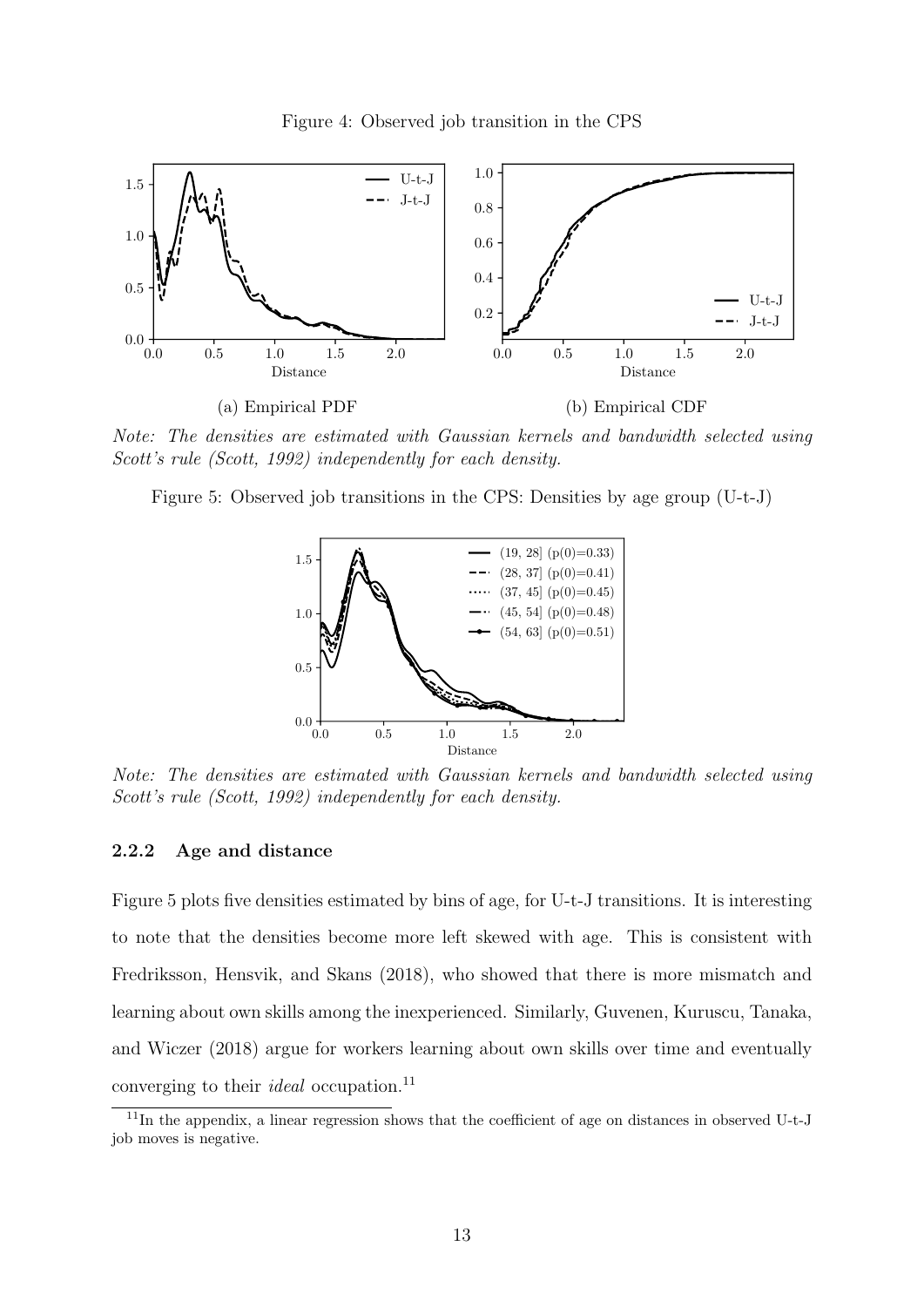<span id="page-14-0"></span>

Figure 6: Correlations of occupation move shares and task-based distance

Note: An observation in the left panel is the share of moves to occupation y from occupation x along with the distance between them. An observation in the right panel is the correlation of said shares for a given occupation y and their distances. Shares with less than 30 moves to the destination occupation in total are dropped. Subplot (a) is invariant to this choice, and subplot (b) is unaffected as long as you drop those with no less than 10 transitions.

#### 2.2.3 Flow shares and distance

Another way to see that workers tend to move close to their original occupation is to consider the correlation between the distance and fraction of observed moves between two occupations. Let  $s_{ij}$  be the share of observed transitions to occupation i that come from occupation  $j$ . In that case, the task-based distance should correlate negatively to the share  $s_{ij}$ , so that moves to an occupation are predominately from occupations that are close to it. Figure [6a](#page-14-0) shows a scatter plot of all such shares,  $s_{ij}$ , against the distance between them,  $d_{ij}$ . There is a clear negative relationship overall. The correlation coefficient between the shares and distances is  $-.179$  ( $p = .000$ ). Figure [6b](#page-14-0) plots the distribution of correlation coefficients between the shares and distances, when the correlations are calculated for each destination occupation. The solid vertical line is the aggregate correlation. For most destination occupations there is a negative correlation, and for some occupations the correlation is as low as −.449.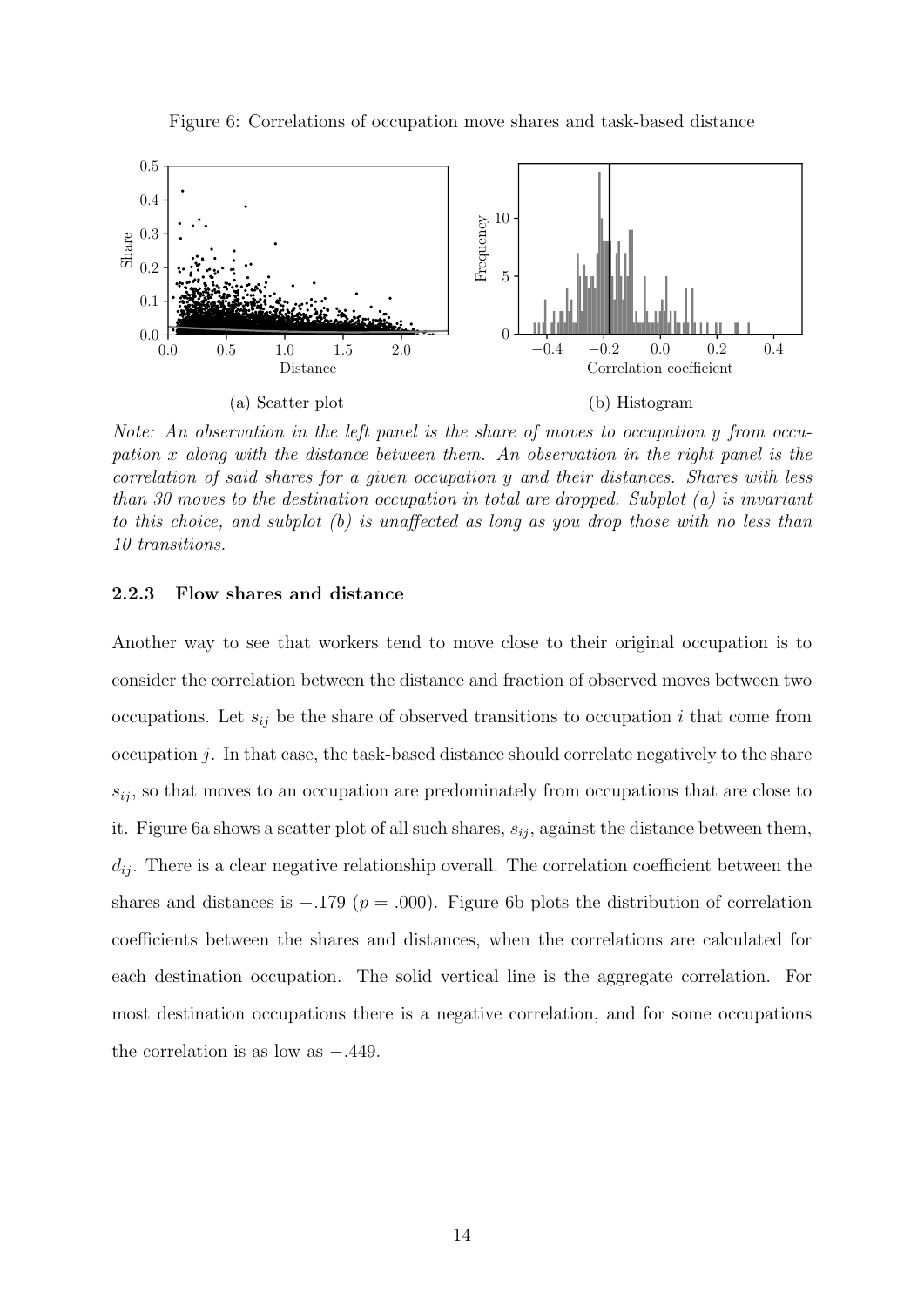#### 2.2.4 Re-employment wages and distance

I next show that a larger distance is associated with a lower re-employment wage. I use the Displaced Worker Supplement (DWS) of the CPS. This is a biennial supplement that asks additional questions to workers who have experienced displacement, including collecting details on their wage.<sup>[12](#page-15-0)</sup> I relate the current wage of an individual who experienced job displacement in the recent past to my distance measure, estimating the following regression

$$
\log w_{ismt} = \beta_0 + \beta_1 d_i + \zeta_{sm} + X_i + \varepsilon_{ist} \tag{2}
$$

where  $w_{ismt}$  is the worker's current wage,  $d_i$  is the distance between the displaced and current occupation,  $\zeta_{sm}$  is a set of state and time fixed effects, and  $X_i$  are worker specific control variables.

|                           | $\left  \right $ | $\left( 2\right)$ | $\left(3\right)$ | $\left( 4\right)$ | $\left(5\right)$ | (6)            |
|---------------------------|------------------|-------------------|------------------|-------------------|------------------|----------------|
| Skill-based               | $-0.2153***$     | $-0.2125***$      | $-0.1462***$     | $-0.1417***$      | $-0.1339***$     | $-0.1419***$   |
| distance                  | (0.0135)         | (0.0118)          | (0.0098)         | (0.0086)          | (0.0090)         | (0.0079)       |
| Demographics              | No               | Yes               | Yes              | Yes               | Yes              | Yes            |
| From Ooccupation FE       | No               | $\rm No$          | Yes              | Yes               | N <sub>o</sub>   | Yes            |
| To Ooccupation FE         | No               | No                | Yes              | Yes               | Yes              | Yes            |
| State FE                  | No               | No                | N <sub>o</sub>   | Yes               | Yes              | N <sub>o</sub> |
| Month FE                  | No               | No                | $\rm No$         | Yes               | No               | No             |
| To occ. $\times$ month FE | No               | No                | No               | No                | Yes              | No             |
| State $\times$ month FE   | No               | No                | N <sub>o</sub>   | No                | N <sub>o</sub>   | Yes            |
| Observations              | 9,055            | 9,051             | 8,997            | 8,997             | 8,205            | 8,992          |
| Adjusted $R^2$            | 0.037            | 0.219             | 0.450            | 0.606             | 0.602            | 0.609          |

<span id="page-15-1"></span>Table 4: Log of hourly re-employment wages and occupational distance in the DWS

Note: Standard errors in parenthesis are clustered on state. \*  $p < 0.1$ , \*\*  $p < 0.05$ , and \*\*\*  $p < 0.01$ . Each observation is an individual currently employed, but has experienced displacement in the recent past. The left-hand side variable is the wage in the current job. The skill-based distance is a measure of dis-similarity of the displaced and current occupation, with respect to the skill requirements of those jobs. Demographic controls includes age, age squared, sex, race, marital status, and education. Occupation fixed effects are occupation dummies for both from and to occupation.

Table [4](#page-15-1) presents the regression results. These show that a larger change in occupation is associated with a lower current wage. More specifically, compared to other displaced workers arriving in the same occupation, those that switched to it from an occupation fur-

<span id="page-15-0"></span><sup>12</sup>Appendix [F](#page-52-0) gives details on the sample and shows that it is representative for my full CPS sample in terms of observed job switches. The DWS is not rich enough for me to link a wage to the UI availability during unemployment spells.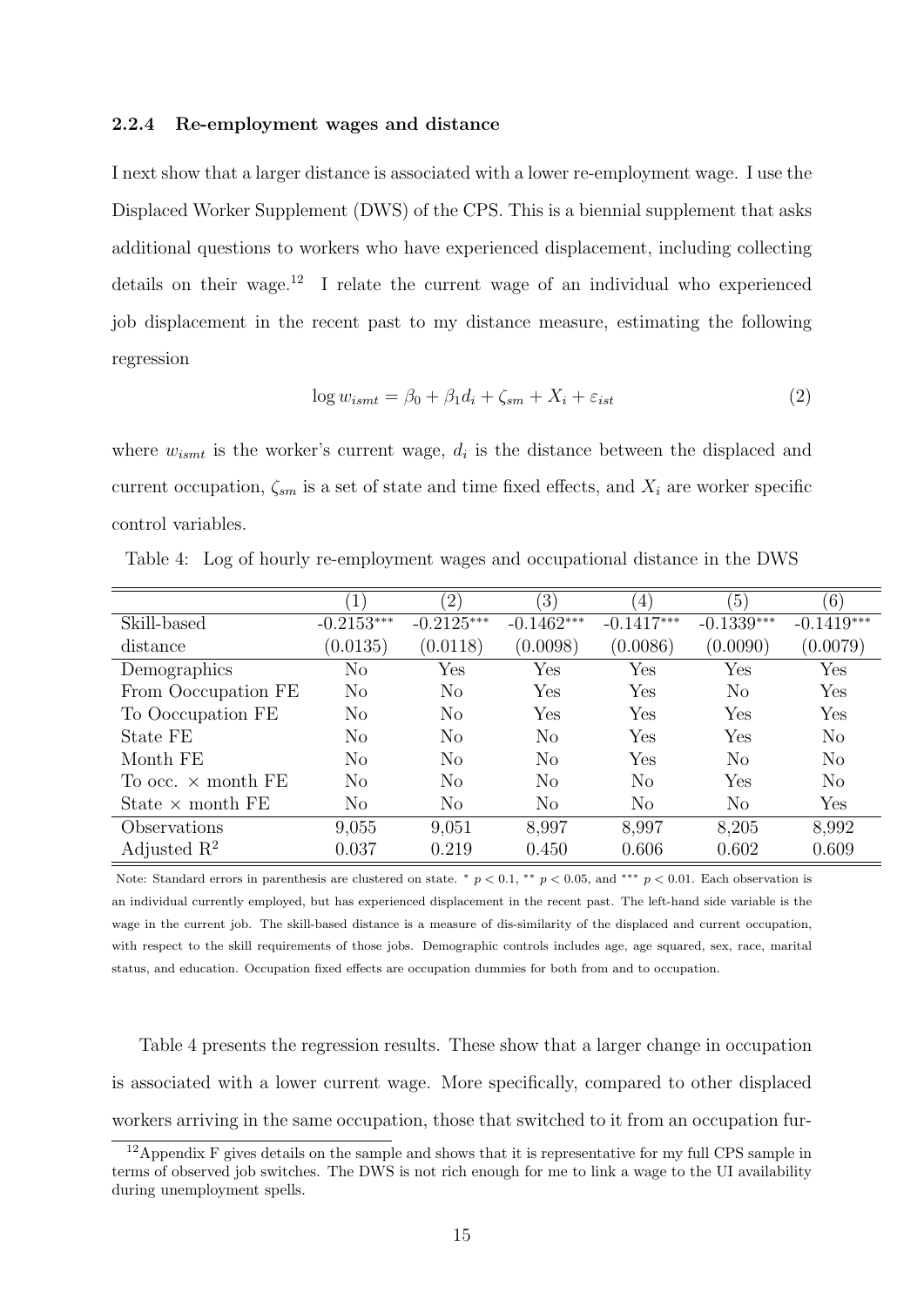ther away have lower wages than their colleagues. For example, an individual occupied as a Steel Worker switching to being a mail man has an 8.2 percent lower hourly wage compared to the re-employment wage of a displaced worker that did not switch occupations. In appendix [B.1,](#page-42-1) I extend this analysis to show that this effect is significantly more negative for unemployment-to-employment transitions than for employment-to-employment transitions.

As the DWS contains workers that recently experienced job displacement, the current wage is likely related to the re-employment wage after displacement. If lower reemployment wages are associated with larger mismatch, as assumed in parts of the mismatch literature, these results show that a larger task-based distance is associated with larger mismatch. For robustness, table [17](#page-54-0) in the appendix reports the same regression where the sample is limited to those who were displaced in the previous year, and a sample where the individual is still in her first post-displacement job.<sup>[13](#page-16-1)</sup>

### <span id="page-16-0"></span>3 Data and empirical strategy

The Current Population Survey (CPS) is a rotating survey giving a representative sample of US households.[14](#page-16-2) Households are interviewed for four consecutive months, then after a four months break they are interviewed for another four months before exiting the survey. The CPS records detailed information on employment and demographic variables.

Using individuals' reported employment status I identify those who move from unemployment at time t to employment at  $t+1$ . Observed sequences consisting of unemployedmissing-employed are discarded. Sequences of unemployed-not in labor force-employed are included in the main specifications, but I also report results where also these se-quences are discarded. As a benchmark, I consider only unemployed who are job losers.<sup>[15](#page-16-3)</sup> I restrict the sample to those not self-employed and not in the military. I restrict the sample to those aged 18-64 and follow [Rothstein](#page-38-0) [\(2011\)](#page-38-0) by further restricting the sample

<span id="page-16-1"></span><sup>&</sup>lt;sup>13</sup>The table also reports results with controls for unemployment duration. Also in the appendix, table [18](#page-55-0) reports results for nominal, and CPI and GDP deflated wages.

<span id="page-16-3"></span><span id="page-16-2"></span><sup>&</sup>lt;sup>14</sup>I use the IPUMS-CPS database to access the CPS [\(Flood, King, Ruggles, and Warren, 2017\)](#page-36-5).

<sup>&</sup>lt;sup>15</sup>Reason for unemployment is not reported when an individual is not in labor force. For sequences including not in labor force observations I may, therefore, not be able to remove the job leavers.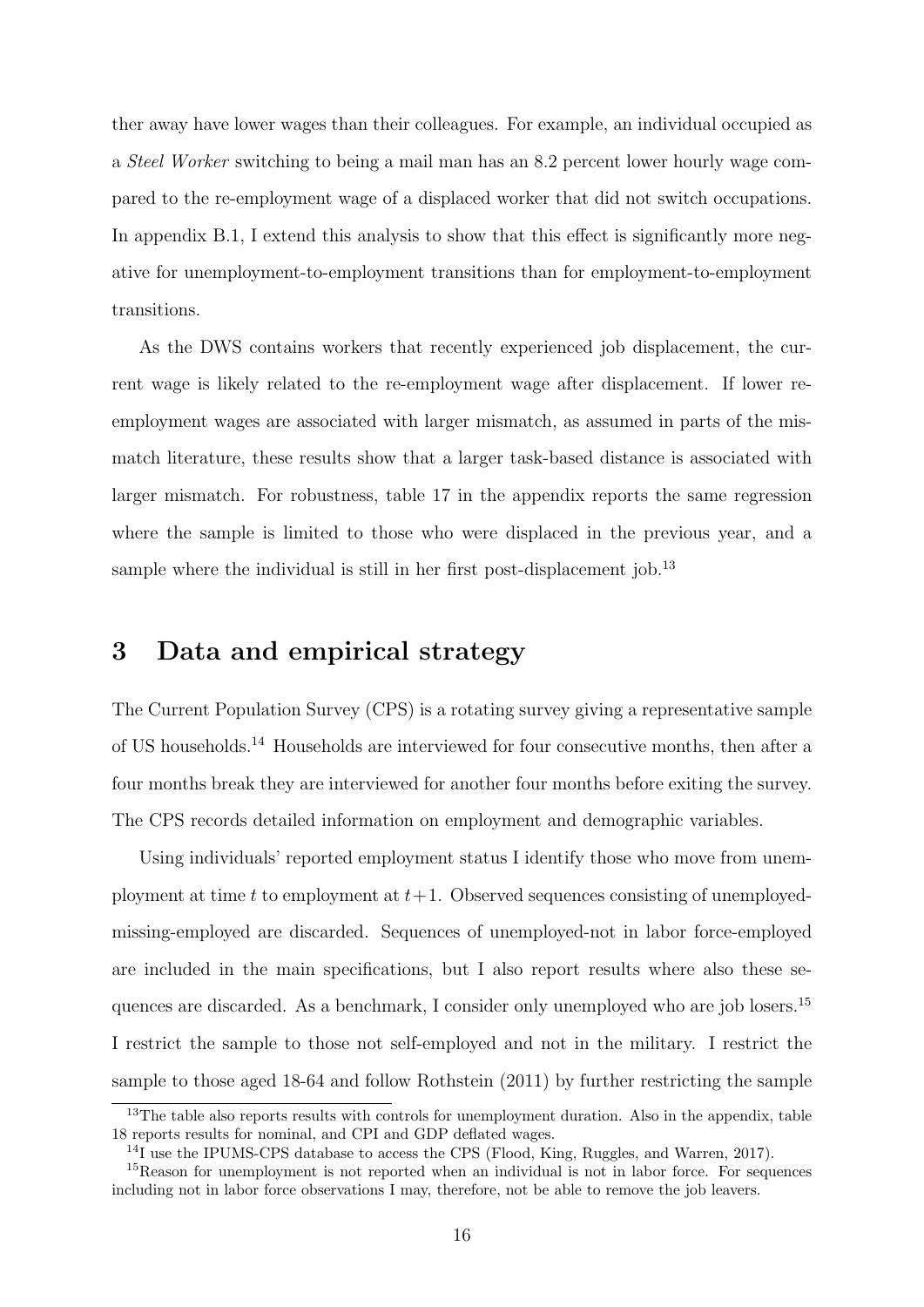<span id="page-17-0"></span>

|                               | Average | St.dev. |                   | Percentage |
|-------------------------------|---------|---------|-------------------|------------|
| Age                           | 38.43   | 11.96   | Female            | 39.26      |
| Unemployment duration (weeks) | 11.19   | 14.24   | Education:        |            |
| Occupation distance $(d^F)$   | 0.39    | 0.43    | High school $>$   | 16.83      |
| Share same 3-digit occupation | 0.43    | 0.50    | High school       | 38.82      |
| Share same 2-digit occupation | 0.47    | 0.50    | High school $\lt$ | 44.34      |
| Share same 1-digit occupation | 0.60    | 0.49    |                   |            |

Table 5: Summary statistics of U-t-J transitions in CPS sample

to unemployed individuals with up to 99 weeks of unemployment. Discarding sequences with missing observations leaves 75,031 observed transitions for 71,440 unique individuals for the period 1989-2018. Table [5](#page-17-0) gives summary statistics of the main variables for this sample.

The 1990 occupation code in the CPS data reports the current occupation if employed, or if not employed it reports the occupation of the respondent's last held job. I match the occupation reported whilst unemployed and employed to my task-based distance via the 1990 census codes harmonized by [Autor and Dorn](#page-34-9)  $(2013)$   $(occ1990dd)^{16}$  $(occ1990dd)^{16}$  $(occ1990dd)^{16}$  Harmonizing occupation codes leaves 74,996 observations, of which I have occupational distance for 71,200.[17](#page-17-2) Figure [4a](#page-13-0) shows a density estimate of the observed distances for the transitions in the CPS sample.

To identify the effect of UI on occupational mobility I exploit differences in UI availability at the individual level, as in [Rothstein](#page-38-0) [\(2011\)](#page-38-0), [Farber and Valletta](#page-36-1) [\(2015\)](#page-36-1), and [Farber, Rothstein, and Valletta](#page-35-1) [\(2015\)](#page-35-1). I use the simulated availability of unemployment benefits to the unemployed by [Farber, Rothstein, and Valletta](#page-35-1) [\(2015\)](#page-35-1), who give weeks of UI for a worker in any state and month conditional on when he became unemployed, and hence also conditional on his unemployment duration. The data covers the years 2004 through 2014, capturing the expansion, expirations, re-authorizations, and contraction of UI surrounding the Great Recession of the late 2000s. Variation in UI comes from

<span id="page-17-1"></span><sup>&</sup>lt;sup>16</sup>I thank Destin Rover for sharing his crosswalk file for O\*NET SOC 2010 to Census Occupation Codes 1990dd (occ1990dd).

<span id="page-17-2"></span><sup>&</sup>lt;sup>17</sup>If multiple  $O^*NET$  occupation pairs map into the same harmonized occupation pair, I use the average for original occupation codes that differ and zero if identical.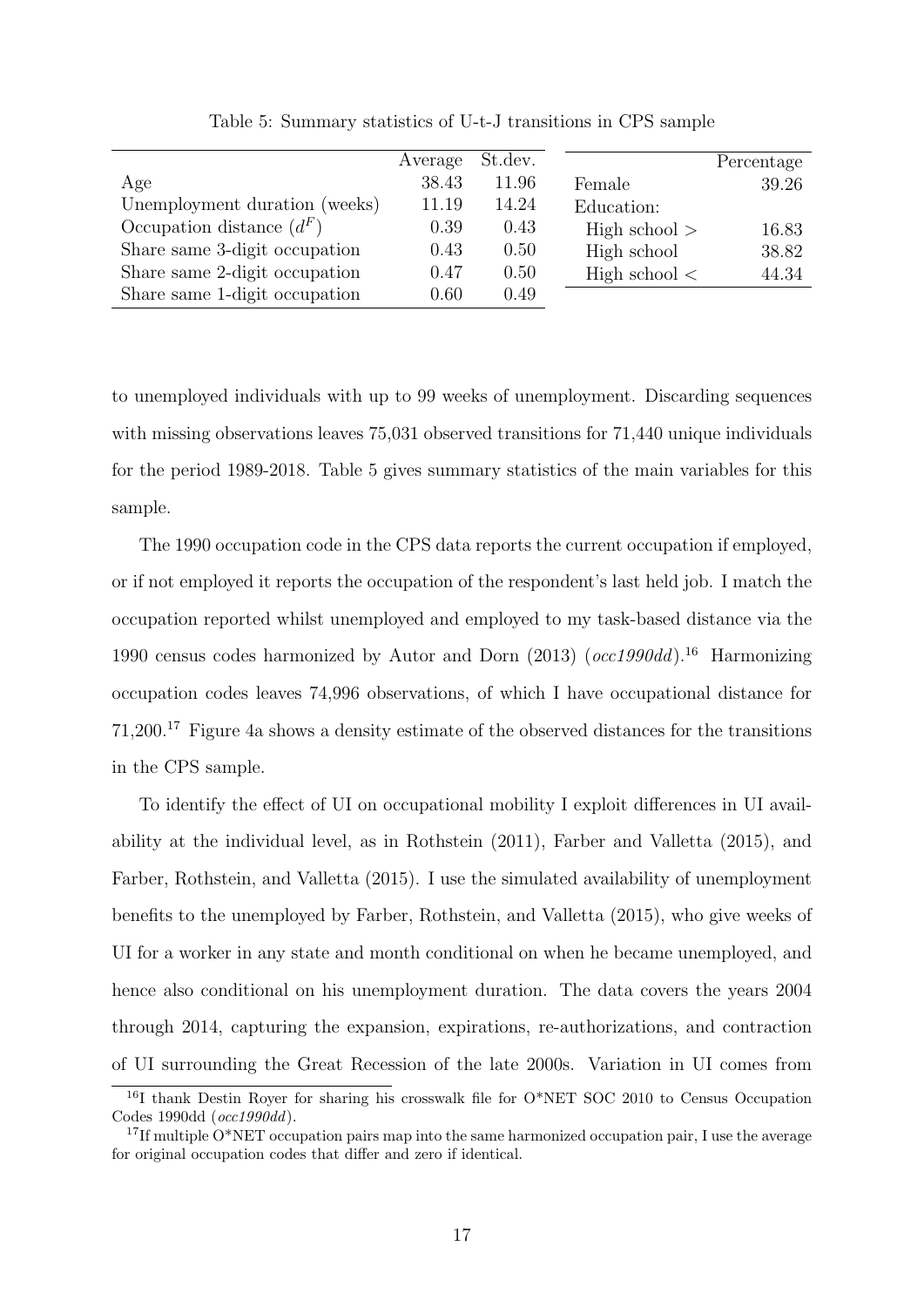two federal programs in the United States that extended basic UI of 26 weeks up to 99 weeks in some states. First, Extended Benefits (EB) and then Emergency Unemployment Compensation (EUC).[18](#page-18-0)

Extended Benefits (EB) was a preexisting UI extension program that provided additional weeks of UI in states with elevated unemployment rates. There are three sources of variation in UI from this program. First, states had the choice of whether or not to participate. Before the American Recovery and Reinvestment Act of 2009, states had to bear a significant part of the cost. Indeed, before 2009 only three states participated in the program, whilst in July the same year 32 more states had opted in. Second, after choosing to participate, states had to choose between either 13 or 20 weeks of extra UI. Third, the states had to select a trigger rule for when EB benefits would kick in. Many states adopted strict trigger rules, so that EB benefits were not available in practice. Figure [7a](#page-19-0) shows the evolution of EB benefits that were in action (i.e. states had opted in and met the trigger rule) as the maximum, average, and minimum across states.

The EB program generates within state variation as they are triggered. Moreover, they generate cross-sectional variation through states' choice of participation and trigger rules.

Emergency Unemployment Compensation (EUC) was first introduced by Congress with an additional 13 weeks in June 2008. In successions, Congress expanded the program from 13 weeks in June 2008 to additional tiers of 20, 14, 13, and 6 weeks. The exact eligibility rules for each tier changed slightly over time. For most of the recession there was basic coverage that applied to all states, along with two additional tiers that were only available in states with unemployment rates above 6% and 8.5%. For some states the EUC program provided up to 53 weeks in addition to any preexisting coverage. Figure [7b](#page-19-0) shows how the availability of EUC evolved over time.

The EUC extensions were only in place for short periods. The vertical lines denote scheduled expirations. Re-authorization and further extensions of the program were often

<span id="page-18-0"></span><sup>&</sup>lt;sup>18</sup>The following discussion relies heavily on [Rothstein](#page-38-0) [\(2011\)](#page-38-0) and [Fujita et al.](#page-36-6) [\(2010\)](#page-36-6).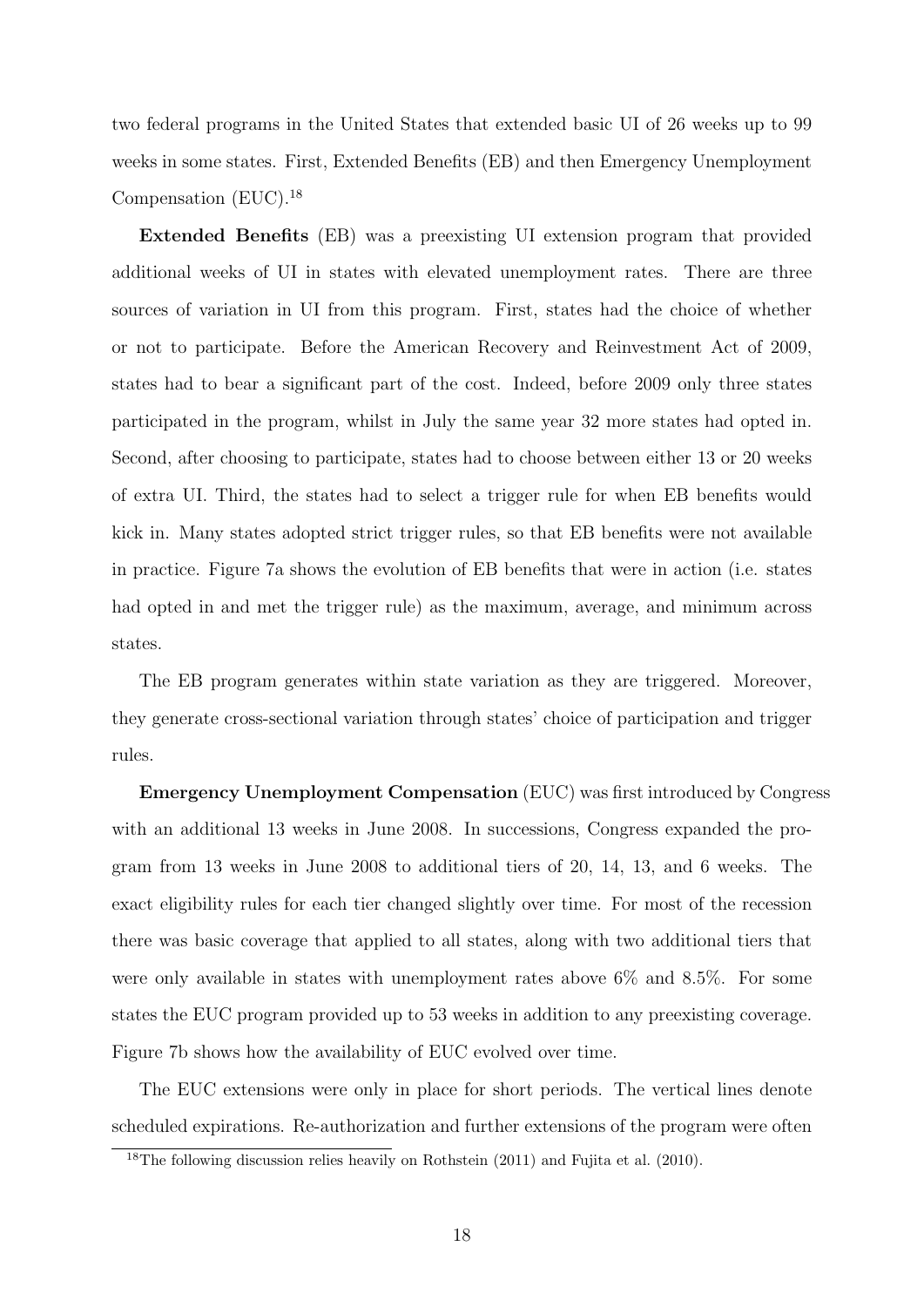<span id="page-19-0"></span>

Note: Panel (a) shows the availability of EB as the maximum, average, and minimum across states over time conditional on actual unemployment rate. Generated from simulated UI availability of [Farber, Rothstein, and Valletta](#page-35-1) [\(2015\)](#page-35-1). Panel (b) shows the evolution of the EUC program.

done just before scheduled expiration, making it difficult for the unemployed to predict and expect the continuation of extended UI. On three occasions, the program came to an end before Congress would agree on re-authorization. In June 2010, it took one and a half months to reauthorize the program. The EUC program generates within state time variation through expiration and re-authorization. It also generates cross state variation through differences in state unemployment rates.

Finally, in the event of program expiration individuals who had already started on a tier, were allowed to complete that tier. Upon extension or re-authorization, the program paid retroactive benefits.

An important implication of the structure of the extensions is that workers who are unemployed for longer receive more UI. Workers who remain unemployed longer mechanically have a higher probability of being covered by extensions and re-authorizations. If there is dynamic selection into longer unemployment durations, this could generate a positive correlation between distance and UI. Accounting for the correlation between UI and unemployment duration will then be important for part of the empirical analysis in section [3.1.](#page-20-0)

It is not clear how to model workers' expectation of UI duration available to them. First, as each expansion and re-authorization were highly controversial it seems unlikely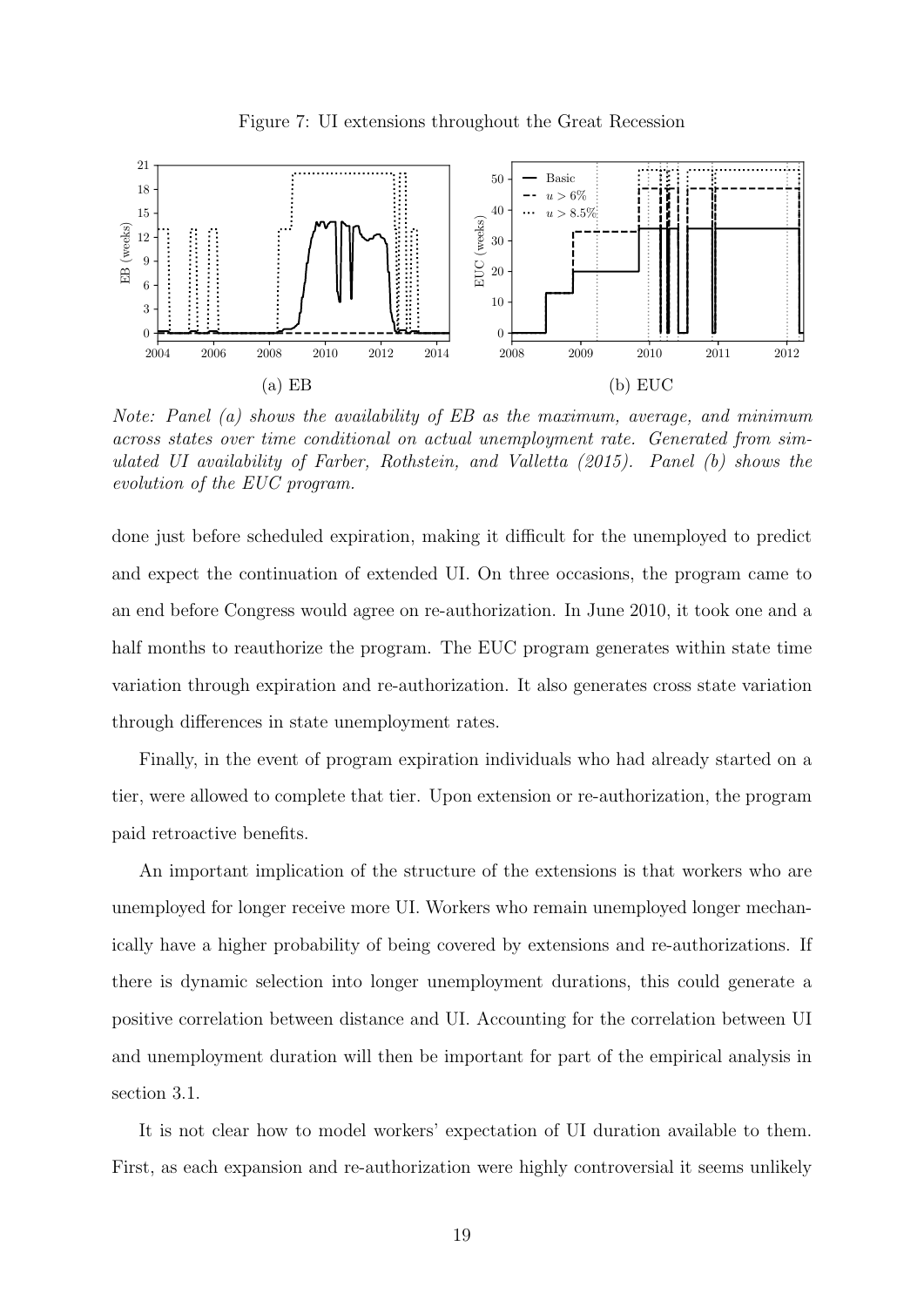that worker's would expect these. Moreover, because benefits paid retroactively are much less valuable for a liquidity constrained worker it seems unlikely that a worker would take into account a possible extension or re-authorization. Thus, when simulating UI availability [Farber, Rothstein, and Valletta](#page-35-1) [\(2015\)](#page-35-1) assume that workers do not foresee EUC extensions or trigger events.

To illustrate the importance of the expectations and the variation it generates, consider the following example. In Alabama in June 2011, an individual that had been unemployed for 16 weeks expected to enjoy a total of 66 weeks of UI; 26 weeks of regular benefits, 20 weeks of EUC tier 1 benefits, and finally 20 weeks of EB benefits. EUC was set to expire on January 3, 2012, and this worker did, therefore, not expect to be able to draw out the remaining EUC tiers, as they would expire before she could start them. Compare that to an individual with an unemployment duration of 17 weeks. He expected to enjoy a total of 80 weeks of UI. He would start EUC tier 2 before expiry and, therefore, enjoy an additional 14 weeks of UI. Finally, compare that to an individual of 31 weeks of unemployment duration. This worker would, in addition, enjoy EUC tier 3 benefits of 13 weeks, for a total UI duration of 93 weeks.

As the example illustrates, this variation allows me to include state by month fixed effects to control for effects of local labor market conditions. The remaining variation in UI then stems from differences in when individuals became unemployed, and, hence, their unemployment duration.

Matching the CPS sample to [Farber, Rothstein, and Valletta](#page-35-1) [\(2015\)](#page-35-1)'s simulated UI availability for the period 2004-2014 leaves 33,325 observations. Unless otherwise stated, regressions are estimated only for individuals that have not exhausted benefits since there should be no effect of UI on those who have.

#### <span id="page-20-0"></span>3.1 Model specifications

To identify the effect of UI on occupational mobility I estimate the following regression.

<span id="page-20-1"></span>
$$
d_{istm} = \beta \tau_{stm} + \zeta_{sm} + X_i + \varepsilon_{istm}, \tag{3}
$$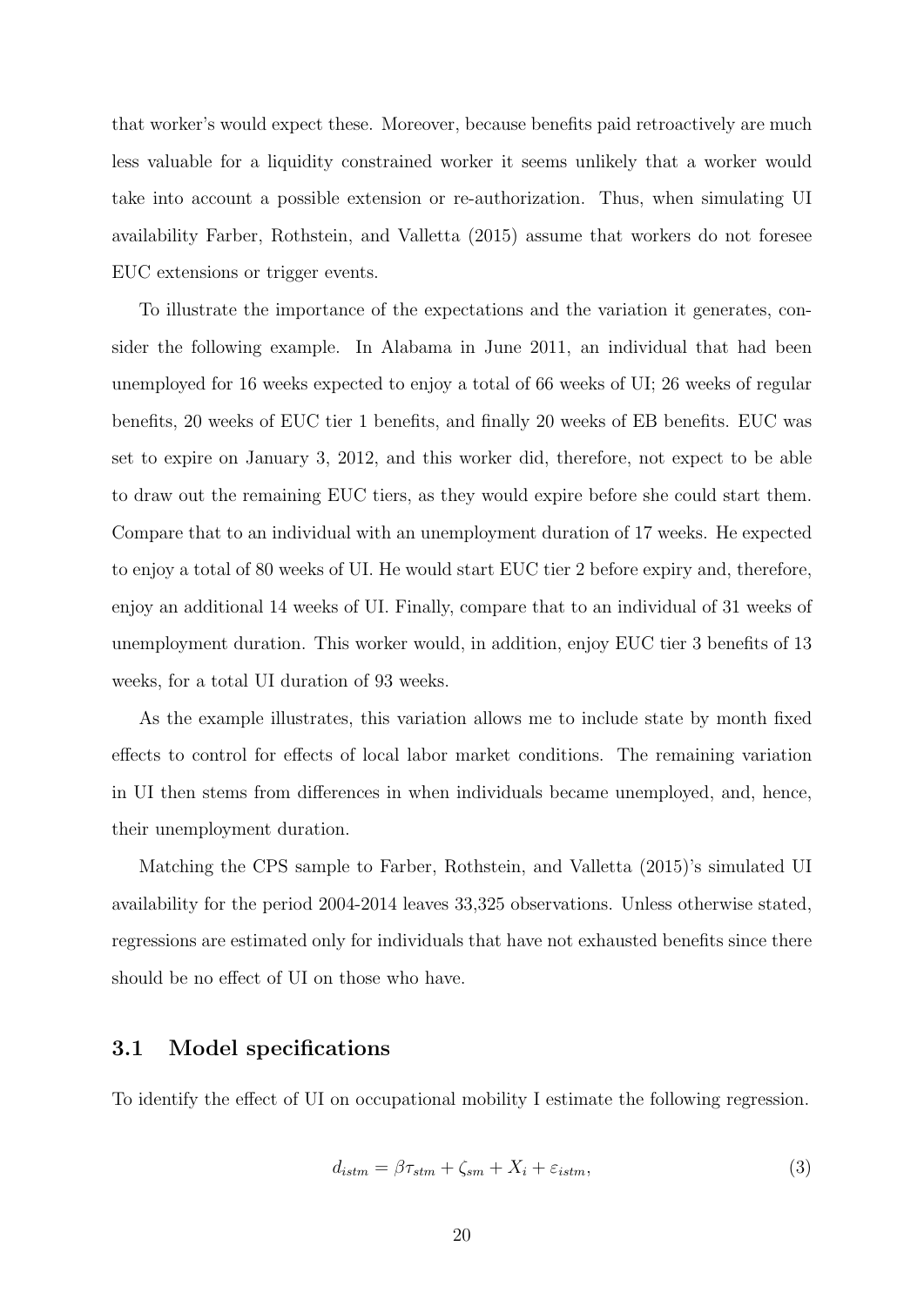where  $d_{istm}$  is observed distance in transition for individual i,  $\tau_{stm}$  is the total number of UI weeks available to unemployed individuals in state  $s$  in month  $m$  with unemployment duration t,  $\zeta_{sm}$  is a vector of month-by-state fixed effects, and  $X_i$  is a vector of individual control variables.<sup>[19](#page-21-0)</sup>  $\beta$  will then give the average effect of one more week of UI on occupational mobility, as measured by my task-based distance. In the subsequent analysis, the task-based distance (d) will be standardized by dividing it by its own standard deviation in observed unemployment-to-employment transitions (see table [5\)](#page-17-0).

State-by-month fixed effects are included in all specifications to absorb the effects of time varying state labor market conditions. If local labor market conditions are not constant within these groups, this might bias my estimates. It is not clear in which direction the bias affects my results, as economic models can predict both mismatch increasing and decreasing in recessions.

Abstracting from this possible bias, the remaining variation in UI should then stem from the variation in workers' unemployment duration. Controlling for unemployment duration will account for the positive correlation between UI and unemployment duration discussed previously. However, this might lead to a bias in  $\beta$  caused by over-controlling. Therefore, I also estimate equation [\(3\)](#page-20-1) using a sample that includes UI ineligible individuals as a control group. These individuals have  $\tau = 0$ , but any unemployment duration. The non-UI eligible serve to absorb the effects of unemployment duration by weakening the correlation between UI and unemployment duration present in the group of UI eligible workers.<sup>[20](#page-21-1),[21](#page-21-2)</sup>

Finally, if dynamic selection effects are indeed important, then the true effect of UI should be measured at shorter unemployment durations. To see this, consider a simple model with two types of workers: a *normal* type, and a *low* type that, for some reason, will be unemployed for a prolonged period of time. As t increases and *normal* types

<span id="page-21-0"></span><sup>&</sup>lt;sup>19</sup>The regressions are not weighted.

<span id="page-21-2"></span><span id="page-21-1"></span> $^{20}$ I assume that those labeled as "job loseres" in the CPS are eligible, whilst "job leavers" are not.

<sup>&</sup>lt;sup>21</sup>These two groups might differ on important variables. For example, job leavers are likely to have weakly better liquidity to remain unemployed, or could considers themselves to have good employment prospects. Appendix [D](#page-51-0) compares summary statistics for the two groups, and indeed finds they are different. However, as this approach to dealing with the UI-unemployment duration correlation suffers from different limitations than when controlling linearly for unemployment duration, I consider it to be a useful exercise.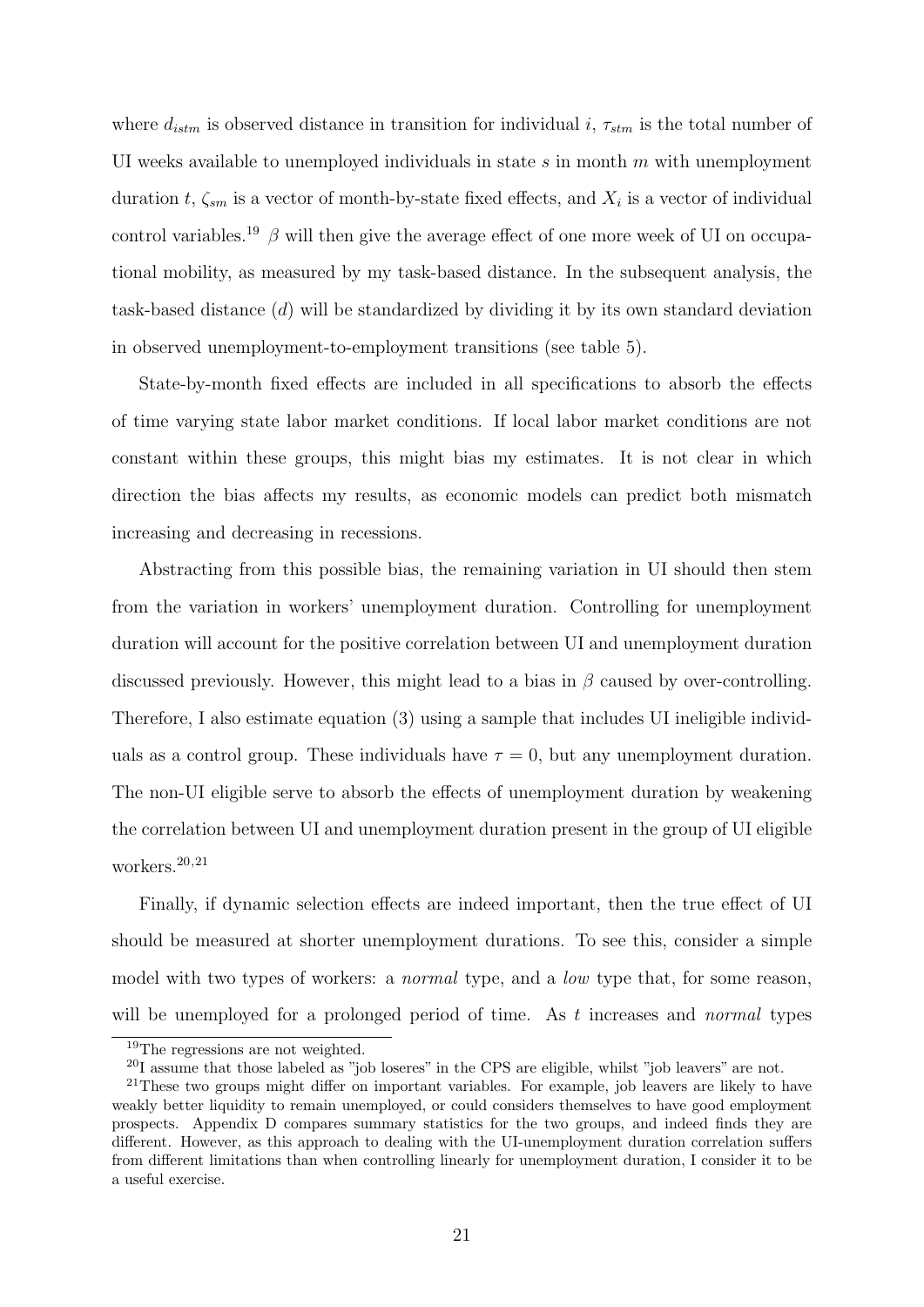exit the pool of unemployed, the pool will gradually be composed of a higher fraction of low types. To the extent that the effect of UI differs between the two groups and there is a mechanical correlation between UI and unemployment duration (and, hence, type), the dynamic selection can distort the observed effects of UI, as the pool asymptotically consists of only low types. To investigate this empirically, I estimate the effect of  $\tau$  on distance by unemployment duration. Specifically,

<span id="page-22-1"></span>
$$
d_{istm} = \sum_{g} \beta_g \tau_{stm|t \in g} + \zeta_{sm} + X_i + \varepsilon_{istm}
$$
\n<sup>(4)</sup>

where  $\beta_g$  is the parameter for  $\tau$  for individuals who have unemployment duration in bin g. If dynamic selection effects are present and the true effect of UI is to lower distances, we will expect to see that  $\beta_g$  is negative and significant for small g's, but become larger and potentially insignificant as g increases.

### <span id="page-22-0"></span>4 Results

Table [6,](#page-23-0) columns (1) and (2) present the regression results using the main sample described in the previous section. The coefficient for weeks of UI is negative and significant across all specifications, showing that longer UI makes individuals find jobs closer to their original occupation. Ten more weeks of UI corresponds to a decrease in (nonstandardized) distance of .012, according to specification (2). To give an example of what this effect means in terms of actual occupational switching, consider the following. For 20 weeks of additional UI, it corresponds to a Ship Engineer becoming an electrician, rather than a commercial driver. In the trough of the Great Recession (May 2009), the newly unemployed had on average 30 more weeks of UI available across all states. For an unemployed worker previously occupied as a Real Estate Agent, this amounts to being hired as a *Claims Examiners, Property and Casualty Insurance* rather than a *Lodging* Manager. Or, a Securities and Commodities Trader may become a Credit Authorizer rather than a *Librarian*.

Next, column (3) includes non-UI eligible in the sample. The non-UI eligible serve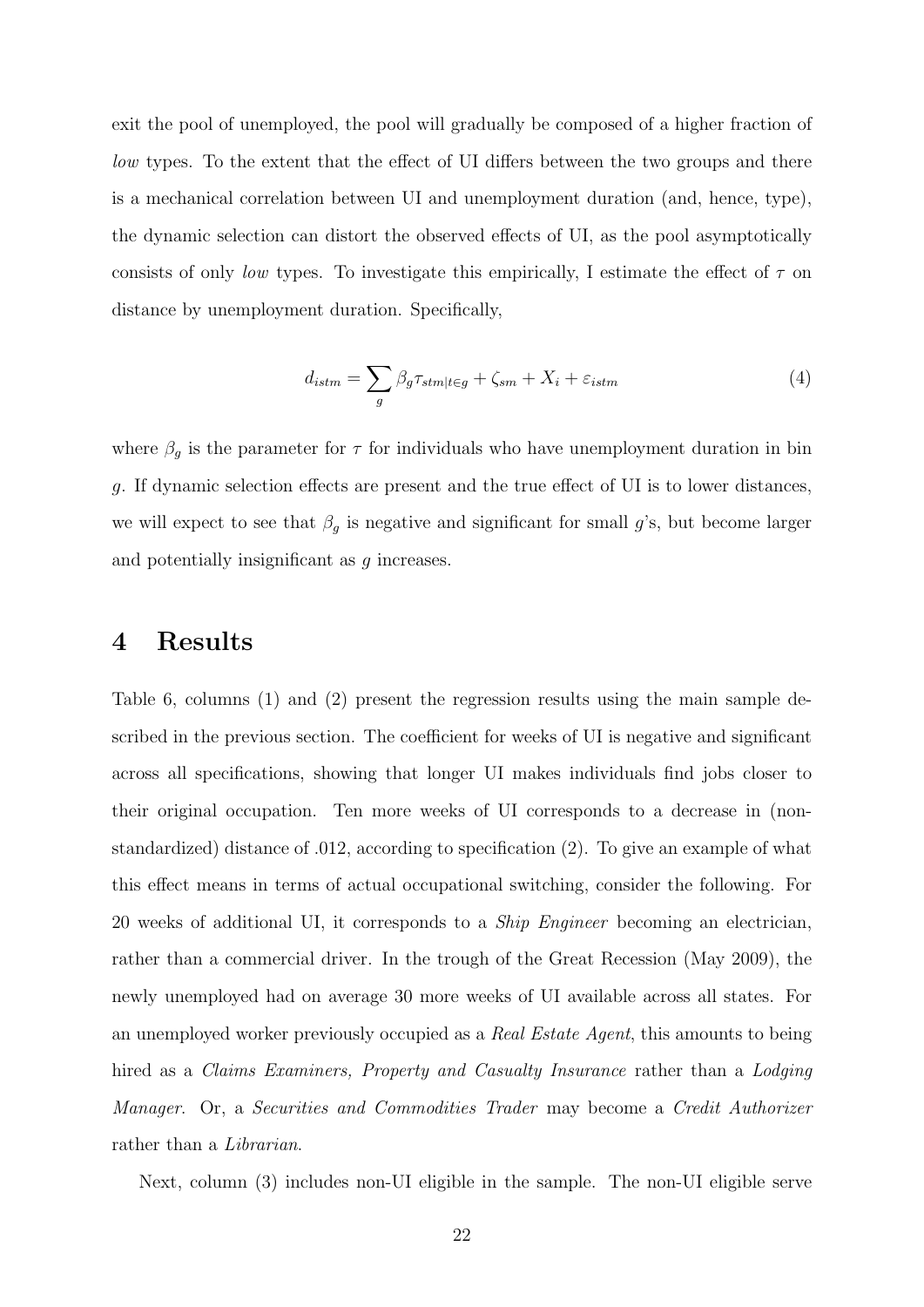<span id="page-23-0"></span>

|                         | $\left(1\right)$ | $^{\prime}2)$ | $\left(3\right)$     | 4)           |
|-------------------------|------------------|---------------|----------------------|--------------|
|                         | Baseline 1       | Baseline 2    | Non-UI eligible      | 2004-2010    |
| UI duration             | $-0.0032**$      | $-0.0029**$   | $-0.0014***$         | $-0.0057***$ |
|                         | (0.0015)         | (0.0014)      | (0.0002)             | (0.0017)     |
| State $\times$ month FE | Yes              | Yes           | $\operatorname{Yes}$ | Yes          |
| Unemployment duration   | Yes              | Yes           | $\rm No$             | Yes          |
| Demographics            | Yes              | Yes           | Yes                  | Yes          |
| Occupation FE           | No               | Yes           | Yes                  | Yes          |
| Observations            | 30,846           | 30,831        | 39,793               | 20,252       |
| Adjusted $\mathbb{R}^2$ | 0.045            | 0.163         | 0.148                | 0.164        |

Table 6: UI duration on standardized distances

Note: Standard errors in parenthesis are clustered on state. \*  $p < 0.1$ , \*\*  $p < 0.05$ , and \*\*\*  $p < 0.01$ . Demographic controls includes age, age squared, sex, race, marital status, and education. Unemployment duration is a linear term of weeks of unemployment. Occupation fixed effects are occupation dummies for both from and to occupation. Each observation is an individual who has found a job. The left-hand side variable is a measure of dis-similarity of the pre- and post-unemployment occupation, with respect to the skill requirements of those jobs. It is standardized by dividing by its own standard deviation of observed U-t-J transitions (see Table [5\)](#page-17-0). UI duration is the total number of UI weeks the worker expected to receive in the week finding a job, as simulated by [Farber, Rothstein, and Valletta](#page-35-1) [\(2015\)](#page-35-1). All columns use data for full sample years 2004-2014, except column (4) which is limited to 2004-2010.

as a control group that absorbs the effect of unemployment duration by weakening the correlation between UI and unemployment duration. The estimated coefficient is similar to that in the baseline specification, suggesting that the bias from (over-)controlling for unemployment duration is small.

Finally, column (4) reports results when estimated on data for the years 2004-2010, capturing the peak through the trough of the recession with the UI expansions and expirations.

Table [7](#page-24-0) reports additional robustness results. In column (1) I drop all individuals who are less than 35 years of age, as an additional control for any learning effects. [Fredriksson,](#page-36-4) [Hensvik, and Skans](#page-36-4) [\(2018\)](#page-36-4) showed that learning is most pronounced for workers with less than five years of work experience. Setting the threshold at 35 years should also account for any time spent in education, in addition to the five years. The estimate is slightly larger in magnitude than similarly specified regressions from the main table, implying that older workers end up in jobs more similar to their previous job's occupation.

In the next specification, I drop all transitions with a not-in-labor force observation prior to becoming employed. Column (3) keeps only those observations where the in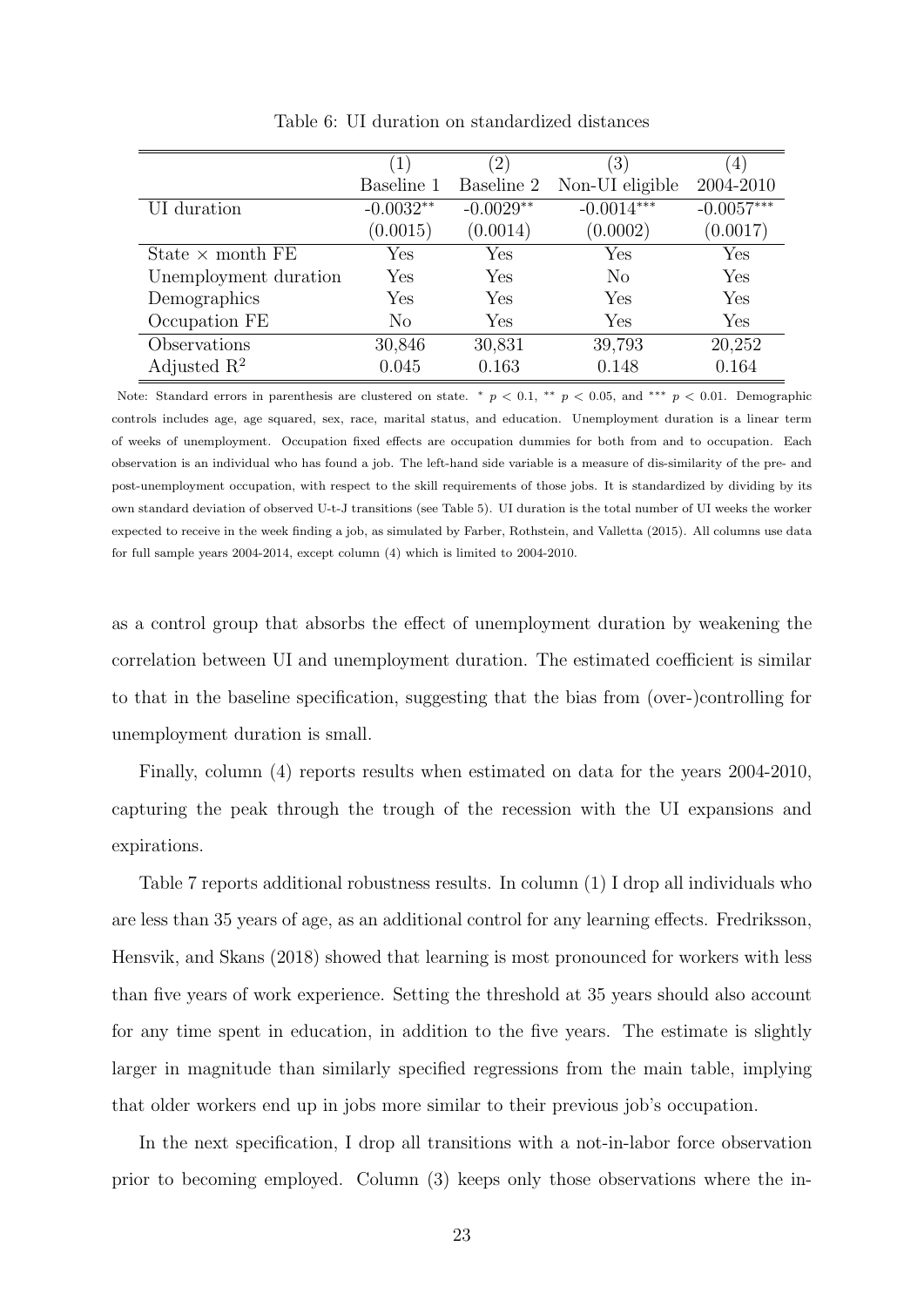dividual remains employed for at least two consecutive months. Columns (4) and (5) uses the rectilinear norm and the Euclidean norm to calculate the task-based distance, respectively.

Finally, in column (6) I perform a placebo test by assigning UI to non-UI eligible as if they were eligible and estimate the model on those workers only.[22](#page-24-1) As expected, this yields a non-significant coefficient.

<span id="page-24-0"></span>

|                         | $\left(1\right)$     | $^{\prime}2)$        | $\mathfrak{Z}^{\lambda}$ | $\left(4\right)$ | $\left(5\right)$ | (6)      |
|-------------------------|----------------------|----------------------|--------------------------|------------------|------------------|----------|
|                         | Age $>35$            | Drop nilf            | Emp. >2m.                | Rect.            | Eucl.            | Placebo  |
| UI duration             | $-0.0040**$          | $-0.0029**$          | $-0.0025*$               | $-0.0407**$      | $-0.0036**$      | 0.0030   |
|                         | (0.0020)             | (0.0013)             | (0.0013)                 | (0.0193)         | (0.0016)         | (0.0037) |
| State $\times$ month FE | $\operatorname{Yes}$ | $\operatorname{Yes}$ | Yes                      | Yes              | Yes              | Yes      |
| Unemployment dur.       | Yes                  | Yes                  | Yes                      | Yes              | Yes              | Yes      |
| Demographics            | Yes                  | Yes                  | Yes                      | Yes              | Yes              | Yes      |
| Occupation FE           | Yes                  | Yes                  | Yes                      | Yes              | Yes              | Yes      |
| Observations            | 17,170               | 31,568               | 18,306                   | 32,658           | 32,658           | 4,509    |
| Adjusted $\mathbb{R}^2$ | 0.169                | 0.164                | 0.174                    | 0.186            | 0.191            | 0.107    |

Table 7: UI duration on distances, robustness

Note: Standard errors in parenthesis are clustered on state. \*  $p < 0.1$ , \*\*  $p < 0.05$ , and \*\*\*  $p < 0.01$ . Demographic controls includes age, age squared, sex, race, marital status, and education. Unemployment duration is a linear term of weeks of unemployment. Occupation fixed effects are occupation dummies for both from and to occupation. Each observation is an individual who has found a job. The left-hand side variable is a measure of dis-similarity of the pre- and post-unemployment occupation, with respect to the skill requirements of those jobs. In columns (1) through (3) and (6), is standardized by dividing by its own standard deviation of observed U-t-J transitions (see Table [5\)](#page-17-0). UI duration is the total number of UI weeks the worker expected to receive in the week finding a job, as simulated by [Farber, Rothstein, and](#page-35-1) [Valletta](#page-35-1) [\(2015\)](#page-35-1). All columns use data for full sample years 2004-2014. Column (1) drops those below 35 years. Column (2) ignores not-in-labor-force observations. Column (3) keeps only those observations where the individual remains employed for at least two consecutive months. Columns (4) and (5) uses the rectilinear norm and the Euclidean norm to calculate the skill-based distance, respectively.

Figure [8](#page-25-0) shows estimates of  $\beta_q$  from equation [\(4\)](#page-22-1). As expected, effects are most prominent at shorter unemployment durations, indicating that dynamic selection effects are indeed important, and that controlling for unemployment duration in equation [\(3\)](#page-20-1) is warranted.

<span id="page-24-1"></span> $22A$  similar exercise is done by [Rothstein](#page-38-0) [\(2011\)](#page-38-0) and [Farber and Valletta](#page-36-1) [\(2015\)](#page-36-1), who originally built on [Valletta and Kuang](#page-39-6) [\(2010\)](#page-39-6).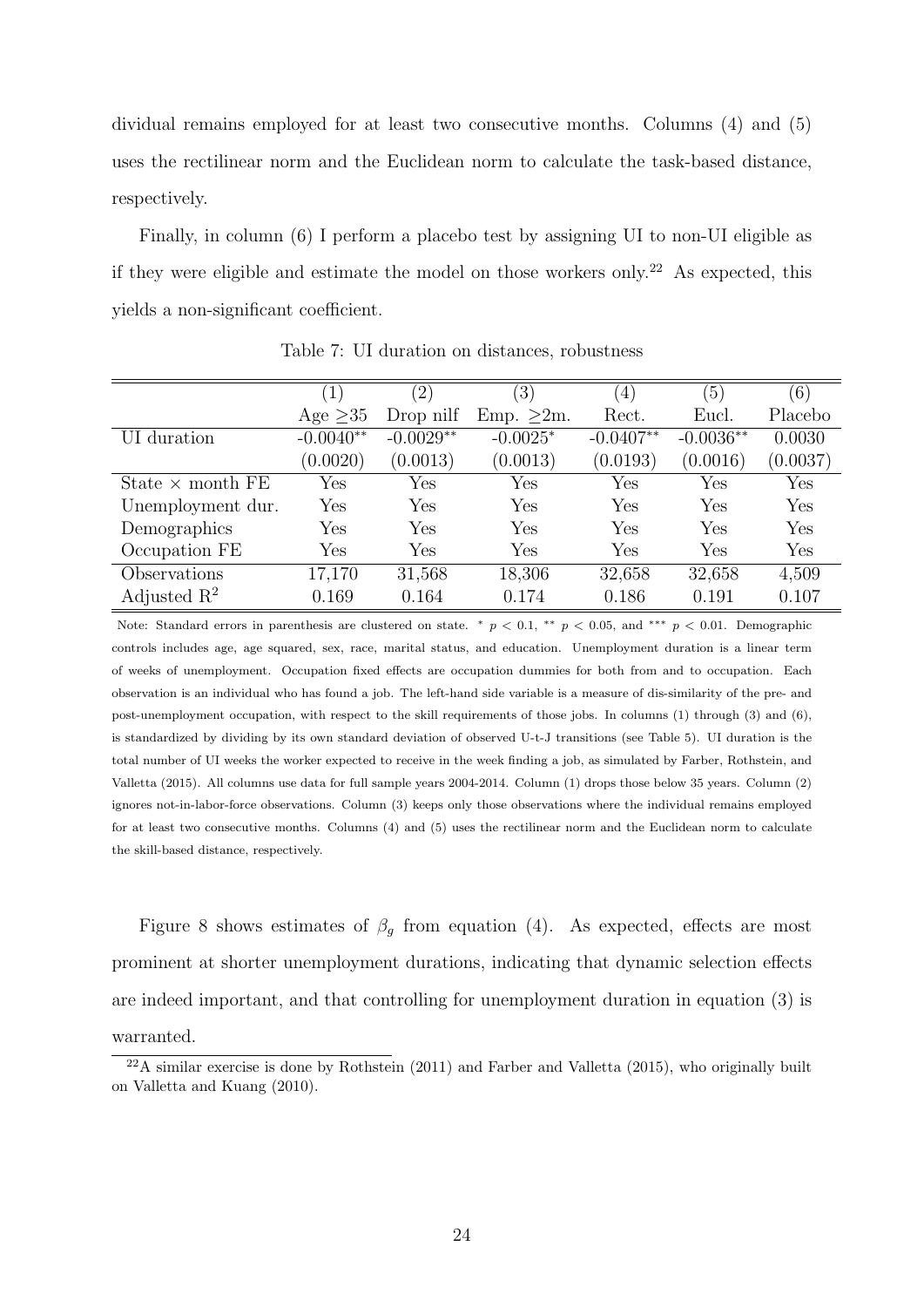

<span id="page-25-0"></span>

Note: The 95% confidence intervals are based on standard errors clustered on state. The figure shows the estimates of  $\beta_q$  in equation [\(8\)](#page-25-0). Each observation is an individual who has found a job. The left-hand side variable is a measure of dis-similarity of the preand post-unemployment occupation, with respect to the skill requirements of those jobs. UI duration is the total number of UI weeks the worker expected to receive in the week finding a job, as simulated by [Farber, Rothstein, and Valletta](#page-35-1) [\(2015\)](#page-35-1). The effect of UI duration on distance is estimated by bins of unemployment duration, as reported bu the survey respondent in the week finding a job. Demographic controls includes age, age squared, sex, race, marital status, and education. Time fixed effects are state-by-month. Occupation fixed effects are occupation dummies for both from and to occupation. All columns use data for full sample years 2004-2014.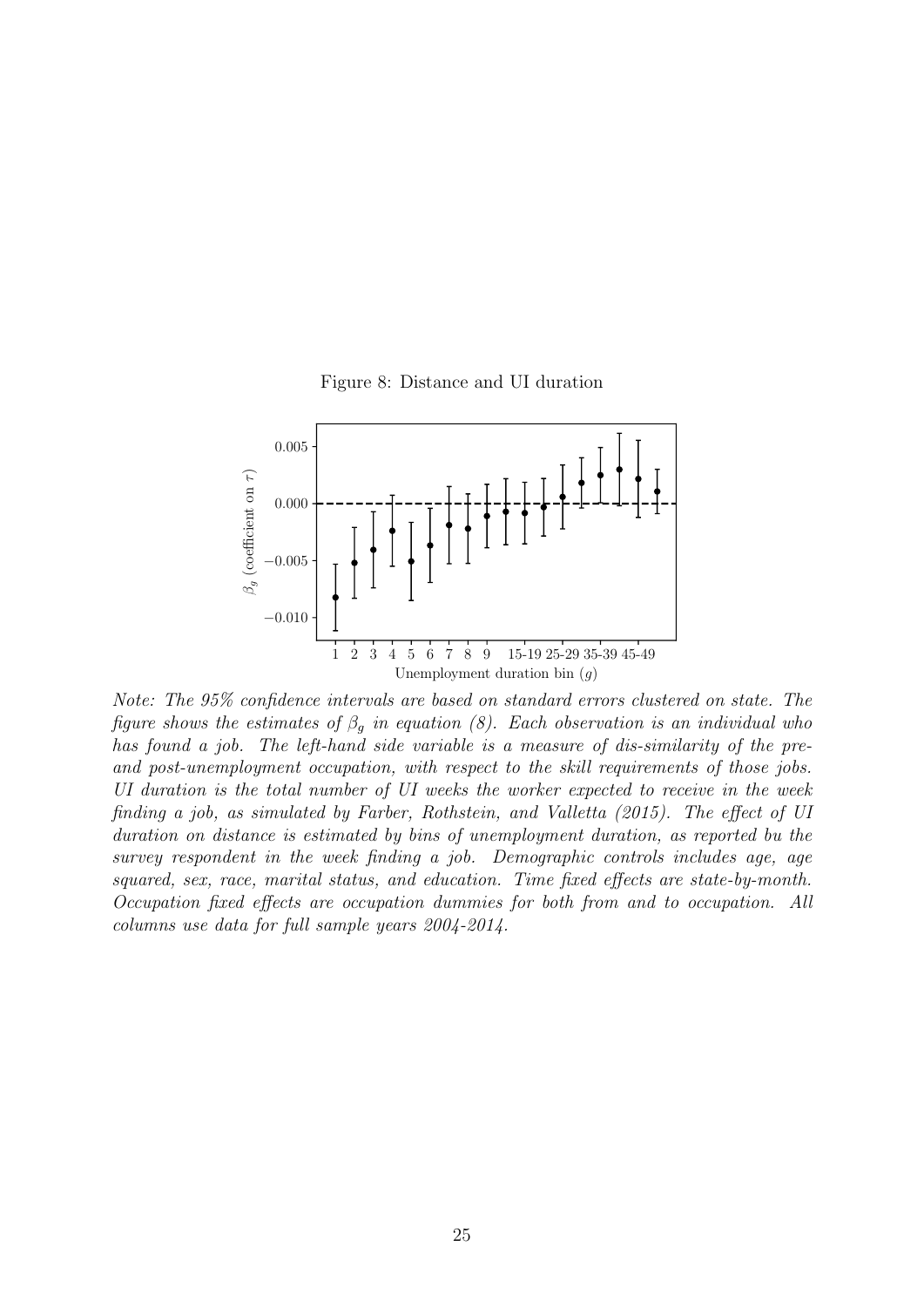# <span id="page-26-0"></span>5 Calibration exercise

The empirical estimates may be affected by, for example, non-linear effects, insufficient controls for local labor market conditions, or using unemployment duration as a control variable. Therefore, to better understand the estimated effects of UI generosity, I perform a simple calibration exercise using a standard search model as in [McCall](#page-37-1) [\(1970\)](#page-37-1) augmented with costly occupational switching and time limited unemployment benefits. I first present the model, and then proceed to show the parametrization in section [5.2](#page-28-0) and the results in section [5.3.](#page-30-0)

### 5.1 Theoretical framework

An infinitely lived hand-to-mouth worker maximizes lifetime utility

$$
\mathbb{E}\left[\sum_{t=0}^{\infty} \delta^t u(c_t)\right]
$$

where  $\delta$  is a discount factor. At  $t = 0$ , the worker is unemployed. Whilst unemployed, the worker receives unemployment benefits giving direct utility  $b > 0$  and an allowance from the household  $h > 0$ , which also can be considered as containing the flow value of leisure. The unemployment benefits are received for  $t \leq \tau$ . With probability  $\gamma$ , the worker receives an offer to work in a job with distance  $d$ , where a greater  $d$  indicates a larger skill mismatch or a higher occupational switching/reskilling cost. If he accepts the offer he enters the next period as employed, and remains employed forever.

After accepting a job the worker gets  $V_t(d)$ , which is stationary so that  $V_t(d)$  $V_{t+1}(d) = V(d)$  for all t. I assume that  $V(d)$  is decreasing in d, so that it captures higher retraining costs or a lower wage when accepting a job with larger skill mismatch. Finally, d is distributed according to a probability density function,  $f(d)$ .

Whilst unemployed, the worker's problem is summarized by the non-stationary Bellman equation

$$
U_t = h + \mathbb{1}_{t \le \tau} b + \gamma \delta \mathbb{E} \max \{ V(d_t), \ U_{t+1} \} + (1 - \gamma) \delta U_{t+1}.
$$
 (5)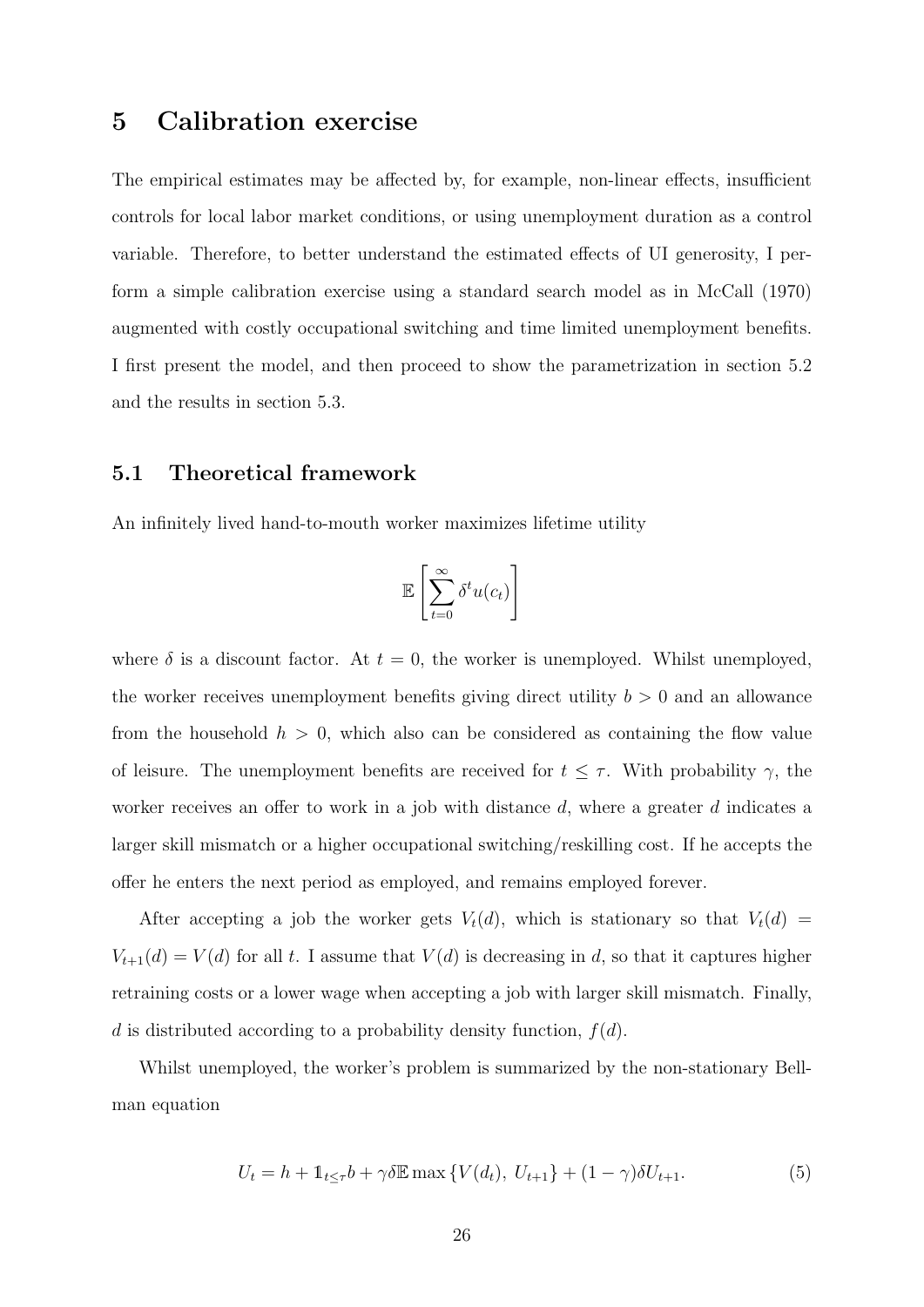<span id="page-27-1"></span>Figure 9: UI and reservation distance in a model



The optimal search behavior of the worker is summarized by a reservation distance,  $d_t^R$ , such that the worker accepts any job offer with a distance below it.<sup>[23](#page-27-0)</sup> Figure [9](#page-27-1) illustrates the reservation distance as a function of time. Consider an individual with UI lasting  $\tau$  weeks, given by the dashed line in the figure. He starts out with a low reservation distance, meaning he is more picky and only accepts jobs with a low distance. If he remains unemployed, he becomes less and less picky as time progresses. After exhausting UI at  $\tau$  weeks his reservation distance becomes constant. Consider another individual with  $\tau' > \tau$  weeks of UI, given by the solid line. She starts out being even more selective, and remains more picky at all unemployment durations up to exhausting UI. Thereafter, she has the same reservation distance as the first worker.

The model predicts that longer UI makes workers search for jobs that are closer to their ideal occupation for a longer time. If the previous occupation of an unemployed worker is close to his ideal occupation, we should expect to see that individuals with longer UI end up in jobs closer to their previous occupation. On the other hand, they will also search a longer time on average.

Note that some workers might be mismatched in their previous occupation, such that the ideal occupation of the worker is not necessarily the same as the previous occupation. In that case, the previous occupation will be a bad proxy for a worker's ideal occupation. However, my data covers job losers during the Great Recession, when arguably good matches were destroyed at a higher rate. Furthermore, the estimated wage effects from

<span id="page-27-0"></span><sup>&</sup>lt;sup>23</sup>I characterize the reservation distance,  $d_t^R$ , in Appendix [A.](#page-40-0)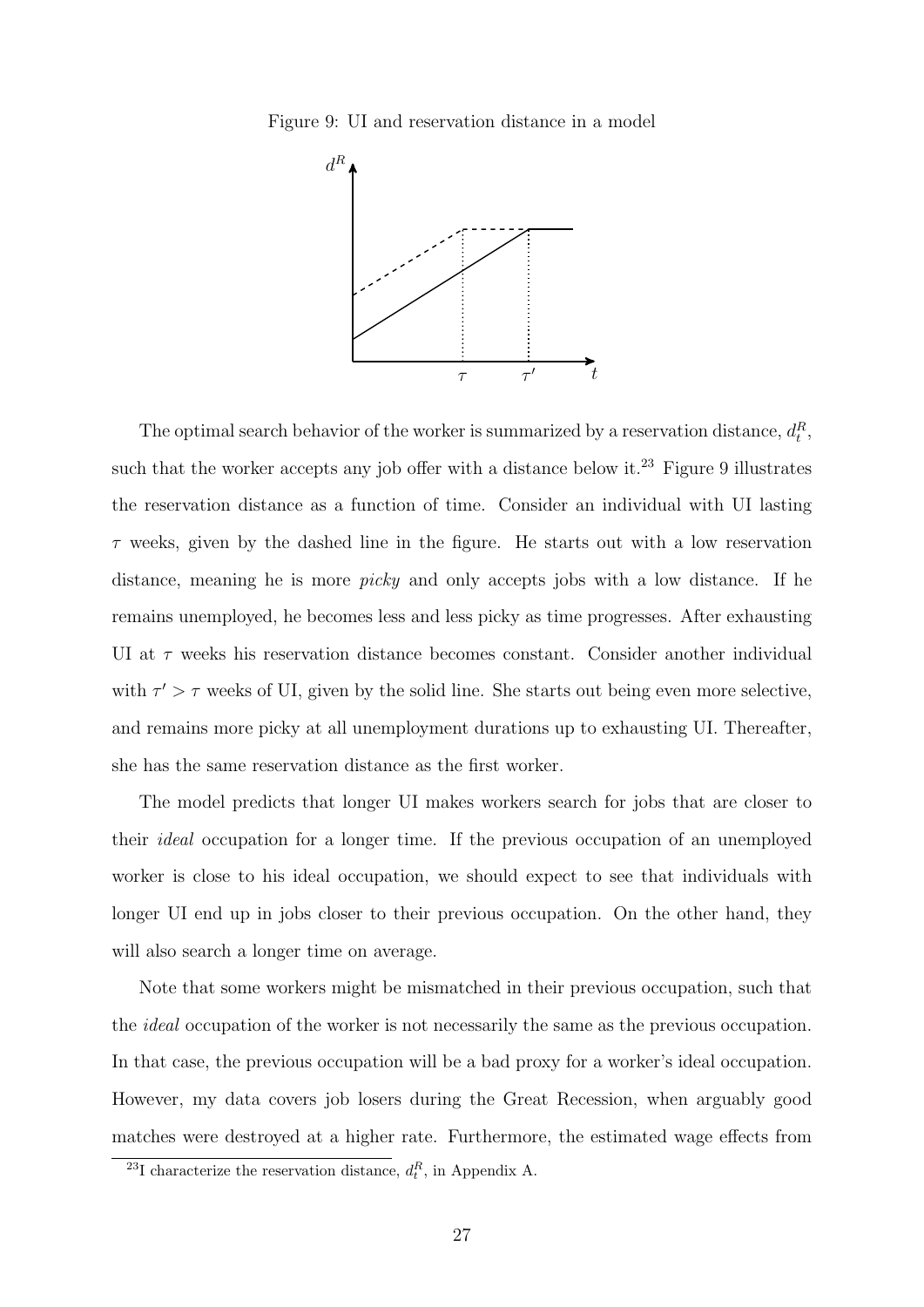<span id="page-28-1"></span>

| Parameter        | Value     | Description                     | Calibration target           |
|------------------|-----------|---------------------------------|------------------------------|
| $\boldsymbol{p}$ | 0.0147    | Probability of drawing same job | Distribution of jobs         |
| $\alpha$         | 2.4       | Beta distribution shape         | Distribution of jobs         |
| β                | 4         | Beta distribution shape         | Distribution of jobs         |
| $\overline{d}$   | 2.35      | Beta distribution scalar        | Largest $d$                  |
| $\overline{d}$   | 0.045     | Beta distribution scalar        | Lowest $d > 0$               |
| $w_1$            | 2.0648    | Wage function (max salary)      | $w_1 = \beta_0^{\text{dws}}$ |
| $w_2$            | $-0.1653$ | Wage function (slope)           | $w_2 = \beta_1^{\text{dws}}$ |
| δ                | 0.999     | Discount factor                 | Yearly .95                   |
| h                | 0.42745   | Household stipend               | $h = 0.25\mathbb{E}[w]$      |
| b                | 0.8549    | Unemployment benefits           | $b = 0.5\mathbb{E}[w]$       |
|                  | 0.3       | Probability of job offer        |                              |

Table 8: Parametrization in calibration exercise

section [2.2](#page-11-1) supports this assumption by showing that workers with a larger task-based distances got lower re-employment wages. Moreover, the empirical results show that the effect of UI on the task-based distance is as strong for workers over 35.

#### <span id="page-28-0"></span>5.2 Parametrization

Table [8](#page-28-1) shows the parameterization of the model. The parameters are calibrated assuming  $\tau = 26$ . The offer distribution is set to match the distribution as if workers randomly draw offers with probabilities that equal the share of employment of each occupation, as given by the CPS sample. That distribution has a mass point at zero, then a dip followed by a right skewed distribution. Let the cumulative distribution function of the offer distribution be given by

$$
F(d) = p + (1 - p) \left( \underline{d} + (\overline{d} - \underline{d}) G(d; \alpha, \beta) \right)
$$
 (6)

where  $p$  is the probability of drawing the same occupation, and  $G$  is a beta distribution with shape parameters  $\alpha$  and  $\beta$ . p is set equal to the probability of drawing the same occupation by chance, 1.47 percent. The two latter parameters are set to match the shape. Figure [10](#page-29-0) shows kernel density estimates of the calibrated and target distributions.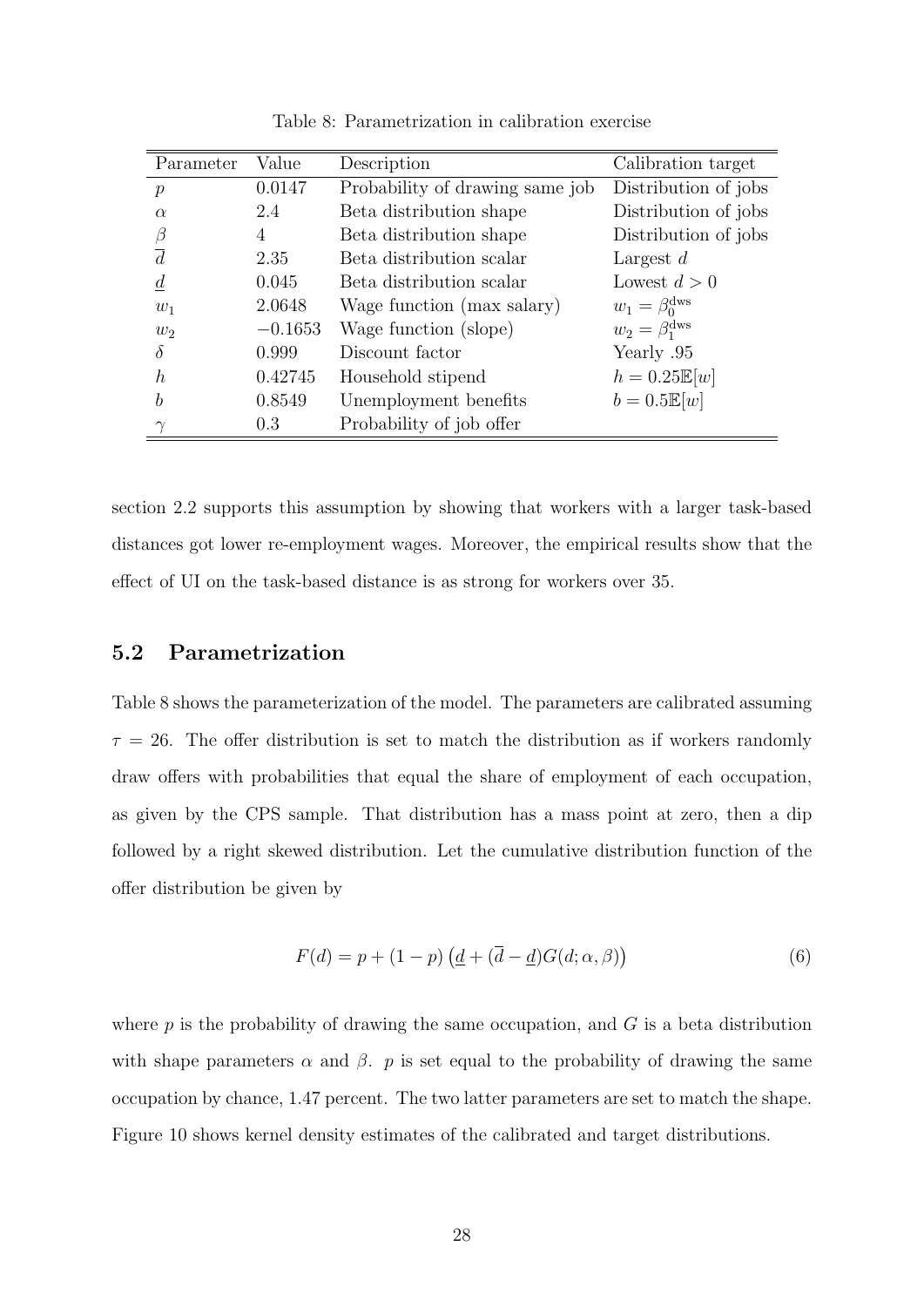Figure 10: Calibration of offer distribution

<span id="page-29-0"></span>

<span id="page-29-1"></span>Figure 11: Reservation distance for  $\tau = 26$  (solid) and  $\tau = 36$  (dash)



I assume linear utility in wage. The wage function is

$$
w(d) = w_1 \exp\{w_2 d\},\tag{7}
$$

so that I can directly use the estimated coefficients from Section [2.2](#page-11-1) on the link between distance and the re-employment wage. I set  $w_2$  equal to the average of the estimated slopes in table [4.](#page-15-1) Similarly, I set  $w_1$  equal to the average of the fixed effects from the samle table. This gives  $\mathbb{E}[w] = 6.7992$ . Finally, I follow [Chetty](#page-35-0) [\(2008\)](#page-35-0) in setting  $h = 0.25\mathbb{E}[w]$ and  $b = 0.5\mathbb{E}[w]$ .

Figure [11](#page-29-1) shows the reservation distance as a function of unemployment duration,  $t$ , for  $\tau = 26$  and  $\tau = 36$  weeks of UI. Whilst receiving UI the worker accepts jobs that are relatively close. When nearing exhaustion of UI, he begins accepting less suitable jobs.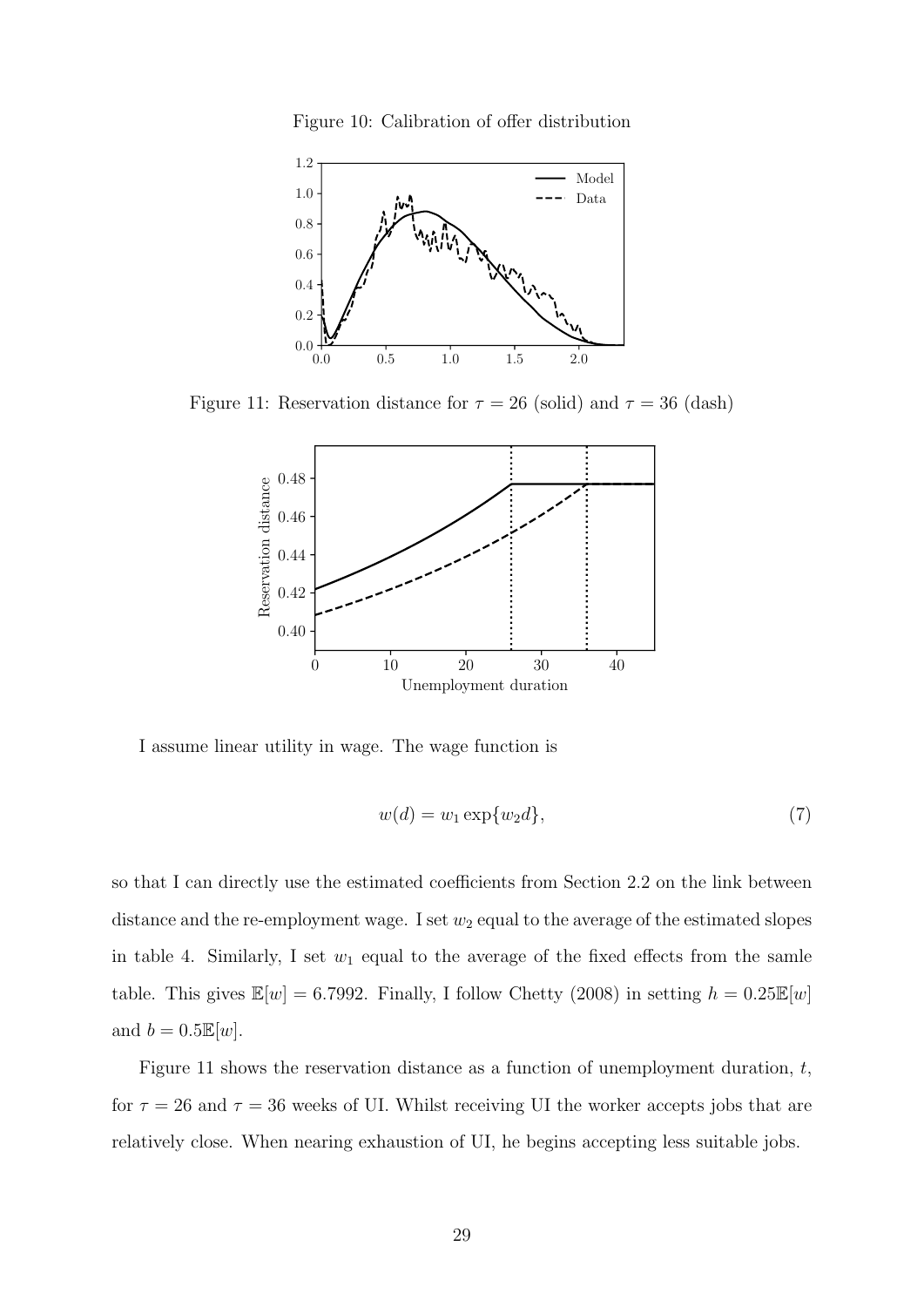<span id="page-30-1"></span>

#### <span id="page-30-0"></span>5.3 Results

Figure [12](#page-30-1) shows, for a range of weeks of UI, the average distance of accepted jobs and the average unemployment duration when accepting them. The relationships appear almost linear, with a slope of -0.0006 and 0.3045 for distance and duration, respectively. The effect of UI on distance is very similar in size to some of the estimates from the empirical regressions, which, when not standardized, ranged from -0.0008 to -0.0012. The slope of UI on unemployment duration implies that a one week increase in UI lengthens unemployment spells by 0.3045 weeks. This is higher than typical estimates, for example [Moffitt](#page-38-9) [\(1985\)](#page-38-9) finds that an increase in UI duration from 26 to 27 weeks lengthens spells by 0.15 weeks.

The direction of the effects are given by the structure and assumptions of the model, and does not depend on the calibration itself. However, the size of the effects is determined by the calibration of the wage equation and the distribution of job offers. The wage equation is plausibly calibrated by outcomes estimated in a Mincer regression. The job offer distribution, however, relies on the assumptions that individuals search randomly and are perfectly matched in their previous job. The latter assumption, in particular, is important for the size of the effect. To avoid this assumption, one possible extension of the model is to track the underlying skills of the worker, add job destruction, and then keep track of her contemporaneous mismatch.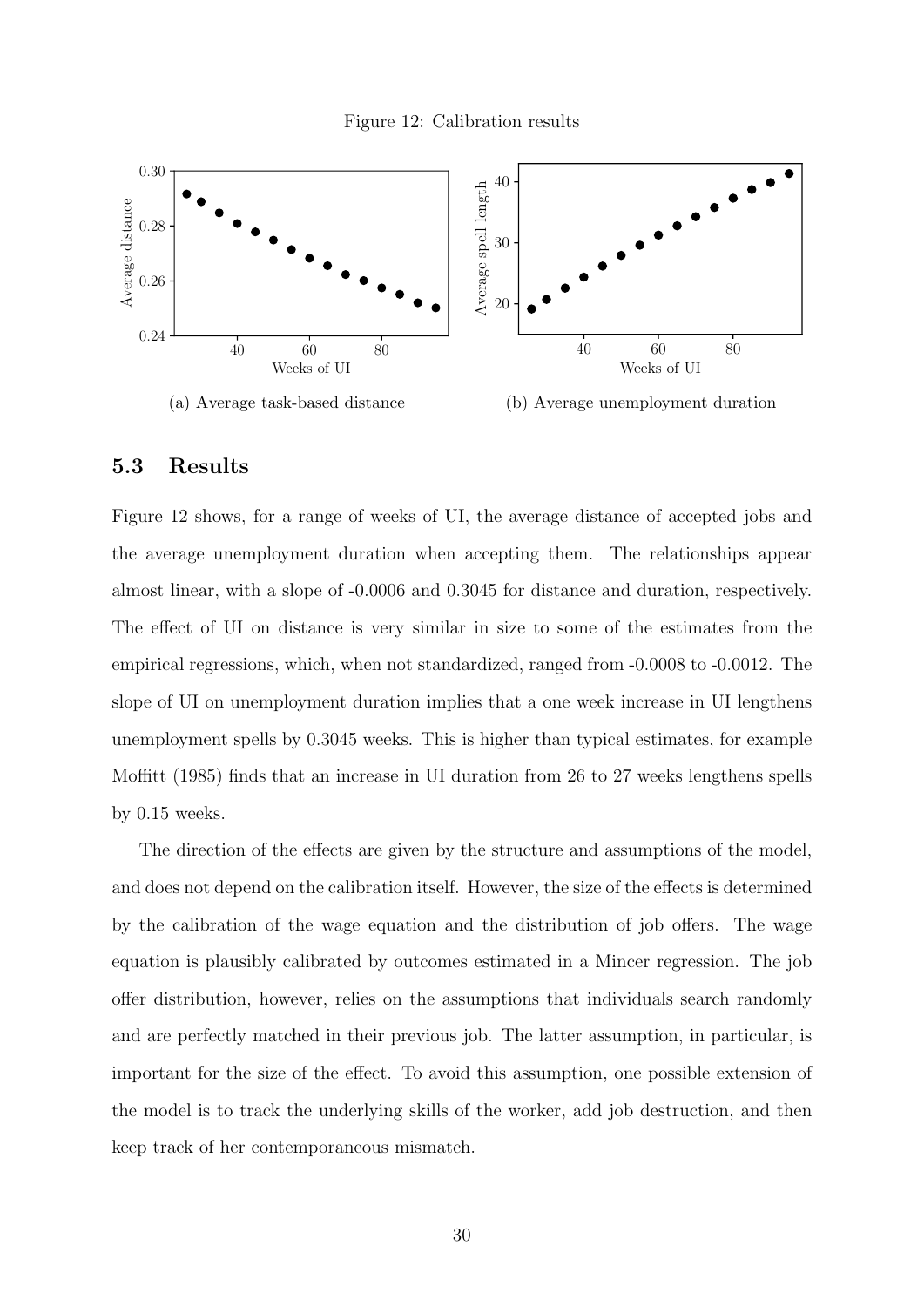### 5.4 Additional results

A prediction of the model is that reservation distances flatten out after exhausting benefits. Table [9](#page-31-0) presents the results of a regression of unemployment duration on observed distance, including an indicator function for benefits exhaustion to capture such a potential kink. The coefficient for unemployment duration is positive and significant across all specifications, suggesting that the unemployed accept - and possibly search for - less relevant jobs as they remain unemployed. Once UI is exhausted, the interaction term shows that unemployment duration does not affect distance, and distances stabilize at the level shown by the coefficient on the UI exhaustion indicator.

<span id="page-31-0"></span>

|                         | $\left(1\right)$ | $^{\prime}2)$  | $\left( 3\right)$ | $\left(4\right)$ | $\left(5\right)$ |
|-------------------------|------------------|----------------|-------------------|------------------|------------------|
| Unemployment            | $0.0100***$      | $0.0103***$    | $0.0074***$       | $0.0076***$      | $0.0078***$      |
| duration                | (0.0006)         | (0.0006)       | (0.0006)          | (0.0006)         | (0.0006)         |
| UI exhausted            | $0.4333***$      | $0.4358***$    | $0.3439***$       | $0.3556***$      | $0.3919***$      |
| indicator               | (0.0791)         | (0.0772)       | (0.0801)          | (0.0778)         | (0.0874)         |
| Interaction             | $-0.0104***$     | $-0.0104***$   | $-0.0087***$      | $-0.0092***$     | $-0.0101***$     |
|                         | (0.0018)         | (0.0017)       | (0.0018)          | (0.0017)         | (0.0019)         |
| Demographics            | No               | Yes            | Yes               | Yes              | Yes              |
| Occupation FE           | N <sub>o</sub>   | N <sub>o</sub> | Yes               | Yes              | Yes              |
| State FE                | N <sub>o</sub>   | $\rm No$       | No                | Yes              | No               |
| Month FE                | N <sub>o</sub>   | N <sub>o</sub> | $\rm No$          | Yes              | $\rm No$         |
| State $\times$ month FE | N <sub>o</sub>   | N <sub>o</sub> | N <sub>o</sub>    | N <sub>o</sub>   | Yes              |
| Observations            | 33,325           | 33,323         | 33,314            | 33,314           | 32,658           |
| Adjusted $\mathbb{R}^2$ | 0.021            | 0.042          | 0.160             | 0.163            | 0.162            |

Table 9: Dynamic search behavior

Note: Standard errors in parenthesis are clustered on state.  $* p < 0.1, ** p < 0.05$ , and  $*** p < 0.01$ . Each observation is an individual who has found a job. The left-hand side variable is a measure of dis-similarity of the pre- and postunemployment occupation, with respect to the skill requirements of those jobs. It is standardized by dividing by its own standard deviation of observed U-t-J transitions (see Table [5\)](#page-17-0). Unemployment duration is the worker's reported spell length (weeks) in the week of finding a job. UI exhausted indicator is equal to one if the worker had exhausted unemployment benefits, as simulated by [Farber, Rothstein, and Valletta](#page-35-1) [\(2015\)](#page-35-1). Demographic controls includes age, age squared, sex, race, marital status, and education. Occupation fixed effects are occupation dummies for both from and to occupation. All columns use data for full sample years 2004-2014.

Figure [13a](#page-32-1) plots the regression coefficients of unemployment duration from specification (4) in Table [9,](#page-31-0) but only estimated on those with 26 weeks of UI available such that the location of the kink is constant. There we clearly see that the shape matches the quantitative prediction of the calibrated model. To further investigate the curvature, I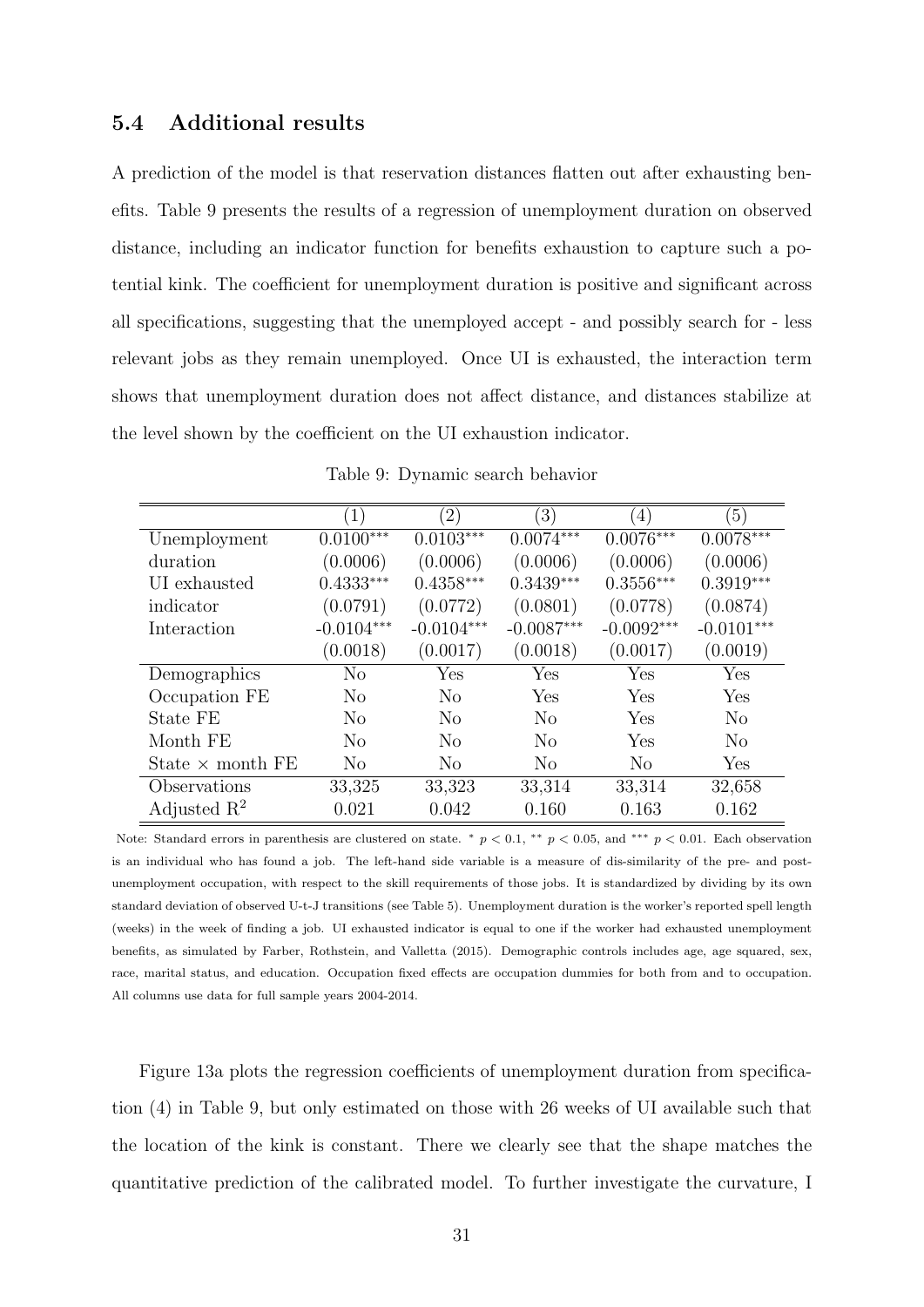

<span id="page-32-1"></span>

Note: Subplot (a) is the regression line of Table [9](#page-31-0) specification  $(4)$  with the sample restricted to  $\tau = 26$ . Subplot (b) shows  $\beta_j$ 's from the regression  $d_{ist} = \sum_{j \in J} \beta_j \mathbb{1}_{t \in j} + \varepsilon_{ist}$ , where j are predefined bins  $(J)$  of unemployment duration. Both estimations include the full set of controls with month and state fixed effects and with a sample restricted to  $\tau = 26$ . The 95% confidence intervals are based on standard errors clustered on state.

estimate a more flexible model. In Figure [13b](#page-32-1) I have estimated the effect of unemployment duration on observed distance for bins of unemployment duration. Controls and standard errors are as in specification (4) of Table [9.](#page-31-0) Notice also that the bins flatten out after week 26, without imposing a cut-off at that point through an indicator function. Again, the calibrated model matches the empirical findings.

## <span id="page-32-0"></span>6 Concluding discussion

In this paper I develop a measure of occupational distance and combine it with observed job transitions in the Current Population Survey, to show that unemployed workers target their search to, or selectively accept jobs of, occupations close to their previous occupation. Moreover, I showed that a larger distance in an occupation switch is associated with a lower re-employment wage. Finally, I have shown that workers with longer UI end up in jobs that were more similar to their previous occupations.

One interpretation of the task-based distance is that it captures mismatch between the skill set of an unemployed worker and a new job. A positive distance indicates a worker not working in her *ideal* occupation, and a larger distance corresponds to larger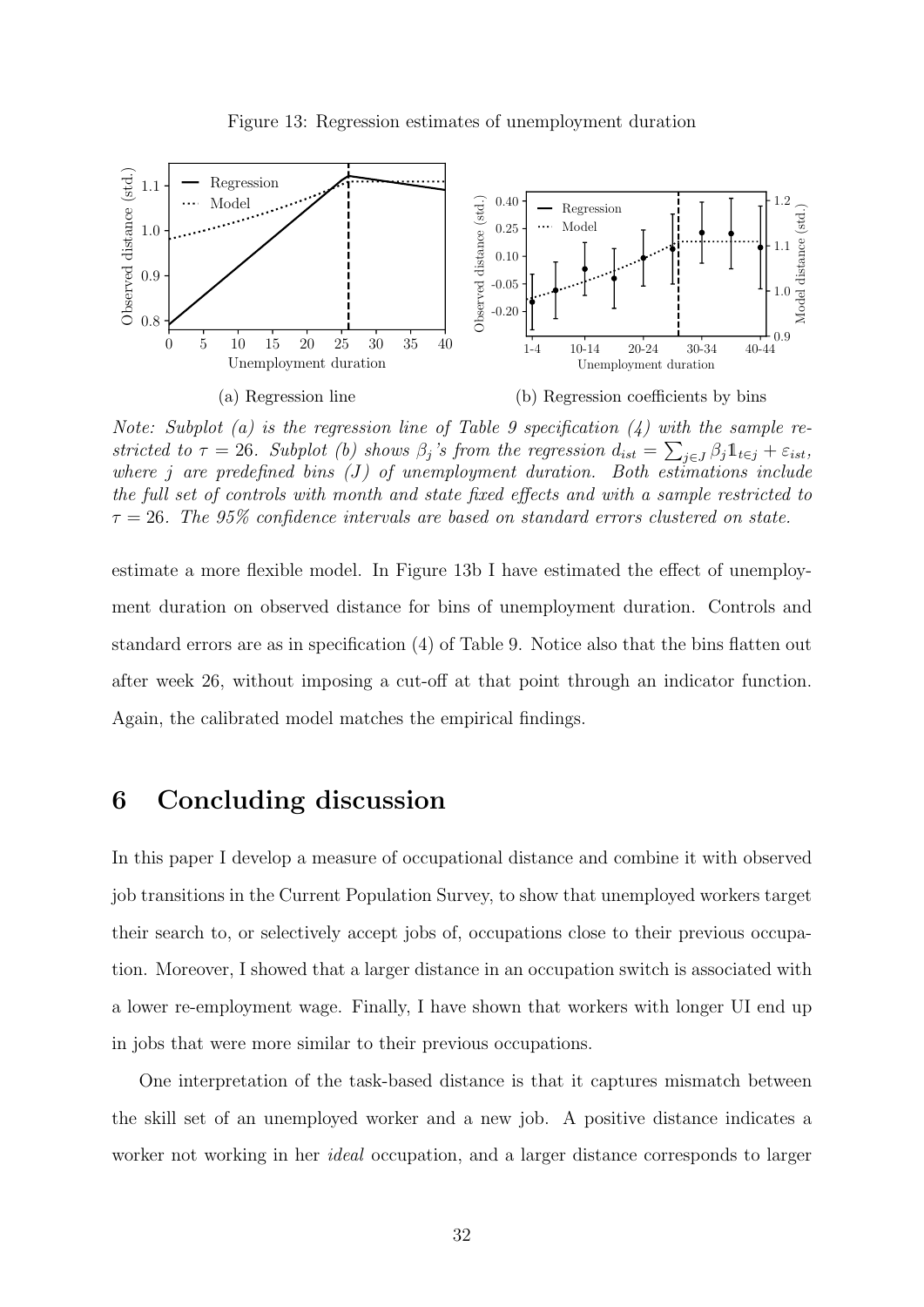mismatch. This is particularly the case for older workers for whom the original occupation is very close to (or even is) the ideal occupation of the worker that perfectly reflects his skills and abilities. Given this interpretation, my results imply that longer UI decrases mismatch. In addition, the increases in unemployment duration associated with UI is to a large extent the outcome of the worker taking longer time to search for jobs and minimize mismatch rather than the result of reduced search intensity.

Existing literature on UI and mismatch using job tenure and re-employment wages to proxy for mismatch has provided inconclusive results. The results in my paper calls for using more direct measures of mismatch, such as the task-based distance measure.

In addition, more extensive study of the patterns and nature of occupational mobility can be done with task-based distance measures. My examination of occupational mobility using the task-based distance revealed interesting relationships to age, level of education, labor market conditions, and household characteristics. These deserve further exploration, in future research.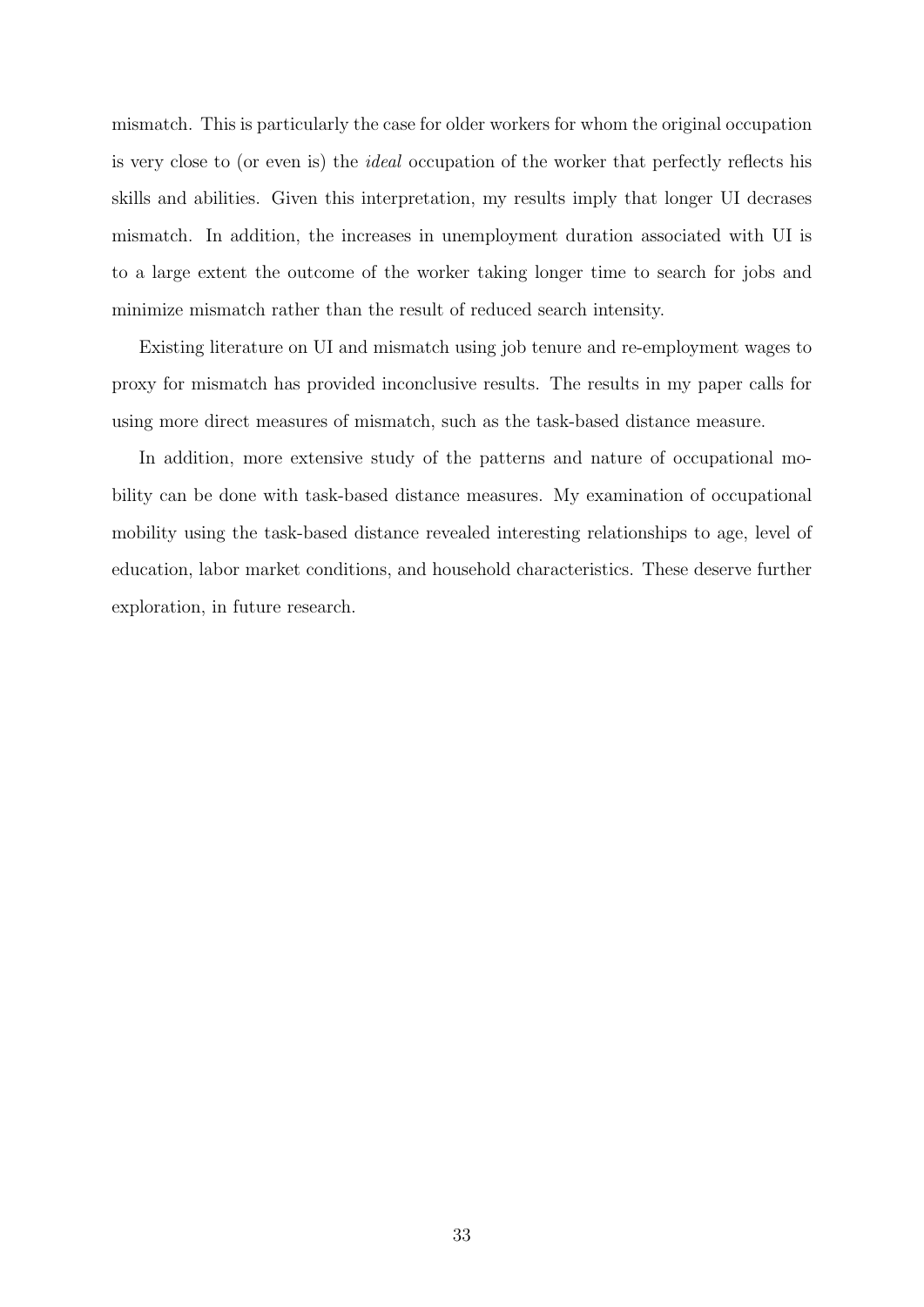# References

- <span id="page-34-1"></span>ACEMOGLU, D., AND R. SHIMER (2000): "Productivity gains from unemployment insurance," European Economic Review, 44(7), 1195–1224.
- <span id="page-34-8"></span>ADDISON, J. T., AND M. L. BLACKBURN (2000): "The effects of unemployment insurance on postunemployment earnings," Labour economics, 7(1), 21–53.
- <span id="page-34-9"></span>Autor, D. H., and D. Dorn (2013): "The growth of low-skill service jobs and the polarization of the US labor market," American Economic Review, 103(5), 1553–97.
- <span id="page-34-0"></span>Autor, D. H., F. Levy, and R. J. Murnane (2003): "The skill content of recent technological change: An empirical exploration," The Quarterly journal of economics, 118(4), 1279–1333.
- <span id="page-34-6"></span>BARRON, J. M., AND W. MELLOW (1979): "Search effort in the labor market," *Journal* of Human Resources, pp. 389–404.
- <span id="page-34-4"></span>Belzil, C. (1995): "Unemployment insurance and unemployment over time: An analysis with event history data," The Review of Economics and Statistics, pp. 113–126.
- <span id="page-34-7"></span>BLAU, D. M., AND P. K. ROBINS (1986): "Job search, wage offers, and unemployment insurance," Journal of Public Economics, 29(2), 173–197.
- <span id="page-34-2"></span>BÖHEIM, R., AND M. P. TAYLOR  $(2002)$ : "The search for success: do the unemployed find stable employment?," Labour Economics, 9(6), 717–735.
- <span id="page-34-5"></span>Burgess, P. L., and J. L. Kingston (1976): "The impact of unemployment insurance benefits on reemployment success," ILR Review, 30(1), 25–31.
- <span id="page-34-10"></span>BYRNES, J. P., D. C. MILLER, AND W. D. SCHAFER (1999): "Gender differences in risk taking: A meta-analysis.," Psychological bulletin, 125(3), 367.
- <span id="page-34-3"></span>Caliendo, M., K. Tatsiramos, and A. Uhlendorff (2013): "Benefit Duration, Unemployment Duration and Job Match Quality: A Regression-Discontinuity Approach," Journal of Applied Econometrics, 28(4), 604–627.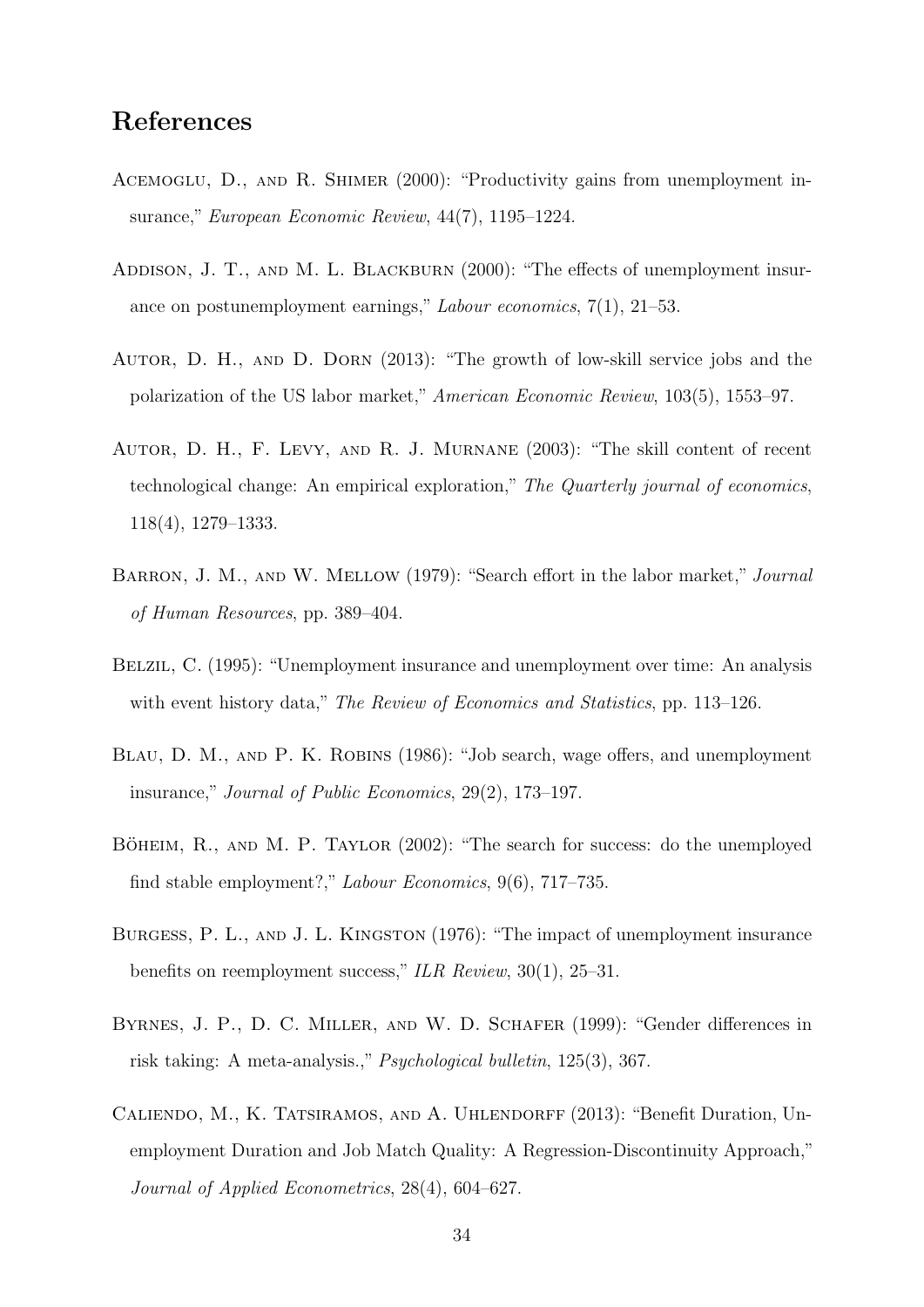- <span id="page-35-4"></span>CARD, D., R. CHETTY, AND A. WEBER (2007): "Cash-on-hand and competing models of intertemporal behavior: New evidence from the labor market," The Quarterly journal of economics, 122(4), 1511–1560.
- <span id="page-35-3"></span>CENTENO, M. (2004): "The match quality gains from unemployment insurance," *Journal* of Human resources, 39(3), 839–863.
- <span id="page-35-0"></span>CHETTY, R.  $(2008)$ : "Moral hazard versus liquidity and optimal unemployment insurance," Journal of political Economy, 116(2), 173–234.
- <span id="page-35-7"></span>Chodorow-Reich, G., J. Coglianese, and L. Karabarbounis (2018): "The Macro Effects of Unemployment Benefit Extensions: a Measurement Error Approach," The Quarterly Journal of Economics, 134(1), 227–279.
- <span id="page-35-6"></span>Classen, K. P. (1977): "The effect of unemployment insurance on the duration of unemployment and subsequent earnings," *Industrial and Labor Relations Review*, pp. 438–444.
- <span id="page-35-8"></span>CORREIA, S. (2015): "Singletons, cluster-robust standard errors and fixed effects: A bad mix," Technical Note, Duke University.
- <span id="page-35-2"></span>CORTES, G. M., AND G. GALLIPOLI (2018): "The Costs of Occupational Mobility: An Aggregate Analysis," Journal of the European Economic Association, 16(2), 275–315.
- <span id="page-35-9"></span>DeJoy, D. M. (1992): "An examination of gender differences in traffic accident risk perception," Accident Analysis & Prevention, 24(3), 237–246.
- <span id="page-35-5"></span>Ehrenberg, R. G., and R. L. Oaxaca (1976): "Unemployment insurance, duration of unemployment, and subsequent wage gain," The American Economic Review, 66(5), 754–766.
- <span id="page-35-1"></span>FARBER, H. S., J. ROTHSTEIN, AND R. G. VALLETTA (2015): "The effect of extended unemployment insurance benefits: Evidence from the 2012-2013 phase-out," American Economic Review, 105(5), 171–76.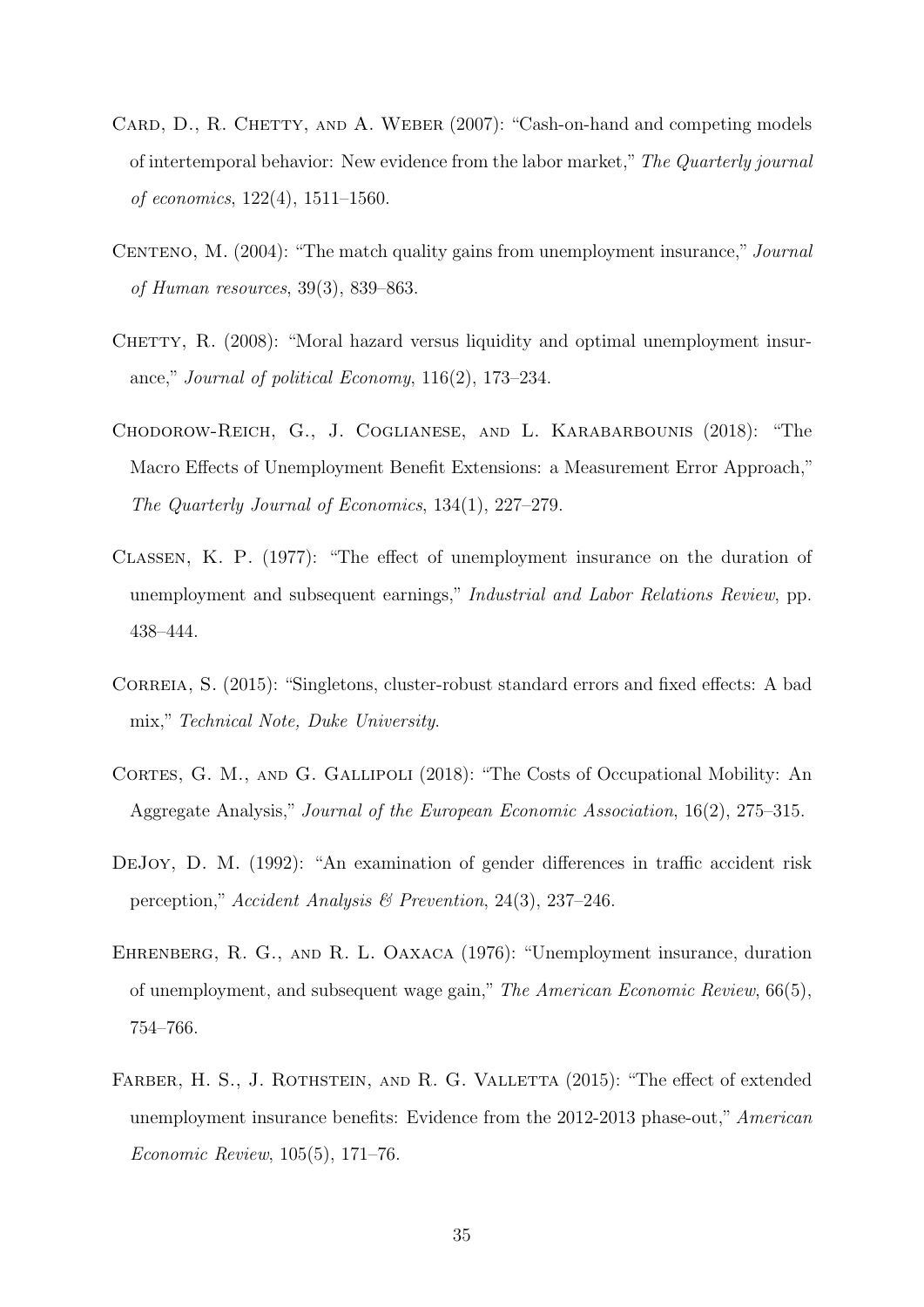- <span id="page-36-1"></span>FARBER, H. S., AND R. G. VALLETTA (2015): "Do extended unemployment benefits lengthen unemployment spells? Evidence from recent cycles in the US labor market," Journal of Human Resources, 50(4), 873–909.
- <span id="page-36-5"></span>Flood, S., M. King, S. Ruggles, and J. R. Warren (2017): "Integrated Public Use Microdata Series, Current Population Survey: Version 5.0.," Minneapolis: University of Minnesota.
- <span id="page-36-4"></span>Fredriksson, P., L. Hensvik, and O. N. Skans (2018): "Mismatch of talent: Evidence on match quality, entry wages, and job mobility," American Economic Review, 108(11), 3303–38.
- <span id="page-36-6"></span>FUJITA, S., ET AL. (2010): "Economic effects of the unemployment insurance benefit," Federal Reserve Bank of Philadelphia Business Review, 4.
- <span id="page-36-7"></span>GARBARINO, E., AND M. STRAHILEVITZ (2004): "Gender differences in the perceived risk of buying online and the effects of receiving a site recommendation," Journal of Business Research, 57(7), 768–775.
- <span id="page-36-2"></span>GATHMANN, C., AND U. SCHÖNBERG  $(2010)$ : "How general is human capital? A taskbased approach," Journal of Labor Economics, 28(1), 1–49.
- <span id="page-36-0"></span>Guvenen, F., B. Kuruscu, S. Tanaka, and D. Wiczer (2018): "Multidimensional skill mismatch," American Economic Journal: Macroecnomics (forthcoming).
- <span id="page-36-3"></span>Hagedorn, M., F. Karahan, I. Manovskii, and K. Mitman (2015): "Unemployment Benefits and Unemployment in the Great Recession: Unemployment Benefits and Unemployment in the Great Recession: The Role of Macro Effects," Discussion paper, Staff Report 646, Federal Reserve Bank of New York.
- <span id="page-36-8"></span>HARRIS, C. R., M. JENKINS, AND D. GLASER (2006): "Gender differences in risk assessment: why do women take fewer risks than men?," Judgment and Decision making, 1(1), 48.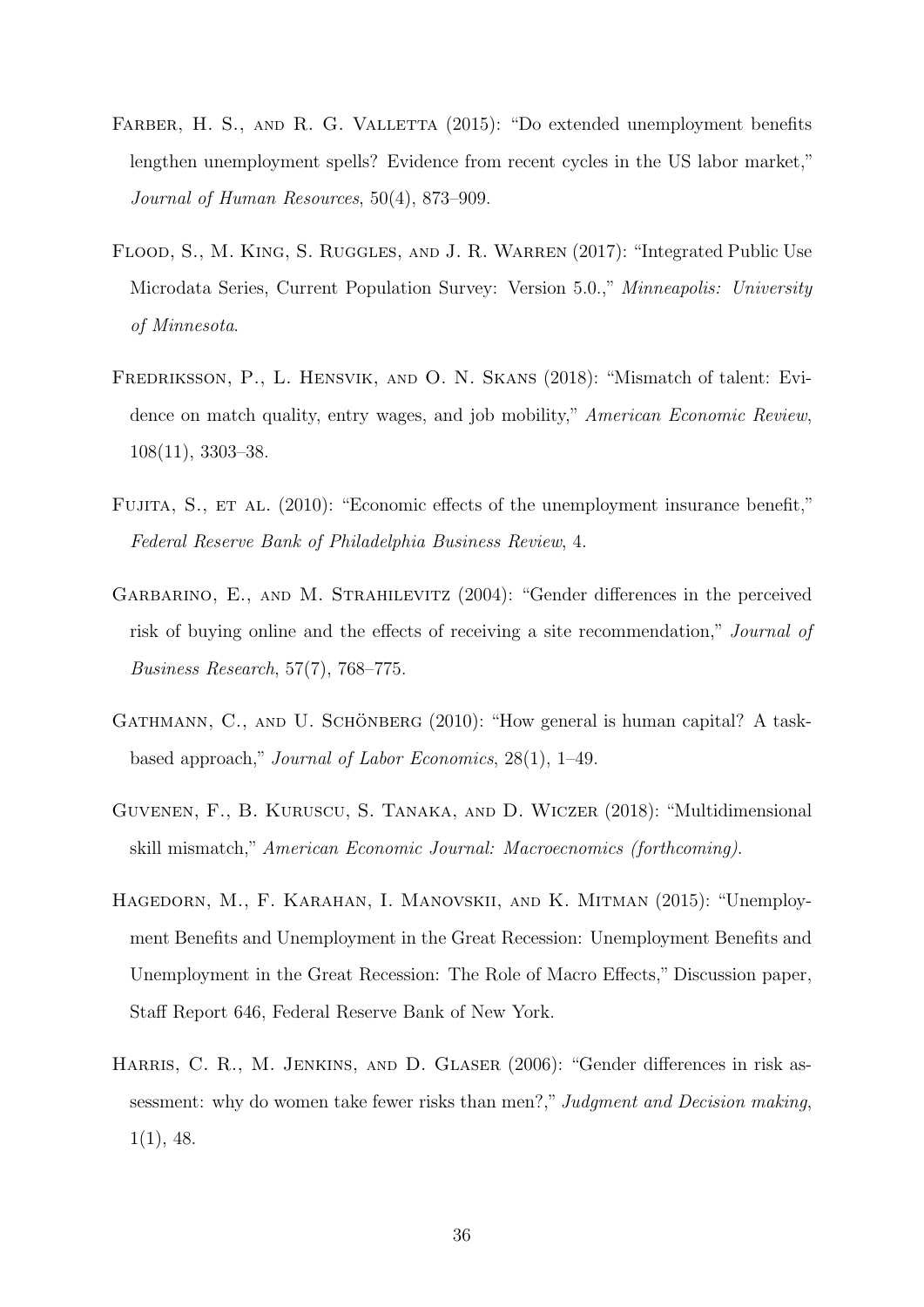- <span id="page-37-8"></span>Holen, A. (1977): "Effects of unemployment insurance entitlement on duration and job search outcome," ILR Review, 30(4), 445–450.
- <span id="page-37-3"></span>Hopenhayn, H. A., and J. P. Nicolini (1997): "Optimal unemployment insurance," Journal of political economy, 105(2), 412–438.
- <span id="page-37-0"></span>HOWELL, D. R., AND B. M. AZIZOGLU (2011): "Unemployment benefits and work incentives: the US labour market in the Great Recession," Oxford Review of Economic Policy, 27(2), 221–240.
- <span id="page-37-2"></span>Ingram, B. F., and G. R. Neumann (2006): "The returns to skill," Labour economics, 13(1), 35–59.
- <span id="page-37-5"></span>Jovanovic, B. (1979): "Job matching and the theory of turnover," Journal of political economy, 87(5, Part 1), 972–990.
- <span id="page-37-9"></span>KIEFER, N. M., AND G. R. NEUMANN (1989): Search models and applied labor economics. Cambridge University Press.
- <span id="page-37-7"></span>Krause, M. U., and H. Uhlig (2012): "Transitions in the German labor market: Structure and crisis," Journal of Monetary Economics, 59(1), 64–79.
- <span id="page-37-10"></span>Lalive, R. (2007): "Unemployment Benefits, Unemployment Duration, and Post-Unemployment Jobs: A Regression Discontinuity Approach," American Economic Review, 97(2), 108–112.
- <span id="page-37-4"></span>MARIMON, R., AND F. ZILIBOTTI (1999): "Unemployment vs. mismatch of talents: reconsidering unemployment benefits," The Economic Journal, 109(455), 266–291.
- <span id="page-37-1"></span>McCall, J. J. (1970): "Economics of information and job search," The Quarterly Journal of Economics, pp. 113–126.
- <span id="page-37-6"></span>MILLARD, S. P., AND D. T. MORTENSEN (1997): "The unemployment and welfare effects of labour market policy: a comparison of the USA and the UK,"in Unemployment policy: government options for the labour market, ed. by D. J. Snower, and G. de la Dehesa, pp. 545–571. Cambridge: University Press Cambridge.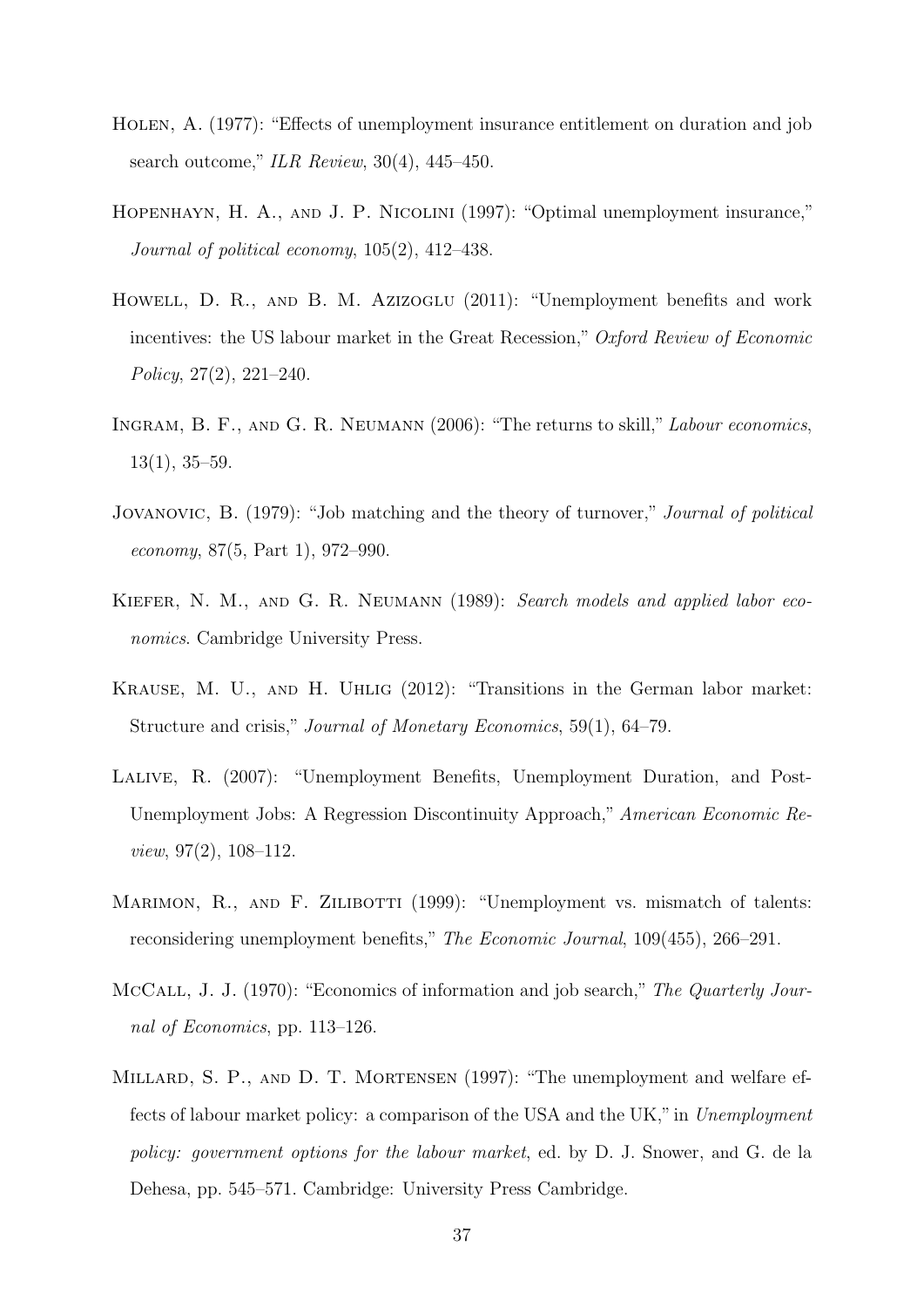- <span id="page-38-9"></span>MOFFITT, R. (1985): "Unemployment insurance and the distribution of unemployment spells," *Journal of Econometrics*, 28(1), 85–101.
- <span id="page-38-7"></span>Mortensen, D. T., and C. A. Pissarides (1994): "Job creation and job destruction in the theory of unemployment," The review of economic studies, 61(3), 397–415.
- <span id="page-38-8"></span>Nekoei, A., and A. Weber (2017): "Does Extending Unemployment Benefits Improve Job Quality?," American Economic Review, 107(2), 527–61.
- <span id="page-38-3"></span>NICHOLSON, W., AND K. NEEDELS (2006): "Unemployment insurance: Strengthening the relationship between theory and policy," Journal of Economic Perspectives, 20(3), 47–70.
- <span id="page-38-10"></span>Olsen, R. A., and C. M. Cox (2001): "The influence of gender on the perception and response to investment risk: The case of professional investors," The journal of psychology and financial markets, 2(1), 29–36.
- <span id="page-38-1"></span>POLETAEV, M., AND C. ROBINSON (2008): "Human capital specificity: evidence from the Dictionary of Occupational Titles and Displaced Worker Surveys, 1984–2000," Journal of Labor Economics, 26(3), 387–420.
- <span id="page-38-6"></span>PORTUGAL, P., AND J. T. ADDISON (2008): "Six ways to leave unemployment," Scottish Journal of Political Economy, 55(4), 393–419.
- <span id="page-38-4"></span>PRICE, B. (2018): "The Duration and Wage Effects of Long-Term Unemployment Benefits: Evidence from Germany's Hartz IV Reform," .
- <span id="page-38-2"></span>Robinson, C. (2011): "Occupational mobility, occupation distance and specific human capital," Discussion paper, CIBC Working Paper.
- <span id="page-38-0"></span>ROTHSTEIN, J. (2011): "Unemployment insurance and job search in the Great Recession," Discussion paper, Brookings Papers on Economic Activity.
- <span id="page-38-5"></span>SCHMIEDER, J. F., T. VON WACHTER, AND S. BENDER (2016): "The Effect of Unemployment Benefits and Nonemployment Durations on Wages," American Economic Review, 106(3), 739–77.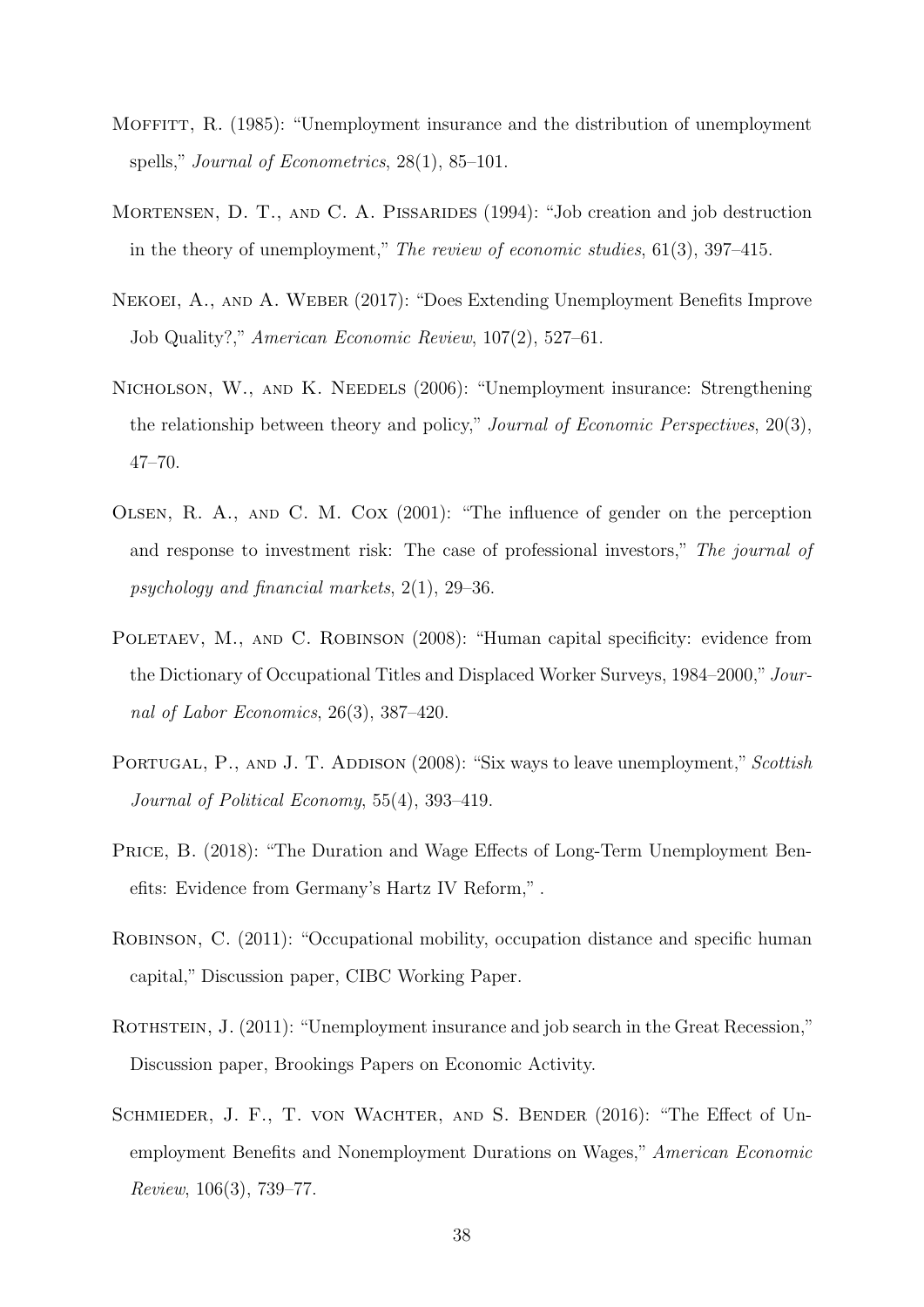- <span id="page-39-5"></span>SCOTT, D. W. (1992): *Multivariate Density Estimation: Theory, Practice, and Visual*ization. John Wiley & Sons.
- <span id="page-39-1"></span>Shavell, S., and L. Weiss (1979): "The optimal payment of unemployment insurance benefits over time," Journal of political economy, 87(6), 1347–1362.
- <span id="page-39-4"></span>Shi, S., and Q. Wen (1999): "Labor market search and the dynamic effects of taxes and subsidies," Journal of Monetary Economics, 43(2), 457–495.
- <span id="page-39-2"></span>Tatsiramos, K. (2009): "Unemployment insurance in Europe: unemployment duration and subsequent employment stability," Journal of the European Economic Association, 7(6), 1225–1260.
- <span id="page-39-6"></span>VALLETTA, R., AND K. KUANG (2010): "Extended unemployment and UI benefits," FRBSF Economic Letter, 12, 19.
- <span id="page-39-3"></span>Van Ours, J. C., and M. Vodopivec (2008): "Does reducing unemployment insurance generosity reduce job match quality?," Journal of Public Economics, 92(3-4), 684–695.
- <span id="page-39-0"></span>YAMAGUCHI, S. (2012): "Tasks and heterogeneous human capital," *Journal of Labor* Economics, 30(1), 1–53.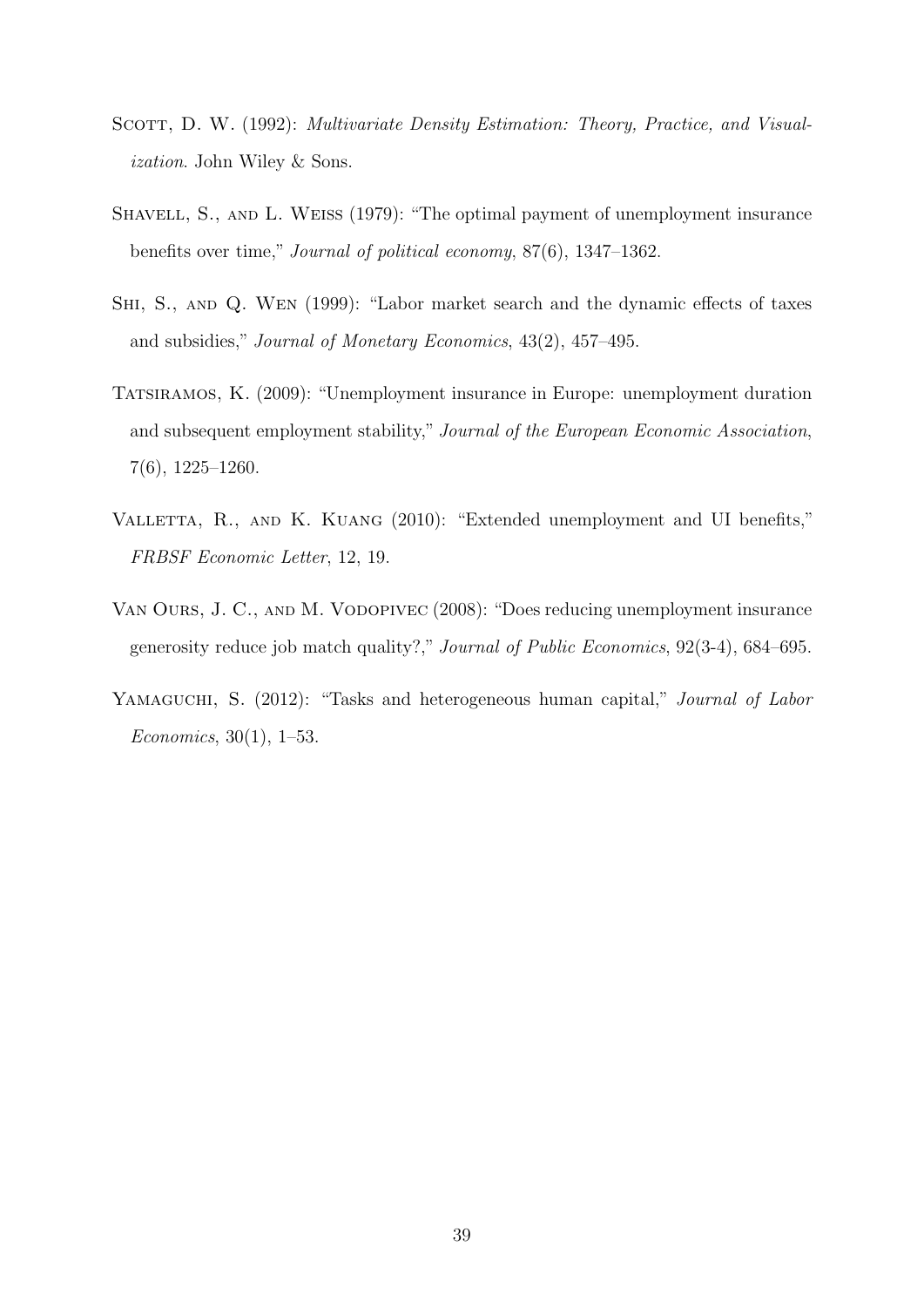# <span id="page-40-0"></span>A Model

This section shows some results about the model and gives details on a calibration exercise of the model.

### A.1 Results

Recall the non-stationary Bellman equation of the unemployed worker

$$
U_t = h + \mathbb{1}_{t \le \tau} b + \gamma \delta \mathbb{E} \max \{ V(d_t), \ U_{t+1} \} + (1 - \gamma) \delta U_{t+1}.
$$
 (8)

The solution of the model is a sequence of reservation distances,  $\{d_t^R\}_t$ . The policy is to reject offers above the reservation distance. The reservation distances must satisfy

<span id="page-40-2"></span>
$$
V(d_t^R) = U_{t+1} \ \forall \ t. \tag{9}
$$

Due to the time limited unemployment benefits the reservation distance is a function of time. I make the following assumptions.

$$
(1) V'(d) < 0
$$

- (2)  $V(\underline{d}) > U_{t+1}$ , where  $\underline{d}$  is the lower support of  $f(d)$
- (3)  $V(\overline{d}) < U_{t+1}$ , where  $\overline{d}$  is the upper support of  $f(d)$

The first assumption, presented in the main text, makes the worker prefer lower taskbased distances. The second assumption implies that there exists at least one job that the worker desires. Finally, the third assumption implies there exists at least one job the worker considers undesirable. I can show the following results about the model.

<span id="page-40-1"></span>Corollary 1. The reservation distance exists and is unique for all t.

Proof. See appendix [A.2.1.](#page-41-0)

<span id="page-40-3"></span>Corollary 2. The reservation distances have the following ordinal properties

 $\Box$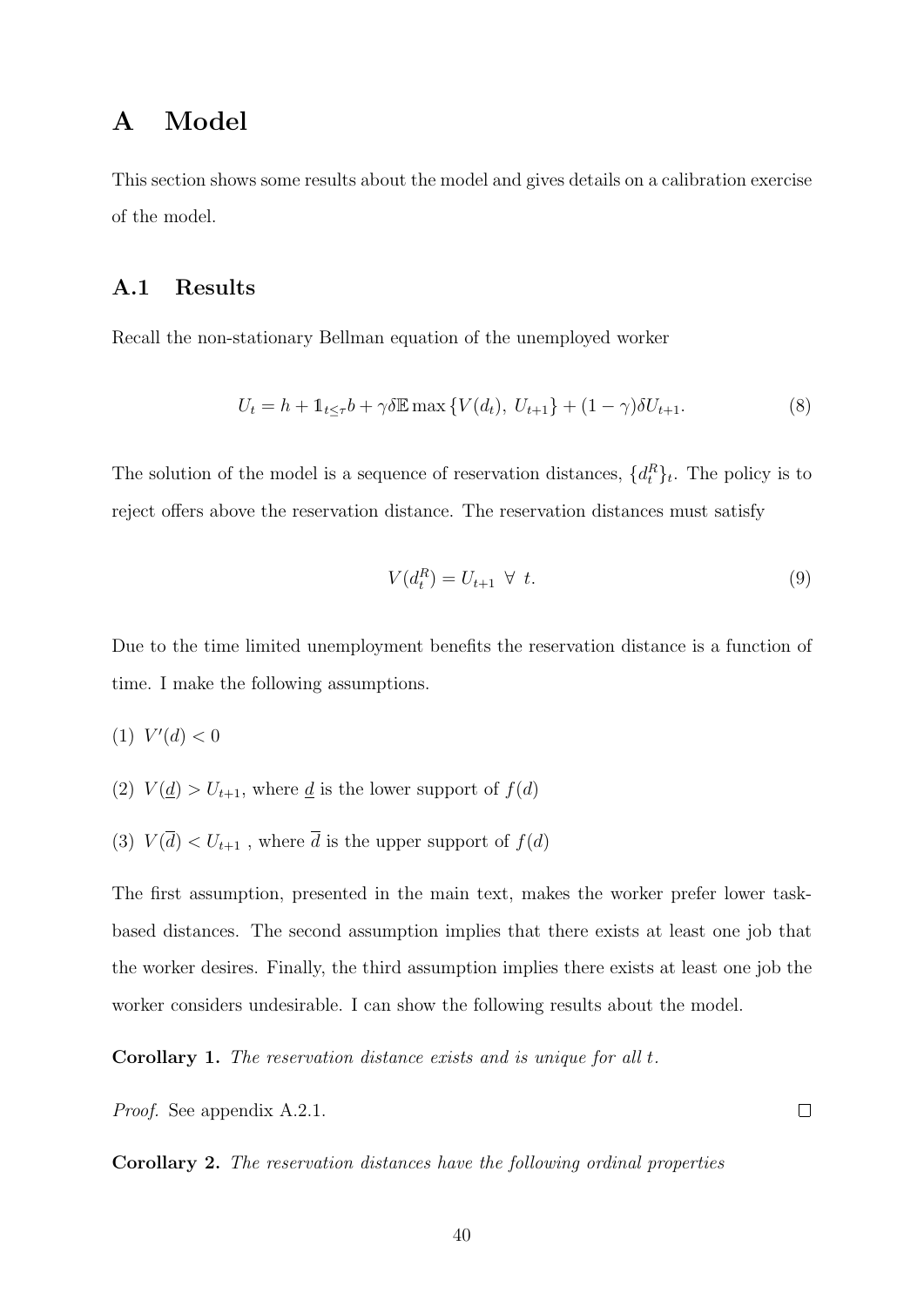- (i)  $d_k^R = d_{k+t}^R$  for all  $k \geq \tau$  and  $t > 0$ .
- (*ii*)  $d_k^R < d_{k+1}^R$  for all  $k < \tau$ .

Proof. See appendix [A.2.2.](#page-41-1)

<span id="page-41-4"></span>**Corollary 3.**  $d_t^R$  is decreasing in  $\tau$  for all  $t < \tau$  and independent of  $\tau$  for all  $t \geq \tau$ .

Proof. See appendix [A.2.3.](#page-41-2)

### A.2 Proofs

#### <span id="page-41-0"></span>A.2.1 Proof of Corollary [1](#page-40-1)

By assumptions (1) through (3) the Intermediate Value Theorem applies, such that equation [\(9\)](#page-40-2) has a solution. Moreover, assumption (1) implies that equation [\(9\)](#page-40-2) is injective such that any solution of it must be unique.

#### <span id="page-41-1"></span>A.2.2 Proof of Corollary [2](#page-40-3)

For (i). Since the reservation distance must satisfy  $V(d_t^R) = U_{t+1}$  for all t, and that for  $t > \tau$  we have  $U_t = U_{t+1}$  by Lemma [1,](#page-41-3) then  $V(d_t^R) = V(d_{t+1}^R)$  for  $t \geq \tau$ . Finally, as  $V'(d) < 0$  (s.t.  $V(\cdot)$  is injective) we have that  $d_t^R = d_{t+1}^R$  for  $t \geq \tau$ .

For (ii). Since  $V(d_t^r) = U_{t+1}$  for all t, and  $U_t > U_{t+1}$  for  $t \leq \tau$  then  $V(d_{t-1}^R) > V(d_t^R)$ for  $t \leq \tau$ . Finally, as  $V'(d) < 0$  we have  $d_{t-1}^R < d_t^R$  for  $t \leq \tau$ .

#### <span id="page-41-2"></span>A.2.3 Proof of Corollary [3](#page-41-4)

Note that  $d_t^R$  is only a function of  $\tau - t$  for  $t < \tau$ . Since we know that  $d_t^R$  is independent of  $\tau$  for  $t \geq \tau$  and  $d_{t-1}^R < d_t^R$  for any  $t \leq \tau$  by Corollary [2,](#page-40-3) it follows that  $\hat{d}_t^R < d_t^R$  if  $\hat{\tau} > \tau$ .

The following Lemmas have been used in preceding proofs.

<span id="page-41-3"></span>**Lemma 1.** For all  $t > \tau$  we have that  $U_t = U_{t+1}$ .

*Proof.* It follows trivially from the stationarity of  $U_t$ , for  $t > \tau$ , that  $U_t = U_{t+1}$  for  $t > \tau$ .  $\Box$ 

 $\Box$ 

 $\Box$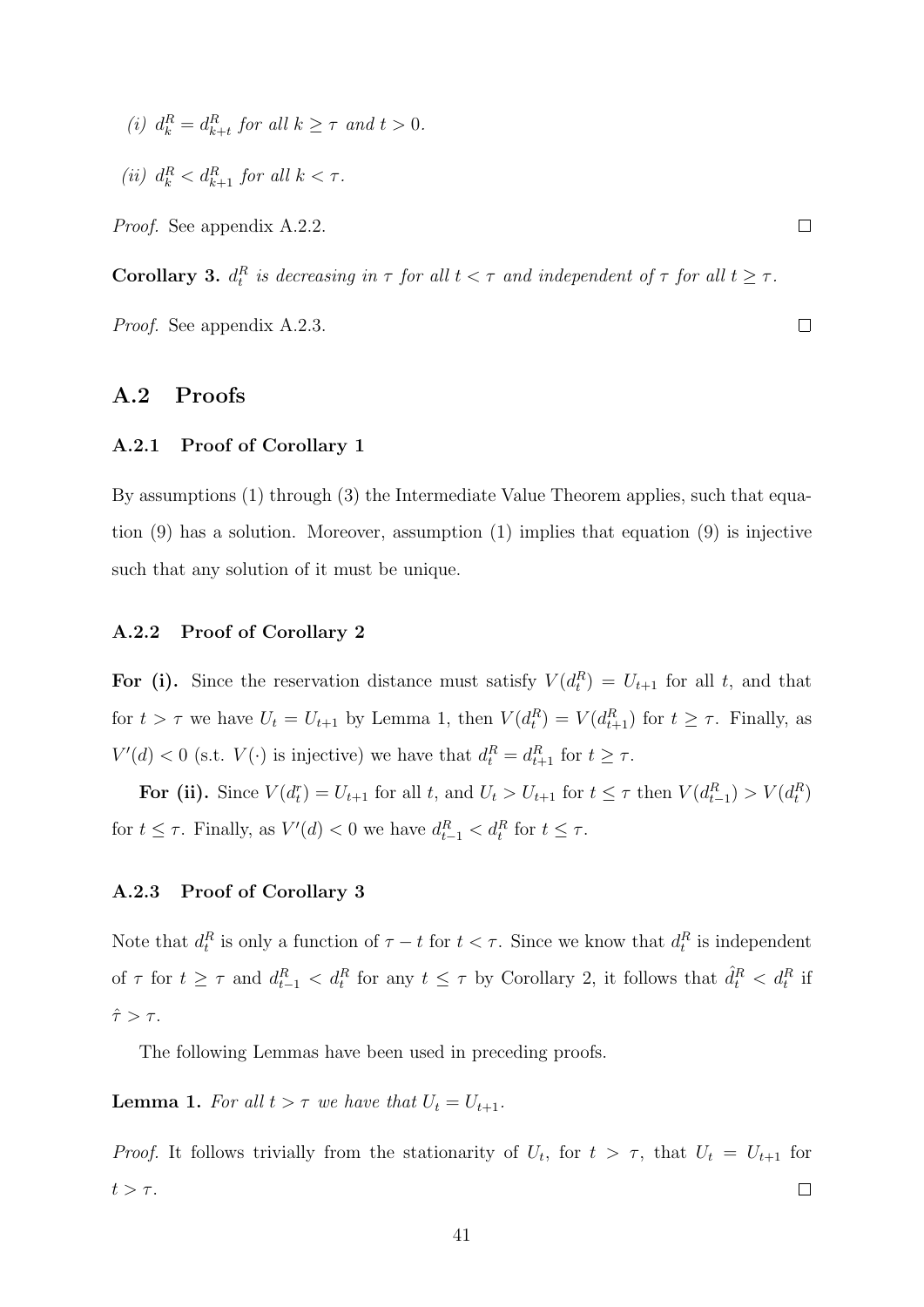**Lemma 2.** For all  $t \leq \tau$  we have  $U_t > U_{t+1}$ .

*Proof.* For  $t = \tau$ . Compare the Bellman equation for  $t = \tau$  and  $t = \tau + 1$ . Notice that by Lemma [1,](#page-41-3)  $U_{\tau}$  exceeds  $U_{\tau+1}$  only by b. As  $b > 0$ ,  $U_{\tau} > U_{\tau+1}$ .

For  $t = \tau - 1$ . Compare the Bellman equation for  $t = \tau$  and  $t = \tau - 1$ . Notice that the difference of the two is

$$
U_{\tau-1} - U_{\tau} = \gamma \delta \left( \mathbb{E} \max \left\{ V(d), U_{\tau} \right\} - \mathbb{E} \max \left\{ V(d), U_{\tau+1} \right\} \right) + (1 - \gamma) \delta \left( U_{\tau} - U_{\tau+1} \right).
$$

By the previous point,  $U_{\tau} > U_{\tau+1}$ , such that also  $U_{\tau-1} > U_{\tau}$ .

For  $t < \tau - 1$ . By identical argument as for  $t = \tau - 1$ , we have  $U_t > U_{t+1}$  for  $t < \tau - 1$ .  $\Box$ 

## <span id="page-42-0"></span>B Extended validation of task-based distance

This sections expands Section [2.2](#page-11-1) with additional validation exercises.

### <span id="page-42-1"></span>B.1 Wages in the CPS's DWS and Outgoing Rotation Group

First, I rerun the analysis of wage effects in Table [4](#page-15-1) on a sample of Job-to-Job transitions in the CPS, matched to the wages available in the outgoing rotation groups (ORG). Columns (1) and (2) of Table [10](#page-43-0) shows the results. For these transitions as well, those who arrived in an occupation by switching occupations have a lower wage than those who did not switch.<sup>[24](#page-42-2)</sup> Columns (3) and (4) shows results for a regression on a sample containing both the DWS and ORG transitions. It includes an indicator for whether an individual was displaced from the previous job, in contrast to it being a job-to-job transition, along with an interaction term between the indicator and the task-based distance. The effect on wages is significantly larger for the displaced workers.[25](#page-42-3)

<span id="page-42-2"></span><sup>&</sup>lt;sup>24</sup>Note that these results say nothing about whether the individuals experienced a wage increase or decrease after switching.

<span id="page-42-3"></span><sup>&</sup>lt;sup>25</sup>The results also point to level difference between the two groups, but it is unclear in which direction the effect goes.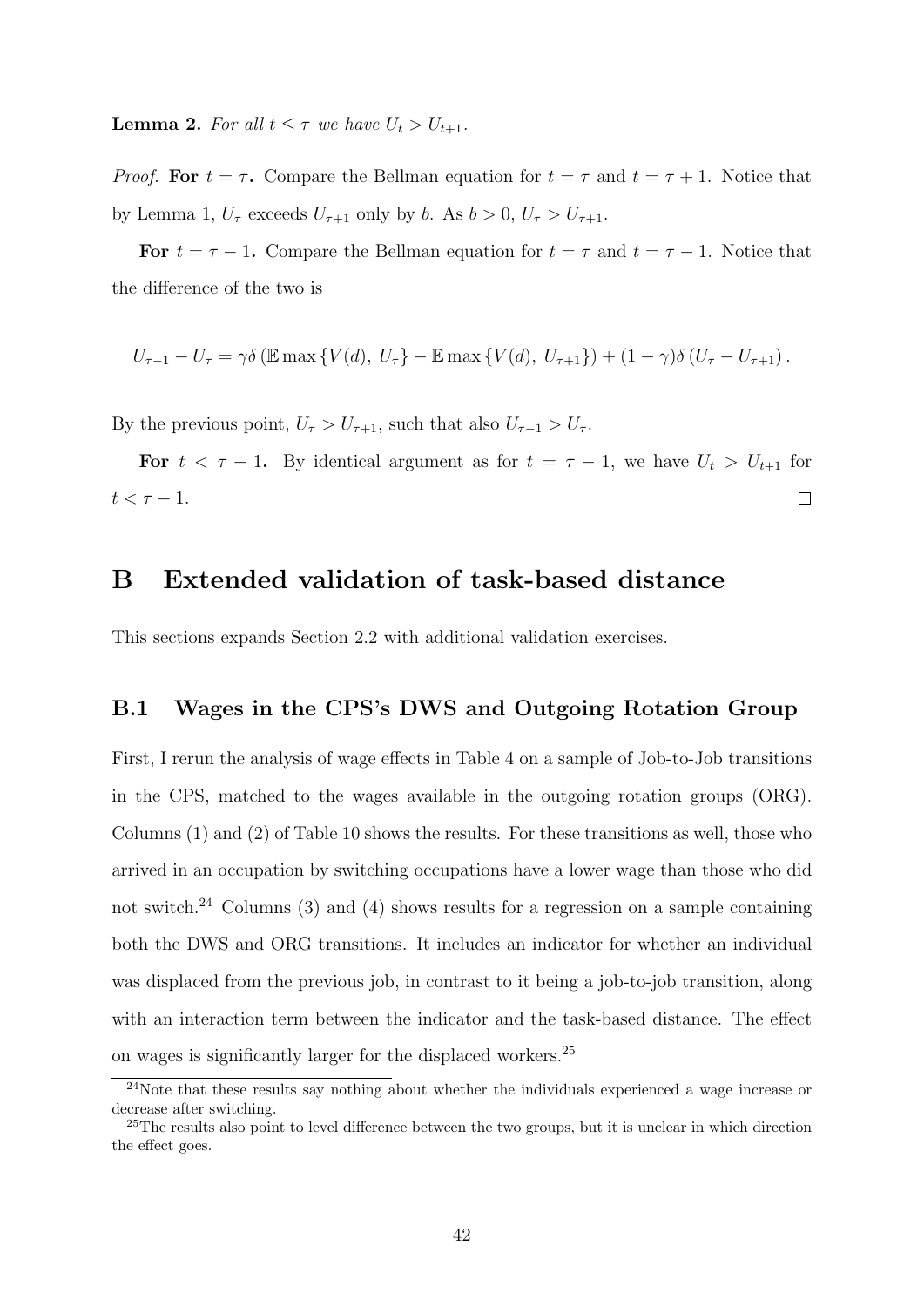|                          | $\left(1\right)$ | $\left(2\right)$ | $\left(3\right)$ | $\left(4\right)$ |
|--------------------------|------------------|------------------|------------------|------------------|
| Distance                 | $-0.0832***$     | $-0.0875***$     | $-0.0906***$     | $-0.0905***$     |
|                          | (0.0065)         | (0.0056)         | (0.0051)         | (0.0059)         |
| Displaced worker         |                  |                  | $-0.2017***$     | $0.1006***$      |
|                          |                  |                  | (0.0138)         | (0.0126)         |
| Displaced worker         |                  |                  | $-0.0473***$     | $-0.0517***$     |
| $\times$ Distance        |                  |                  | (0.0111)         | (0.0103)         |
| Demographics             | Yes              | Yes              | Yes              | Yes              |
| From occupation FE       | Yes              | Yes              | Yes              | Yes              |
| To occupation FE         | N <sub>o</sub>   | Yes              | N <sub>0</sub>   | Yes              |
| State FE                 | Yes              | N <sub>0</sub>   | Yes              | N <sub>o</sub>   |
| To occ $\times$ month FE | ${\rm Yes}$      | N <sub>0</sub>   | Yes              | N <sub>o</sub>   |
| State $\times$ month FE  | $\rm No$         | Yes              | N <sub>o</sub>   | Yes              |
| Observations             | 37,268           | 48,097           | 47,725           | 57,265           |
| Adjusted $\mathbb{R}^2$  | 0.576            | 0.582            | 0.570            | 0.576            |

<span id="page-43-0"></span>Table 10: Log of hourly wages and occupational distance in the ORG vs. DWS

Note: Standard errors in parenthesis are clustered on state. \*  $p < 0.1$ , \*\*  $p < 0.05$ , and \*\*\*  $p < 0.01$ . Columns (1) and (2) only use data from the ORG. Columns (3) and (4) use data from both the ORG and DWS. Each observation is an individual currently employed, but has experienced displacement in the recent past or just had a job-to-job transition. The left-hand side variable is the wage in the current job. The skill-based distance is a measure of dis-similarity of the displaced and current occupation, with respect to the skill requirements of those jobs. Demographic controls includes age, age squared, sex, race, marital status, and education. Occupation fixed effects are occupation dummies for both from and to occupation. Differences in number of observations between (1) and (2), and (3) and (4) is caused by dropping singleton observations [\(Correia, 2015\)](#page-35-8).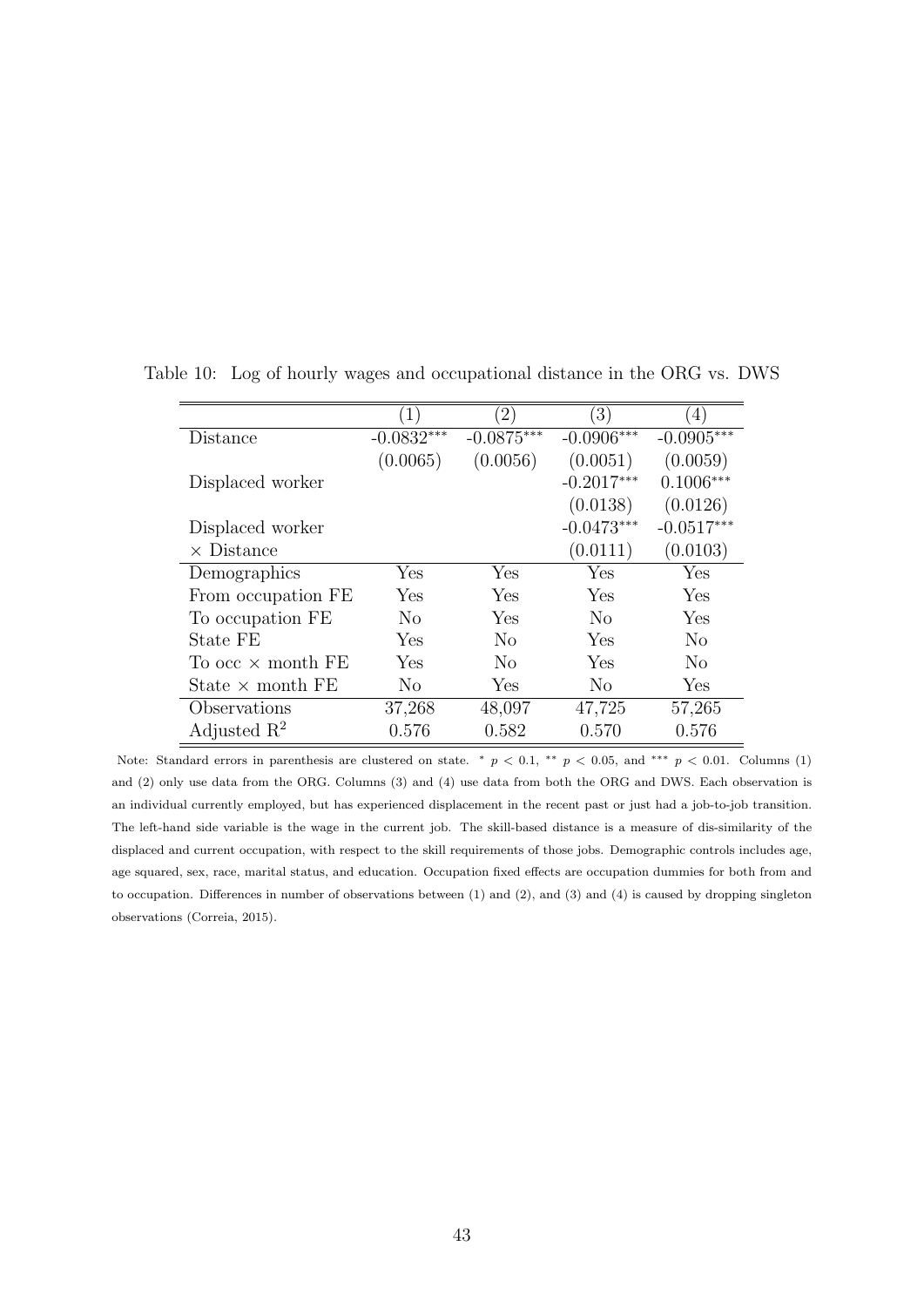### B.2 Other demographics

Now I extend the analysis to other observable variables. Using the U-t-J transitions in the CPS I estimate the following regression

$$
d_{ij}^F = \alpha_0 + \beta \mathbf{X} + \varepsilon \tag{10}
$$

where  $d_{ij}^F$  is the theoretical distance between occupation i and j,  $\alpha_0$  is a constant and **X** a vector of observables and  $\beta$  a vector of its coefficients. Table [11](#page-45-0) presents the results.

Observed distance is falling in age. This is in line with earlier literature, e.g. [Guvenen,](#page-36-0) [Kuruscu, Tanaka, and Wiczer](#page-36-0) [\(2018\)](#page-36-0), that have shown that workers learn about their own skills over time. A second order term is positive and cancels out the negative first order effect by age 55. If learning is the underlying mechanism, then either the intensity of learning decreases over time, workers have converged to an occupation with good skill match, or both.

Females seem to switch to jobs closer to their original occupation. A potential explanation is variation in risk preferences and perception between genders. Switching to an occupation further away could be seen as a more risky occupation move, since expected productivity might have large variance. There is a literature indicating that males per-ceive less risk than females and take fewer risks than males<sup>[26](#page-44-0)</sup>, which can be interpreted as consistent with our observation that females switch to jobs closer to their original occupation.

The regression includes the complete set of racial categories in the CPS. Of these, only the black category is significant with white as the baseline, with the exception of a few narrow and small categories. It indicates that individuals with black skin color find jobs further away. Without disregarding the fewer observations available when including wage and wealth proxies in the regression, it is important to note that the effect disappears when controlling for these factors.

<span id="page-44-0"></span>Married workers get jobs closer to their original occupation. I'm tempted to attribute

<sup>26</sup>See e.g. [DeJoy](#page-35-9) [\(1992\)](#page-35-9), [Byrnes, Miller, and Schafer](#page-34-10) [\(1999\)](#page-34-10), [Garbarino and Strahilevitz](#page-36-7) [\(2004\)](#page-36-7), [Harris,](#page-36-8) [Jenkins, and Glaser](#page-36-8) [\(2006\)](#page-36-8), and [Olsen and Cox](#page-38-10) [\(2001\)](#page-38-10).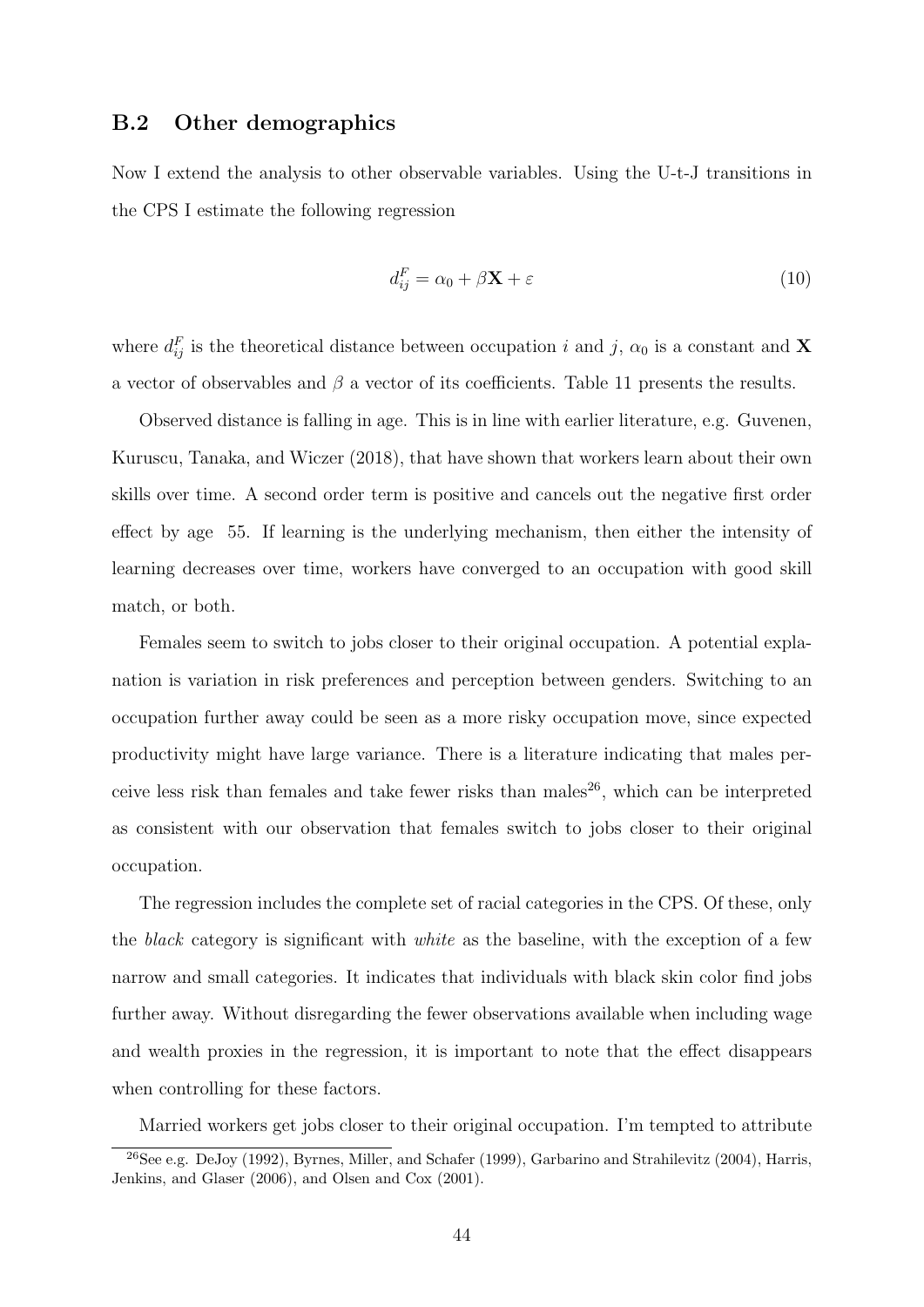<span id="page-45-0"></span>

|                          | (1)            | $\bar{(2)}$    | (3)            | $\left(4\right)$ | (5)          |
|--------------------------|----------------|----------------|----------------|------------------|--------------|
| Log ge                   | $-0.0154***$   | $-0.0150***$   | $-0.0143***$   | $-0.0140***$     | $-0.0149***$ |
|                          | (0.0023)       | (0.0020)       | (0.0020)       | (0.0022)         | (0.0034)     |
| Age <sup>2</sup>         | $0.0001***$    | $0.0001***$    | $0.0001***$    | $0.0001***$      | $0.0001**$   |
|                          | (0.0000)       | (0.0000)       | (0.0000)       | (0.0000)         | (0.0000)     |
| Female                   | $0.0274**$     | $-0.1352***$   | $-0.1344***$   | $-0.1365***$     | $-0.1486***$ |
|                          | (0.0117)       | (0.0113)       | (0.0120)       | (0.0115)         | (0.0169)     |
| Number of children       | $-0.0297***$   | $-0.0110***$   | $-0.0112***$   | $-0.0106***$     | $-0.0085**$  |
|                          | (0.0037)       | (0.0027)       | (0.0028)       | (0.0029)         | (0.0041)     |
| NBER recess. month       | $0.0022\,$     | 0.0035         | 0.0000         | 0.0000           | 0.0000       |
|                          | (0.0076)       | (0.0082)       | (.)            | (.)              | (.)          |
| Race (white):            |                |                |                |                  |              |
| <b>Black</b>             | $0.0805***$    | $0.0481***$    | $0.0486***$    | $0.0502***$      | 0.0060       |
|                          | (0.0148)       | (0.0105)       | (0.0120)       | (0.0119)         | (0.0172)     |
| Marital status (single): |                |                |                |                  |              |
| Married                  | $-0.0505***$   | $-0.0303**$    | $-0.0315***$   | $-0.0321***$     | $-0.0081$    |
|                          | (0.0121)       | (0.0115)       | (0.0106)       | (0.0119)         | (0.0124)     |
| Widowed or divorced      | $0.0479***$    | $0.0621***$    | $0.0574***$    | $0.0524***$      | $0.0582***$  |
|                          | (0.0136)       | (0.0126)       | (0.0120)       | (0.0139)         | (0.0165)     |
| Wealth proxies:          |                |                |                |                  |              |
| Log household income     |                |                |                |                  | $-0.0009***$ |
|                          |                |                |                |                  | (0.0001)     |
| Medicaid recipient       |                |                |                |                  | 0.0372       |
|                          |                |                |                |                  | (0.0245)     |
| Occupation FE            | N <sub>o</sub> | Yes            | Yes            | Yes              | Yes          |
| State FE                 | N <sub>o</sub> | N <sub>o</sub> | Yes            | N <sub>o</sub>   | Yes          |
| Month FE                 | N <sub>o</sub> | N <sub>o</sub> | Yes            | N <sub>o</sub>   | Yes          |
| State $\times$ month FE  | N <sub>o</sub> | N <sub>o</sub> | N <sub>o</sub> | Yes              | No           |
| Observations             | 92,717         | 92,715         | 92,715         | 90,722           | 32,399       |
| Adjusted $\mathbb{R}^2$  | 0.016          | 0.151          | 0.158          | 0.161            | 0.175        |

Table 11: Regressing observables on  $d_{ij}^F$  using observed job transitions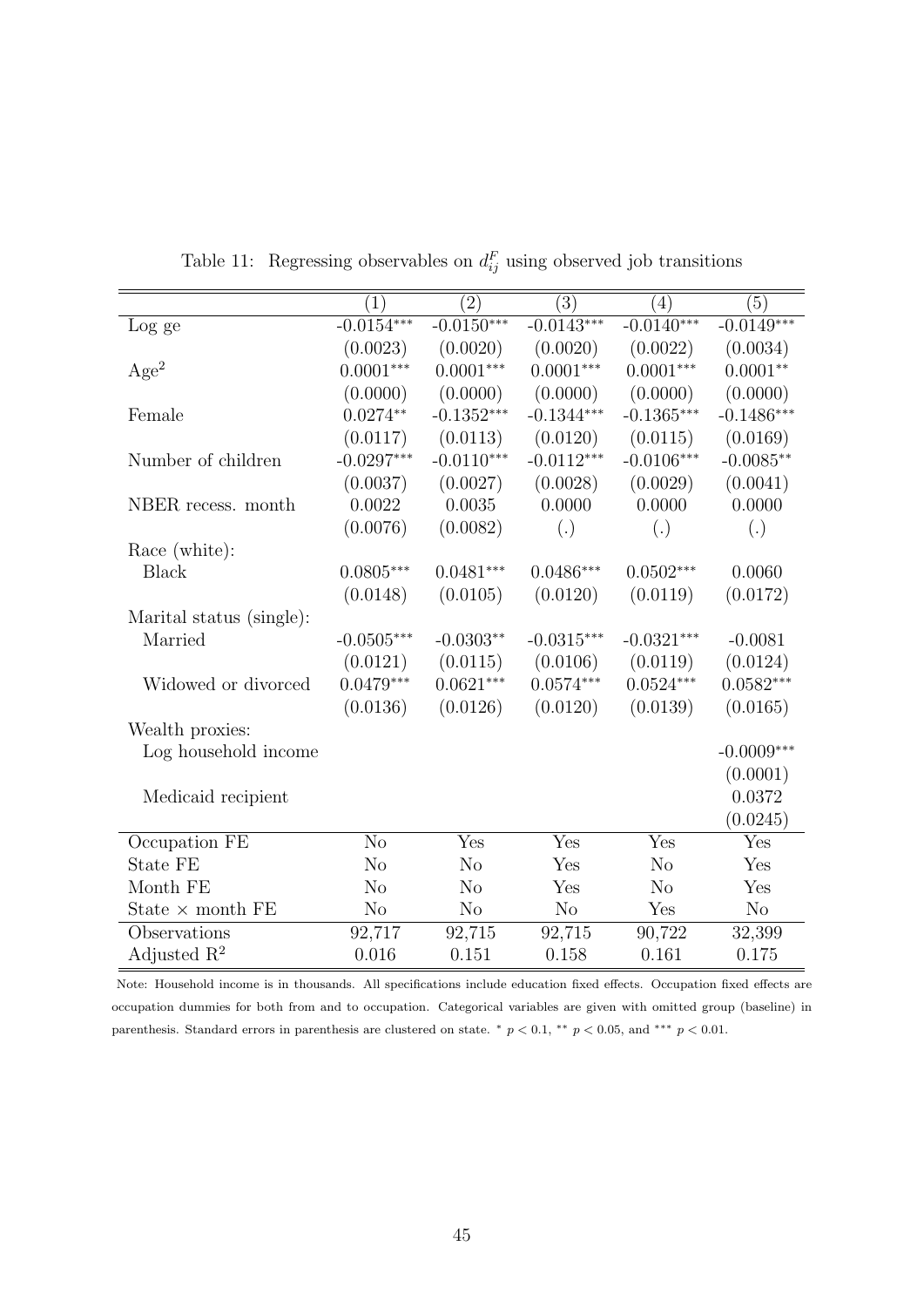it to a desperateness interpretation, where the worker is less desperate to get a job since the household has two incomes. Also attributable to such an interpretation are the coefficients for household income and Medicaid recipients, where more wealth or income seem to give shorter distances.

The task-based distance varies significantly with observable characteristics, indicating that such a measure contains relevant information for job moves. In the following section I reproduce the table above with other sample restrictions.

### B.3 Robustness

Table [12](#page-47-0) reproduces table [11](#page-45-0) with quantitative variables in logarithms. In Table [13](#page-48-0) I report regression coefficients where only unemployed-employed sequences are included (columns (1) through (3)) in the sample and those who are employed for at least two months consecutively (columns (4) through (6)). I calculate an alternative task-based distance. From Equation [\(1\)](#page-7-3) I weights set to unity and use untransformed dimensions  $(d_{ij}^1)$ . Second, I use untransformed dimensions but with the Euclidean norm  $(d_{ij}^2)$ . These are presented in Table [14](#page-49-0) and [15,](#page-50-0) respectively.

### <span id="page-46-0"></span>C Employer matching success

[Autor, Levy, and Murnane](#page-34-0) [\(2003\)](#page-34-0) use the occupational skills requirements from the Dictionary of Occupational to construct five characteristics for occupations. I match these five characteristics to my observed job transitions in the CPS. For every observed job transition I compute the absolute deviation for each characteristic separately.

Figure [14](#page-51-1) plots density estimates for each of the smallest to largest observed distance in each of the five dimensions. I.e., the first density, "Smallest", is the density of the smallest deviation across all five dimensions in each observed job transition. The first dimensions are extremely left skewed thus showing that firms successfully match in most dimensions. However, the final density, shows that there is very relatively little mass at small values and it does not converge to zero as the others do. This implies that there is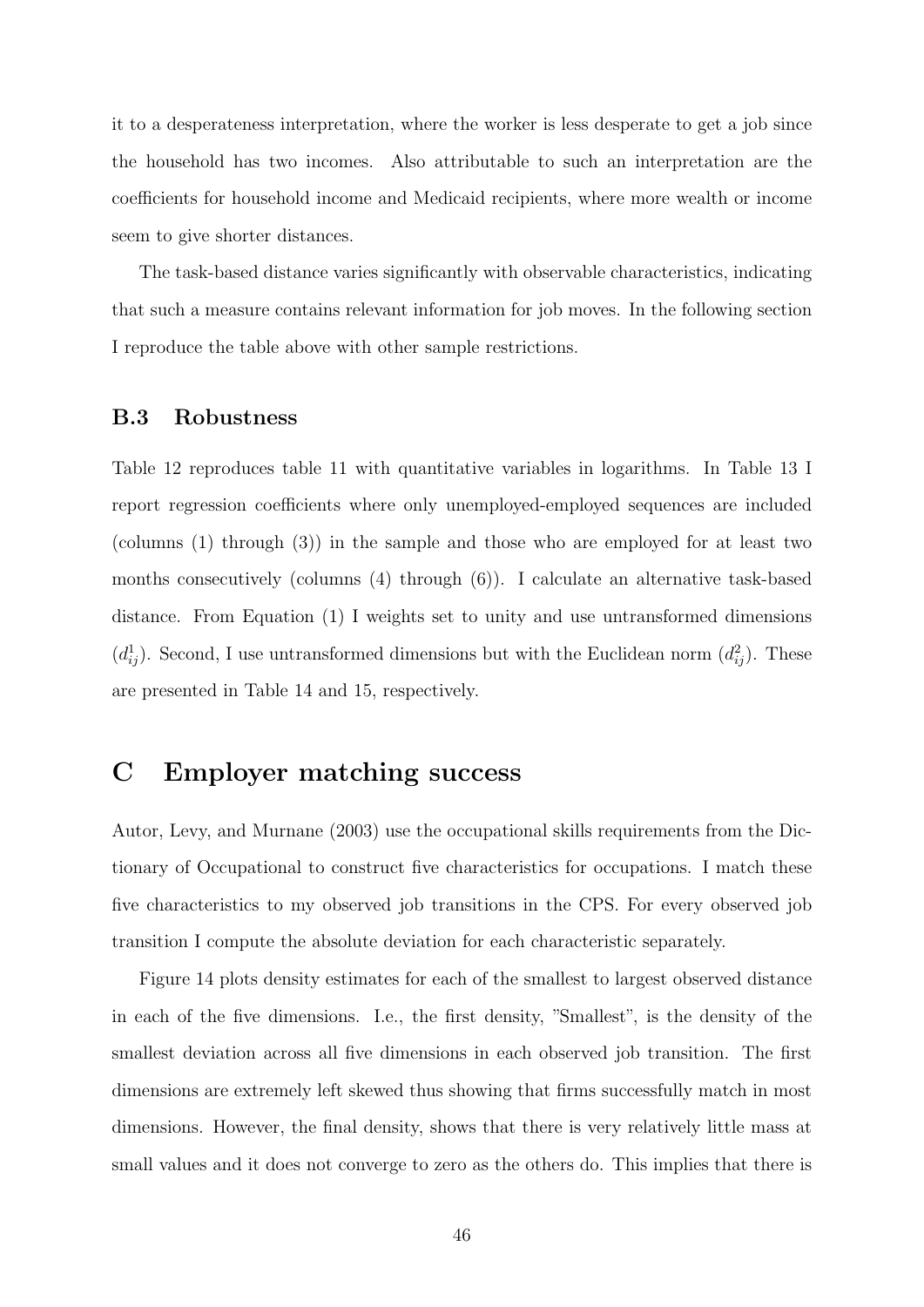<span id="page-47-0"></span>

|                          | $\left( 1\right)$ | $\left( 2\right)$ | (3)            | $\left(4\right)$ | (5)            |
|--------------------------|-------------------|-------------------|----------------|------------------|----------------|
| Age                      | $-0.2746***$      | $-0.2794***$      | $-0.2883***$   | $-0.2974***$     | $-0.1915***$   |
|                          | (0.0213)          | (0.0210)          | (0.0203)       | (0.0243)         | (0.0345)       |
| Female                   | $-0.0032$         | $-0.1441***$      | $-0.1424***$   | $-0.1475***$     | $-0.1508***$   |
|                          | (0.0137)          | (0.0135)          | (0.0140)       | (0.0145)         | (0.0218)       |
| Log children             | $-0.0451***$      | $-0.0105$         | $-0.0116$      | $-0.0084$        | $-0.0103$      |
|                          | (0.0112)          | (0.0078)          | (0.0082)       | (0.0098)         | (0.0141)       |
| NBER recess. month       | 0.0110            | 0.0107            | 0.0000         | 0.0000           | 0.0000         |
|                          | (0.0146)          | (0.0142)          | (.)            | (.)              | (.)            |
| Race (white):            |                   |                   |                |                  |                |
| <b>Black</b>             | $0.1126***$       | $0.0730***$       | $0.0865***$    | $0.0845***$      | 0.0428         |
|                          | (0.0192)          | (0.0154)          | (0.0157)       | (0.0166)         | (0.0278)       |
| Marital status (single): |                   |                   |                |                  |                |
| Married                  | $-0.0576***$      | $-0.0637***$      | $-0.0531***$   | $-0.0607***$     | $-0.0230$      |
|                          | (0.0173)          | (0.0155)          | (0.0150)       | (0.0211)         | (0.0212)       |
| Widowed or divorced      | $0.0572***$       | $0.0376**$        | $0.0424**$     | 0.0319           | $0.0459*$      |
|                          | (0.0188)          | (0.0168)          | (0.0163)       | (0.0202)         | (0.0245)       |
| Household income         |                   |                   |                |                  | $-0.0683***$   |
|                          |                   |                   |                |                  | (0.0106)       |
| Medicaid recipient       |                   |                   |                |                  | 0.0394         |
|                          |                   |                   |                |                  | (0.0288)       |
| Occupation FE            | N <sub>o</sub>    | Yes               | Yes            | Yes              | Yes            |
| State FE                 | N <sub>o</sub>    | N <sub>o</sub>    | Yes            | N <sub>o</sub>   | Yes            |
| Month FE                 | N <sub>o</sub>    | N <sub>o</sub>    | Yes            | N <sub>o</sub>   | Yes            |
| State $\times$ month FE  | N <sub>o</sub>    | N <sub>o</sub>    | N <sub>o</sub> | Yes              | N <sub>o</sub> |
| Observations             | 42,800            | 42,793            | 42,793         | 38,270           | 14,934         |
| Adjusted $\mathbb{R}^2$  | 0.010             | 0.160             | 0.167          | 0.176            | 0.183          |

Table 12: Regressing observables on  $d_{ij}^F$ : Variables in log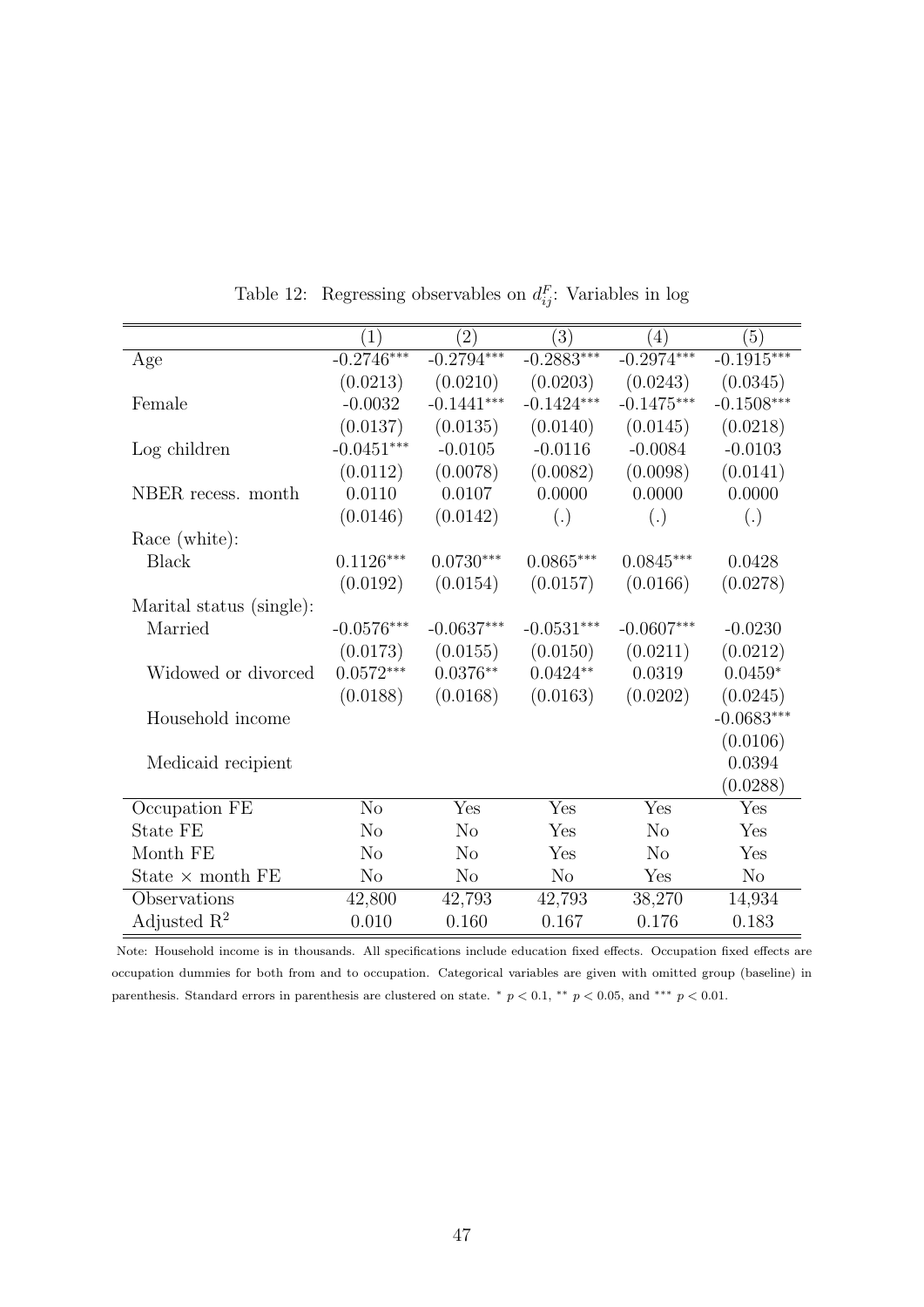<span id="page-48-0"></span>

|                          | (1)            | $\overline{(2)}$ | $\overline{(3)}$ | (4)            | (5)          | (6)            |
|--------------------------|----------------|------------------|------------------|----------------|--------------|----------------|
| Log ge                   | $-0.0166***$   | $-0.0126***$     | $-0.0079$        | $-0.0149***$   | $-0.0110**$  | $-0.0040$      |
|                          | (0.0048)       | (0.0041)         | (0.0057)         | (0.0051)       | (0.0049)     | (0.0074)       |
| Age <sup>2</sup>         | $0.0001*$      | 0.0001           | 0.0000           | 0.0001         | 0.0000       | $-0.0000$      |
|                          | (0.0001)       | (0.0001)         | (0.0001)         | (0.0001)       | (0.0001)     | (0.0001)       |
| Female                   | $-0.0079$      | $-0.1474***$     | $-0.1911***$     | $-0.0114$      | $-0.1452***$ | $-0.1805***$   |
|                          | (0.0132)       | (0.0143)         | (0.0250)         | (0.0156)       | (0.0199)     | (0.0371)       |
| Number of children       | $-0.0291***$   | $-0.0067$        | $-0.0152$        | $-0.0348***$   | $-0.0120**$  | $-0.0164$      |
|                          | (0.0059)       | (0.0046)         | (0.0099)         | (0.0052)       | (0.0052)     | (0.0121)       |
| NBER recess. month       | 0.0160         | 0.0000           | 0.0000           | 0.0176         | 0.0000       | 0.0000         |
|                          | (0.0142)       | (.)              | (.)              | (0.0202)       | (.)          | (.)            |
| Race (white):            |                |                  |                  |                |              |                |
| <b>Black</b>             | $0.1044***$    | $0.0521***$      | 0.0354           | $0.0900***$    | $0.0437*$    | 0.0566         |
|                          | (0.0150)       | (0.0168)         | (0.0385)         | (0.0199)       | (0.0223)     | (0.0533)       |
| Marital status (single): |                |                  |                  |                |              |                |
| Married                  | $-0.0248$      | $-0.0198$        | 0.0318           | $-0.0308$      | $-0.0164$    | 0.0012         |
|                          | (0.0169)       | (0.0169)         | (0.0330)         | (0.0201)       | (0.0190)     | (0.0444)       |
| Widowed or divorced      | $0.0726***$    | $0.0597***$      | $0.0873***$      | $0.0689***$    | $0.0621**$   | $0.0884**$     |
|                          | (0.0204)       | (0.0188)         | (0.0294)         | (0.0248)       | (0.0246)     | (0.0419)       |
| Wealth proxies:          |                |                  |                  |                |              |                |
| Log household income     |                |                  | $-0.0006***$     |                |              | $-0.0004*$     |
|                          |                |                  | (0.0002)         |                |              | (0.0002)       |
| Medicaid recipient       |                |                  | $-0.0296$        |                |              |                |
|                          |                |                  | (0.0443)         |                |              |                |
| Occupation FE            | N <sub>o</sub> | Yes              | Yes              | N <sub>o</sub> | Yes          | Yes            |
| State FE                 | N <sub>o</sub> | Yes              | No               | N <sub>o</sub> | Yes          | $\rm No$       |
| Month FE                 | N <sub>o</sub> | Yes              | N <sub>o</sub>   | N <sub>o</sub> | Yes          | N <sub>o</sub> |
| State $\times$ month FE  | $\rm No$       | N <sub>o</sub>   | Yes              | N <sub>o</sub> | No           | Yes            |
| Observations             | 32,290         | 32,280           | 10,845           | 19,674         | 19,651       | 6,327          |
| Adjusted $\mathbb{R}^2$  | 0.014          | 0.155            | 0.189            | 0.014          | 0.159        | 0.200          |

Table 13: Regressing observables on  $d_{ij}^F$ : Alternative sample restrictions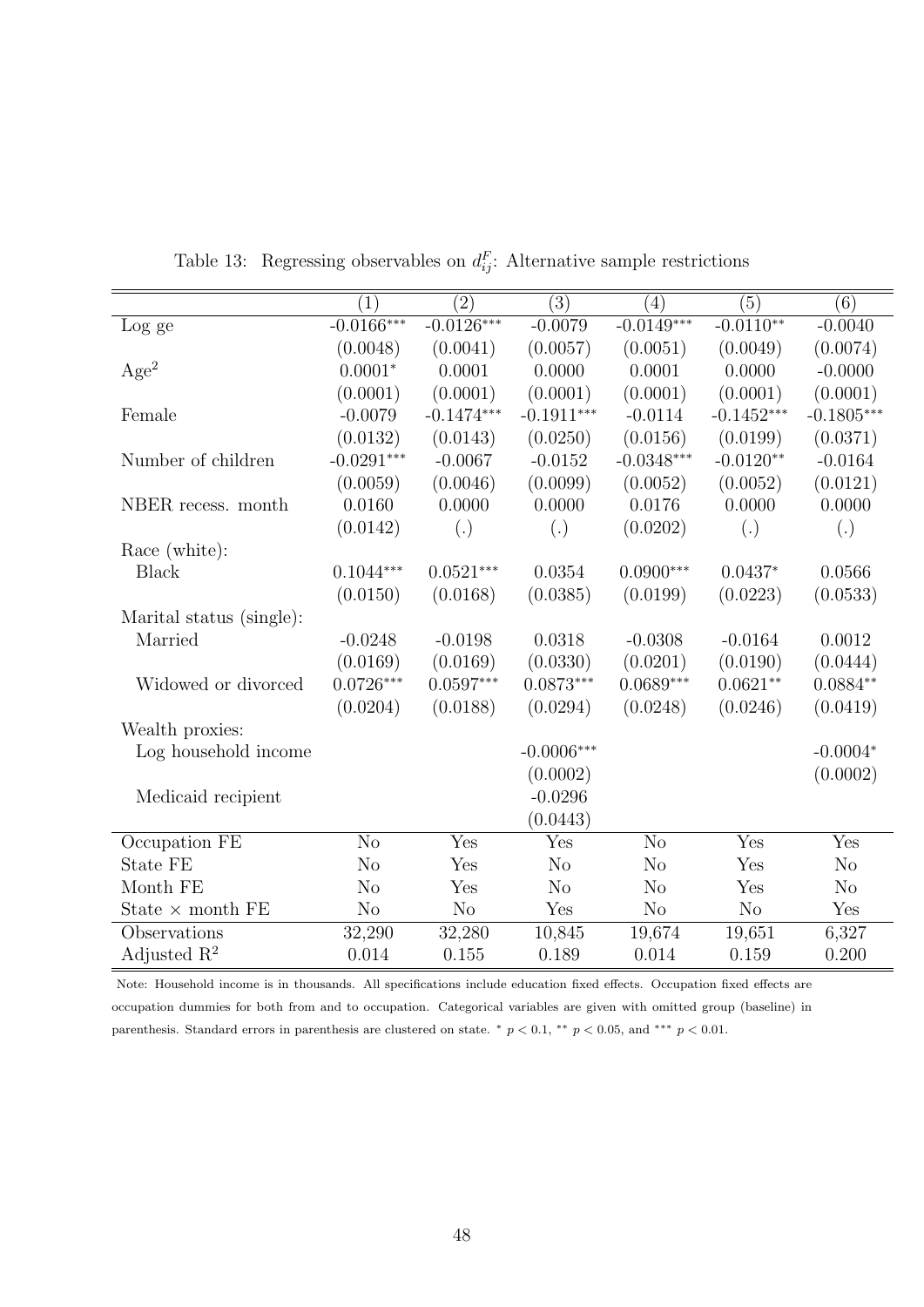<span id="page-49-0"></span>

|                          | (1)            | (2)            | $\overline{(3)}$ | (4)            | (5)          |
|--------------------------|----------------|----------------|------------------|----------------|--------------|
| Log ge                   | $-0.4102***$   | $-0.3134***$   | $-0.2986***$     | $-0.2953***$   | $-0.2660***$ |
|                          | (0.0377)       | (0.0337)       | (0.0338)         | (0.0387)       | (0.0633)     |
| Age <sup>2</sup>         | $0.0029***$    | $0.0021***$    | $0.0019***$      | $0.0019***$    | $0.0016**$   |
|                          | (0.0004)       | (0.0004)       | (0.0004)         | (0.0005)       | (0.0008)     |
| Female                   | $-0.7194***$   | $-2.0040***$   | $-1.9927***$     | $-2.0584***$   | $-2.1690***$ |
|                          | (0.1992)       | (0.2024)       | (0.2095)         | (0.1940)       | (0.3073)     |
| Number of children       | $-0.4074***$   | $-0.1882***$   | $-0.1866***$     | $-0.1722***$   | $-0.1613**$  |
|                          | (0.0585)       | (0.0453)       | (0.0477)         | (0.0516)       | (0.0772)     |
| NBER recess. month       | $-0.0622$      | $-0.0194$      | 0.0000           | 0.0000         | 0.0000       |
|                          | (0.1414)       | (0.1492)       | (.)              | (.)            | (.)          |
| Race (white):            |                |                |                  |                |              |
| <b>Black</b>             | $2.0494***$    | $1.0448***$    | $0.9920***$      | $0.9682***$    | 0.0473       |
|                          | (0.2669)       | (0.1829)       | (0.2050)         | (0.2203)       | (0.2995)     |
| Marital status (single): |                |                |                  |                |              |
| Married                  | $-1.2299***$   | $-0.6620***$   | $-0.7131***$     | $-0.7344***$   | $-0.5017**$  |
|                          | (0.2200)       | (0.2040)       | (0.1856)         | (0.2044)       | (0.2366)     |
| Widowed or divorced      | $0.9338***$    | $1.0338***$    | $0.9185***$      | $0.8363***$    | $0.7801**$   |
|                          | (0.2285)       | (0.2014)       | (0.1901)         | (0.2184)       | (0.3004)     |
| Wealth proxies:          |                |                |                  |                |              |
| Log household income     |                |                |                  |                | $-0.0159***$ |
|                          |                |                |                  |                | (0.0024)     |
| Medicaid recipient       |                |                |                  |                | $0.8900**$   |
|                          |                |                |                  |                | (0.4343)     |
| Occupation FE            | N <sub>o</sub> | Yes            | Yes              | Yes            | Yes          |
| <b>State FE</b>          | N <sub>o</sub> | N <sub>o</sub> | Yes              | N <sub>o</sub> | Yes          |
| Month FE                 | N <sub>o</sub> | N <sub>o</sub> | Yes              | N <sub>o</sub> | Yes          |
| State $\times$ month FE  | No             | N <sub>o</sub> | N <sub>o</sub>   | Yes            | No           |
| Observations             | 92,717         | 92,715         | 92,715           | 90,722         | 32,399       |
| Adjusted $\mathbb{R}^2$  | 0.024          | 0.169          | 0.175            | 0.180          | 0.189        |

Table 14: Regressing observables on  $d_{ij}^1$ 

 $\equiv$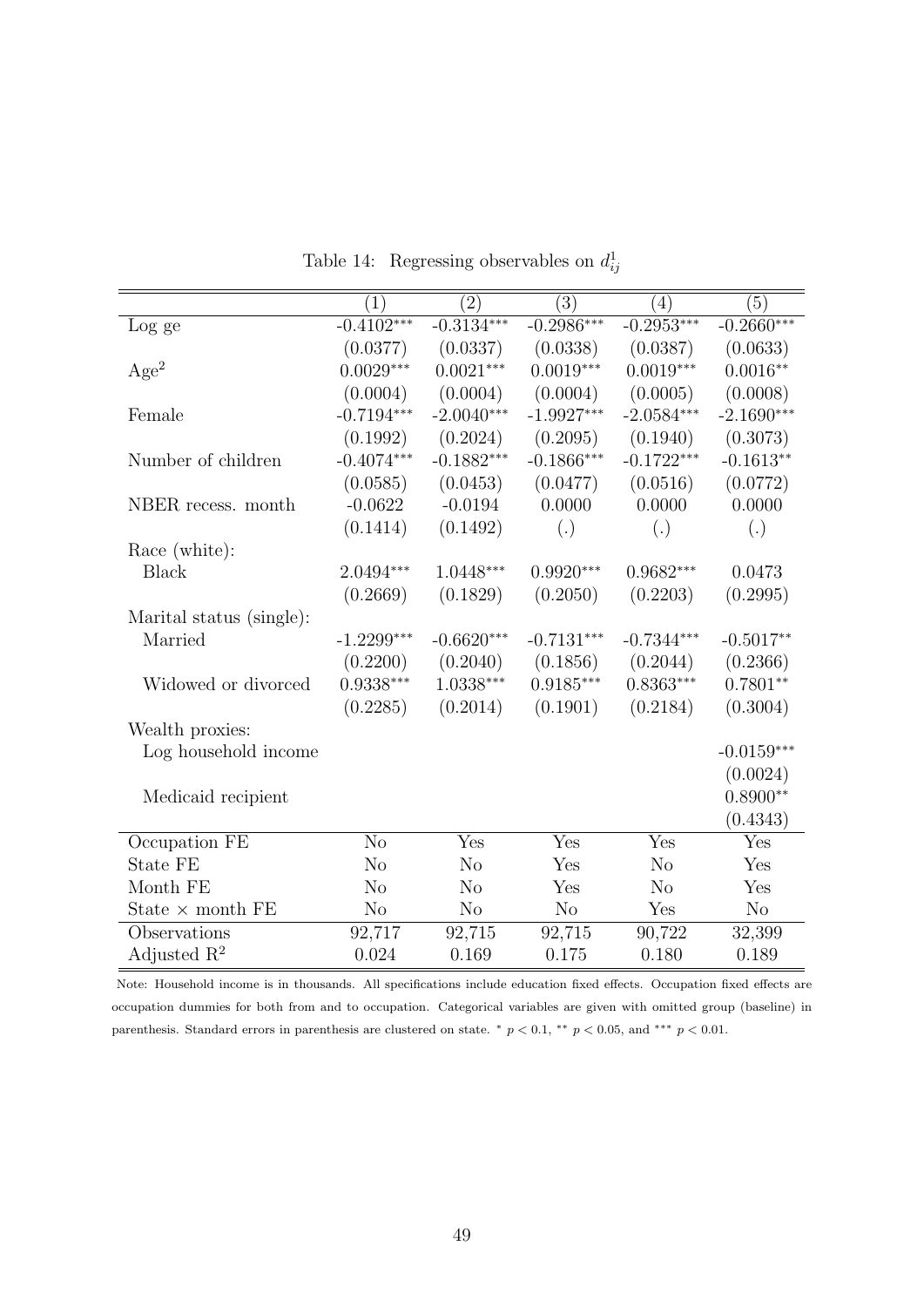<span id="page-50-0"></span>

|                          | (1)            | $\overline{(2)}$ | $\overline{(3)}$ | (4)            | (5)            |
|--------------------------|----------------|------------------|------------------|----------------|----------------|
| Log ge                   | $-0.0351***$   | $-0.0266***$     | $-0.0253***$     | $-0.0251***$   | $-0.0223***$   |
|                          | (0.0033)       | (0.0028)         | (0.0028)         | (0.0033)       | (0.0053)       |
| Age <sup>2</sup>         | $0.0002***$    | $0.0002***$      | $0.0002***$      | $0.0002***$    | $0.0001**$     |
|                          | (0.0000)       | (0.0000)         | (0.0000)         | (0.0000)       | (0.0001)       |
| Female                   | $-0.0404**$    | $-0.1684***$     | $-0.1671***$     | $-0.1720***$   | $-0.1846***$   |
|                          | (0.0167)       | (0.0173)         | (0.0179)         | (0.0167)       | (0.0262)       |
| Number of children       | $-0.0360***$   | $-0.0164***$     | $-0.0163***$     | $-0.0150***$   | $-0.0142**$    |
|                          | (0.0051)       | (0.0038)         | (0.0040)         | (0.0043)       | (0.0065)       |
| NBER recess. month       | $-0.0042$      | $-0.0018$        | 0.0000           | 0.0000         | 0.0000         |
|                          | (0.0122)       | (0.0127)         | (.)              | (.)            | (.)            |
| Race (white):            |                |                  |                  |                |                |
| <b>Black</b>             | $0.1821***$    | $0.0906***$      | $0.0859***$      | $0.0849***$    | 0.0074         |
|                          | (0.0234)       | (0.0157)         | (0.0172)         | (0.0186)       | (0.0249)       |
| Marital status (single): |                |                  |                  |                |                |
| Married                  | $-0.1023***$   | $-0.0538***$     | $-0.0582***$     | $-0.0601***$   | $-0.0394*$     |
|                          | (0.0188)       | (0.0174)         | (0.0158)         | (0.0175)       | (0.0207)       |
| Widowed or divorced      | $0.0805***$    | $0.0880***$      | $0.0781***$      | $0.0702***$    | $0.0651**$     |
|                          | (0.0194)       | (0.0172)         | (0.0163)         | (0.0185)       | (0.0254)       |
| Wealth proxies:          |                |                  |                  |                |                |
| Log household income     |                |                  |                  |                | $-0.0014***$   |
|                          |                |                  |                  |                | (0.0002)       |
| Medicaid recipient       |                |                  |                  |                | $0.0778**$     |
|                          |                |                  |                  |                | (0.0371)       |
| Occupation FE            | N <sub>o</sub> | Yes              | Yes              | Yes            | Yes            |
| State FE                 | N <sub>o</sub> | N <sub>o</sub>   | Yes              | N <sub>o</sub> | Yes            |
| Month FE                 | N <sub>o</sub> | N <sub>o</sub>   | Yes              | N <sub>o</sub> | Yes            |
| State $\times$ month FE  | N <sub>o</sub> | N <sub>o</sub>   | N <sub>o</sub>   | Yes            | N <sub>o</sub> |
| Observations             | 92,717         | 92,715           | 92,715           | 90,722         | 32,399         |
| Adjusted $\mathbb{R}^2$  | 0.025          | 0.173            | 0.179            | 0.183          | 0.194          |

Table 15: Regressing observables on  $d_{ij}^2$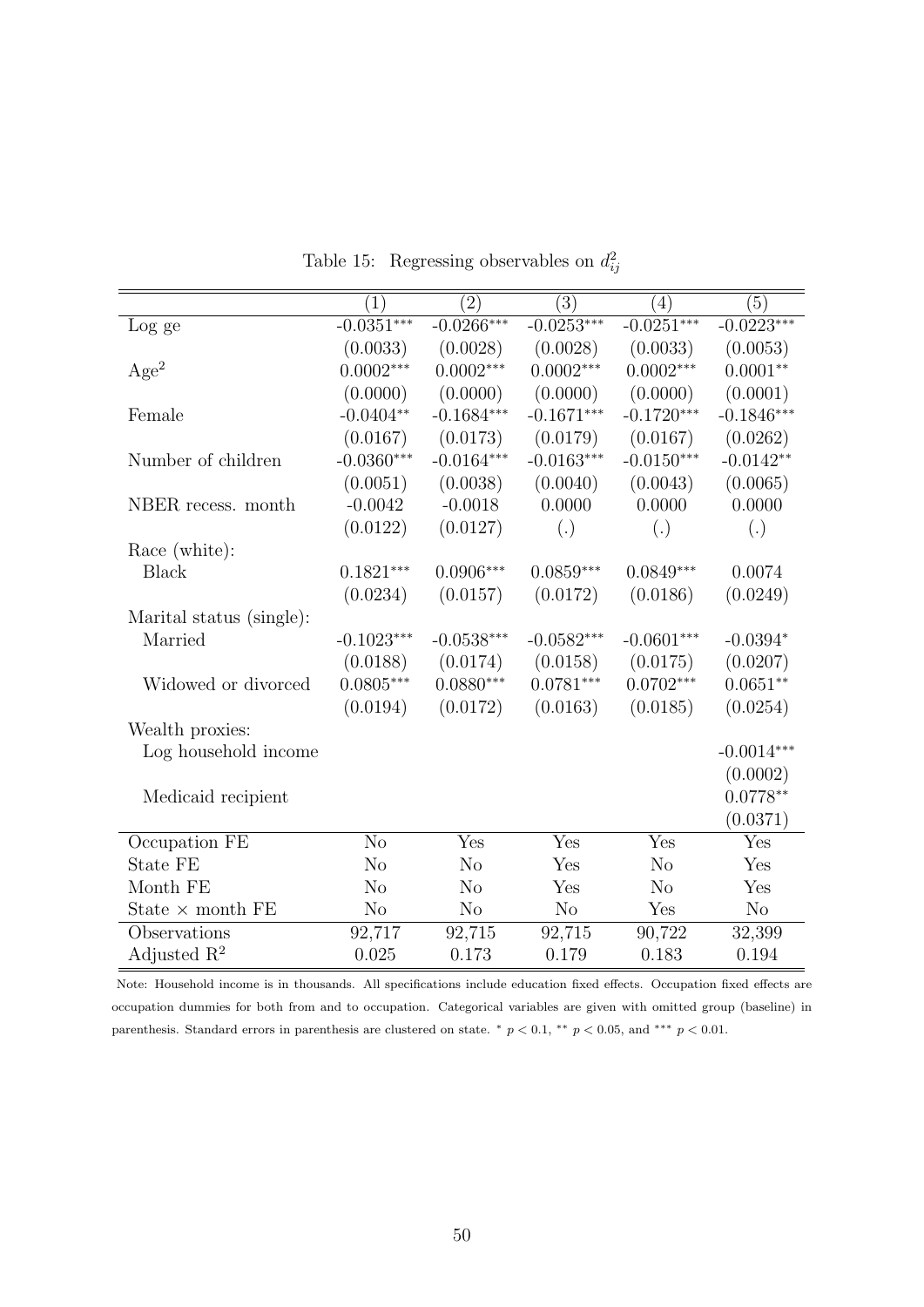<span id="page-51-1"></span>



<span id="page-51-2"></span>Figure 15: Observed job transitions in the CPS (U-t-J): Densities by UI eligibility



Note: The densities are estimated with Gaussian kernels and bandwidth selected using Scott's rule [\(Scott, 1992\)](#page-39-5) independently for each density.

often a large deviation in at least on dimension, indicating it would be inappropriate to punish such deviations with e.g. a Euclidean norm.

# <span id="page-51-0"></span>D Comparing U-t-J transitions for the UI eligible and ineligible

UI ineligible individuals are used as a control group as an alternative to linear controls for unemployment duration. Table [16](#page-52-1) compares summary statistics for the two groups. Figure [15](#page-51-2) compares the distribution of task-based distances for the two groups.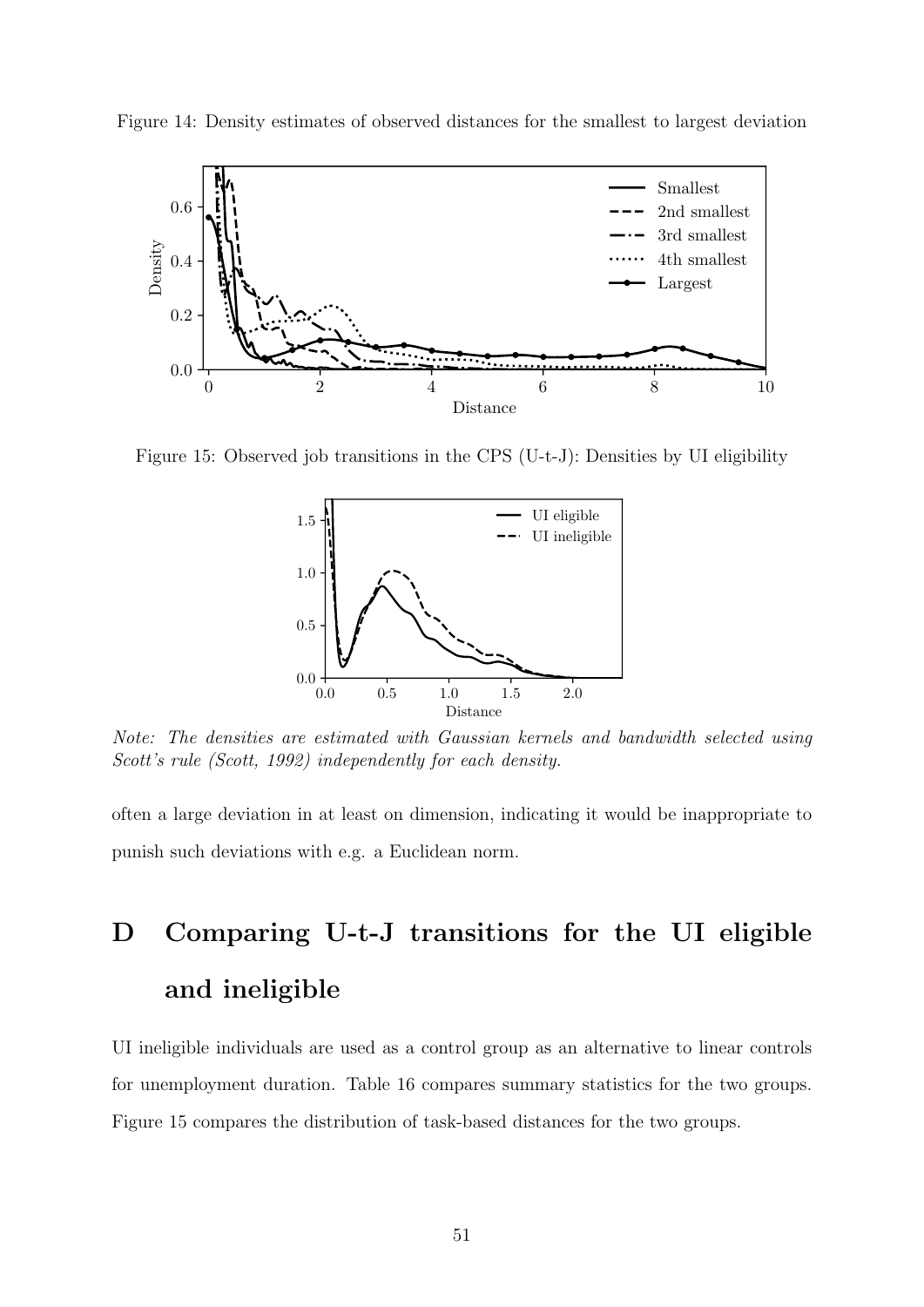|                               | UI eligible |         | UI ineligible |         |
|-------------------------------|-------------|---------|---------------|---------|
|                               | Average     | St.err. | Average       | St.err. |
| Age                           | 38.43       | 0.0448  | 32.78         | 0.0847  |
| Unemployment duration (weeks) | 11.19       | 0.0534  | 9.22          | 0.0917  |
| Occupation distance $(d^F)$   | 0.39        | 0.0016  | 0.57          | 0.0033  |
| Share same 3-digit occupation | 0.43        | 0.0019  | 0.23          | 0.0032  |
| Share same 2-digit occupation | 0.47        | 0.0019  | 0.28          | 0.0034  |
| Share same 1-digit occupation | 0.60        | 0.0018  | 0.43          | 0.0037  |
| <b>Share Female</b>           | 0.39        | 0.0018  | 0.51          | 0.0037  |
| Education:                    |             |         |               |         |
| Share high school $>$         | 0.17        | 0.0014  | 0.13          | 0.0025  |
| Share high school             | 0.39        | 0.0018  | 0.37          | 0.0036  |
| Share high school $\lt$       | 0.44        | 0.0018  | 0.50          | 0.0038  |

<span id="page-52-1"></span>Table 16: Comparing summary statistics of U-t-J transitions in CPS sample for UI eligible and ineligible

Note: All averages are significantly different at the 1% level in a two-sample two-sided t-test.

# E Additional results

Reproducing Figure [13b](#page-32-1) for the non-UI eligible in Figure [16](#page-53-0) we see that there is no clear pattern in the effect of duration on distance, even when disregarding the large confidence intervals.

# <span id="page-52-0"></span>F Displaced Worker Supplement

The Displaced Worker Supplement (DWS) within the CPS consists of a set of questions for workers who have experienced a job loss. The supplement survey is conducted biennially. Only workers 20 years of age or older are included. Up to 1994, displaced workers were those who left or lost a job some time the last five years. After 1994, displaced workers would have to have left or lost a job due to layoffs or shutdowns some time the last three years. 1998 and onwards, the survey added a requirement that workers were not self-employed and did not expect to be recalled by previous employer within six months.

In addition to the default restrictions described above, I can only use observations where occupation and hourly wage are reported for both the displaced and current job. Of the 988,569 original DWS workers 77,593 observations are discarded since the individual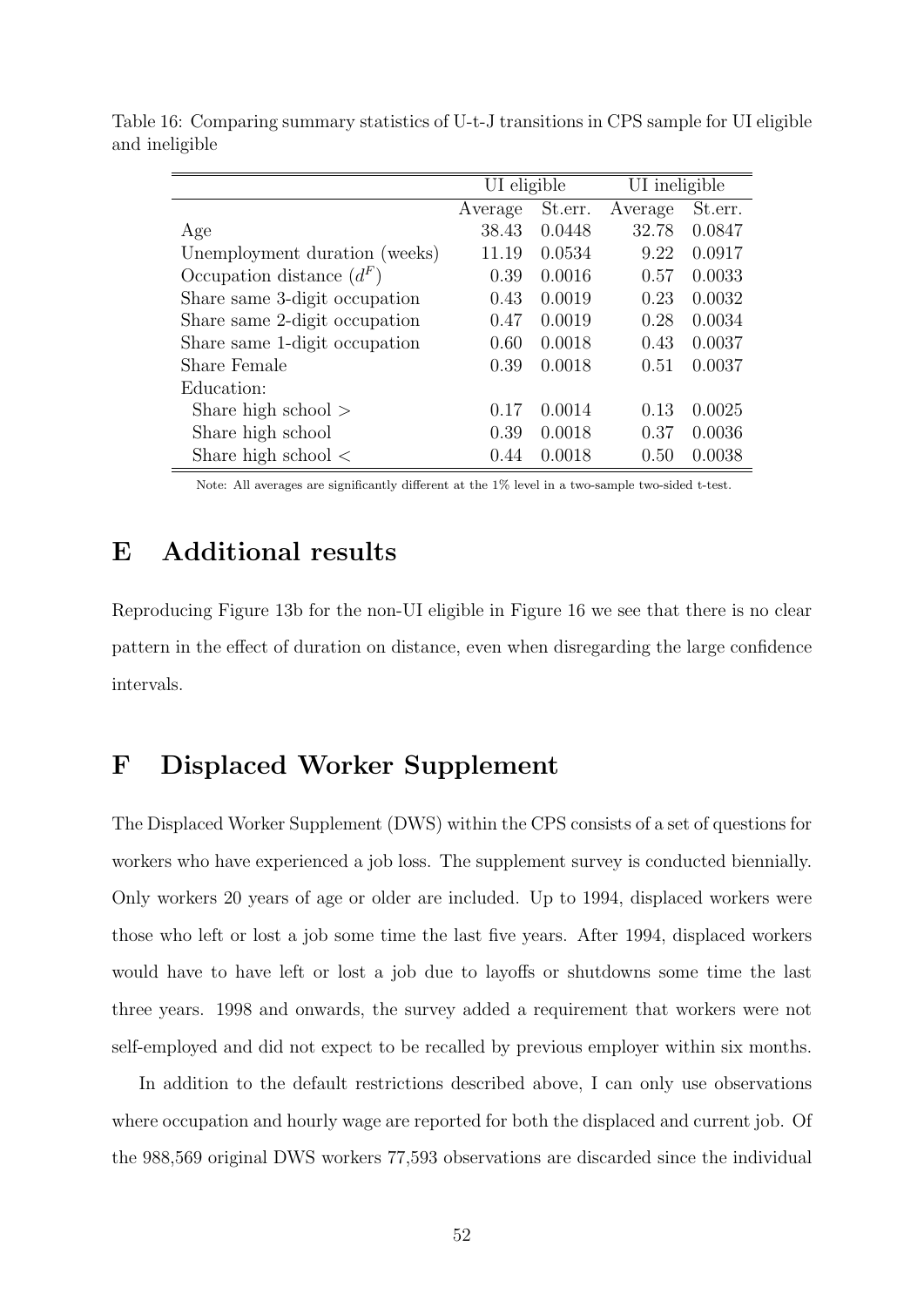

<span id="page-53-0"></span>Figure 16: Duration on distance for non-UI eligible workers

Note: The figure reproduces Figure [13a](#page-32-1) for a sample of non-UI eligible workers. The estimation includes the full set of controls. The 95% confidence intervals are based on standard errors clustered on state.

is either unemployed, self-employed, or in the military at time of interview or last job. 904,548 observations have missing values<sup>[27](#page-53-1)</sup>. This leaves 6,003 observations.

Each observation is a pair of occupations; the displaced job and the worker's current occupation. I do not observe any (un)employment spells in-between.

Regardless of the limited sample size the DWS offers, the sample exhibits the same properties as the full CPS sample. Figure [17](#page-54-1) shows estimated densities for distances in observed job switches, for both the full CPS sample and the DWS sample. These densities appear identical.

### F.1 Robustness

Table [17](#page-54-0) reproduces the results of Table [4.](#page-15-1) All columns have the hourly re-employment wage in logs as the regressand. Columns (1) and (2) have the sample restricted to those who are still in their first post-displacement job. The following two columns only look at those displaced in the previous year. Finally, columns (5) and (6) include a linear control for unemployment duration.

All columns of Table [18](#page-55-0) have the hourly re-employment wage in levels as the regressand. (3) and (4) have  $w_{ist}$  deflated using a CPI, whilst (5) and (6) are deflated with GDP.

<span id="page-53-1"></span> $27$ This also includes wages that are top-coded, which are removed from the sample.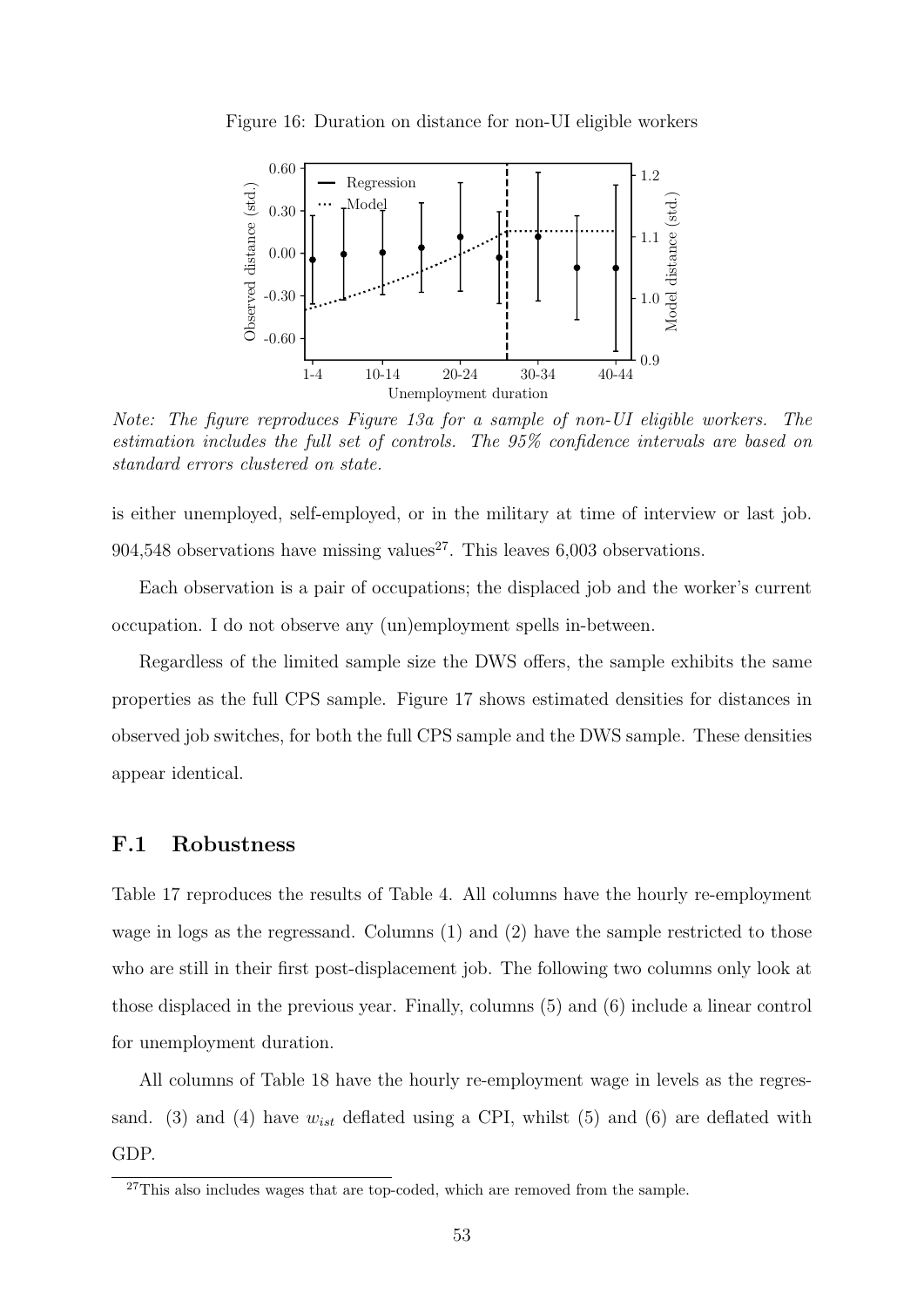<span id="page-54-1"></span>

Figure 17: Kernel density estimates of observed distances

Note: Densities are truncated to not include zero distances. The densities are estimated with Gaussian kernels and bandwidth selected using Scott's rule on CPS sample, approximately equal to 0.1.

<span id="page-54-0"></span>

|                         |              | $^{\prime}2)$  | $\left(3\right)$ | (4)                  | (5)                  | (6)                  |
|-------------------------|--------------|----------------|------------------|----------------------|----------------------|----------------------|
| Task-based              | $-0.1558***$ | $-0.1614***$   | $-0.1282***$     | $-0.1396***$         | $-0.1499***$         | $-0.1501***$         |
| distance                | (0.0128)     | (0.0119)       | (0.0162)         | (0.0170)             | (0.0108)             | (0.0100)             |
| Demographics            | Yes          | Yes            | Yes              | $\operatorname{Yes}$ | $\operatorname{Yes}$ | Yes                  |
| Unempl. duration        | $\rm No$     | N <sub>o</sub> | N <sub>o</sub>   | N <sub>o</sub>       | Yes                  | Yes                  |
| Occupation FE           | Yes          | Yes            | Yes              | ${\rm Yes}$          | $\operatorname{Yes}$ | $\operatorname{Yes}$ |
| State FE                | Yes          | N <sub>o</sub> | Yes              | N <sub>o</sub>       | Yes                  | N <sub>o</sub>       |
| Year $\times$ month FE  | Yes          | N <sub>o</sub> | Yes              | $\rm No$             | Yes                  | N <sub>o</sub>       |
| State $\times$ month FE | $\rm No$     | Yes            | $\rm No$         | Yes                  | N <sub>o</sub>       | Yes                  |
| Adj. $\mathbb{R}^2$     | .615         | .620           | .614             | .620                 | .603                 | .607                 |
| Observations            | 6,079        | 6,061          | 3,525            | 3,460                | 8,997                | 8,992                |

Table 17: Wage changes and mismatch in the DWS - Robustness

Note: Demographic controls includes age, age squared, sex, race, marital status, and education. Occupation fixed effects are occupation dummies for both from and to occupation. Standard errors in parenthesis are clustered on state. \*  $p < 0.1$ , \*\*  $p < 0.05$ , and \*\*\*  $p < 0.01$ .